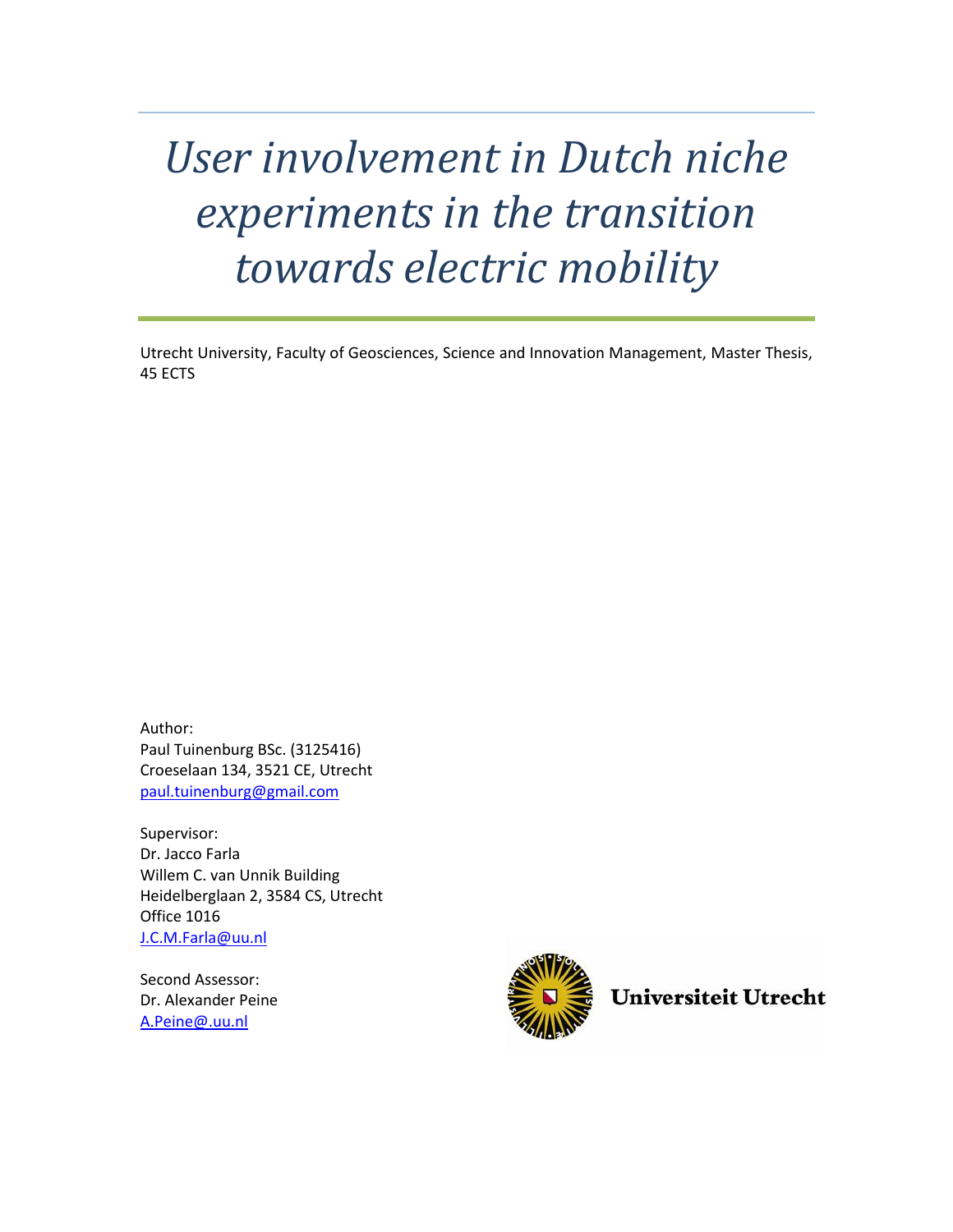# <span id="page-1-0"></span>**Abstract**

Transitions are long, complex and gradual processes that often start with niche experiments with a new technology. Battery powered vehicles are one of the promising technologies at the start of such a transition. With the ambition of the Netherlands to be a leading player in the transition towards electric mobility, several niche experiments are taking place. Literature emphasizes the important role of experiments in a protected space at the start of a transition. In order to build successful niche experiments, the shaping of expectations and multiple learning processes are seen as important steps. Both first- and second-order learning by providers is necessary to learn both from the technology and about preferences and the social embedding of the technology in society. Users play an important role in these processes. The goal of this research is therefore to shed light on the way interactions with users are shaped in niche experiments with electric vehicles in the Netherlands. This research is conducted as a multiple case study. Interviews with both providers of experiments and users in these experiments provided in-depth insight in the interactions between them in the four cases under investigation. Most important outcomes are that providers of niche experiments have difficulties in selecting the right users for their experiments and tend to have too little focus on the interaction with the users. Providers should therefore think about the users they want to incorporate in their experiment and the way they will setup a close interaction with these users before the experiment starts. This research showed that users do have a lot of knowledge about the technology and the experiment they are being a part of, but also showed the difficulties of project teams to extract these learnings from the users. In conclusion, literature warns for a too strong focus on technological learning and highlights the role users can play in societal learning processes. Most experiments however proved to have this strong focus on technological learning, despite the role users can play in societal learning processes.

Keywords: Niche, Experiment, Electric vehicle, Transition, Users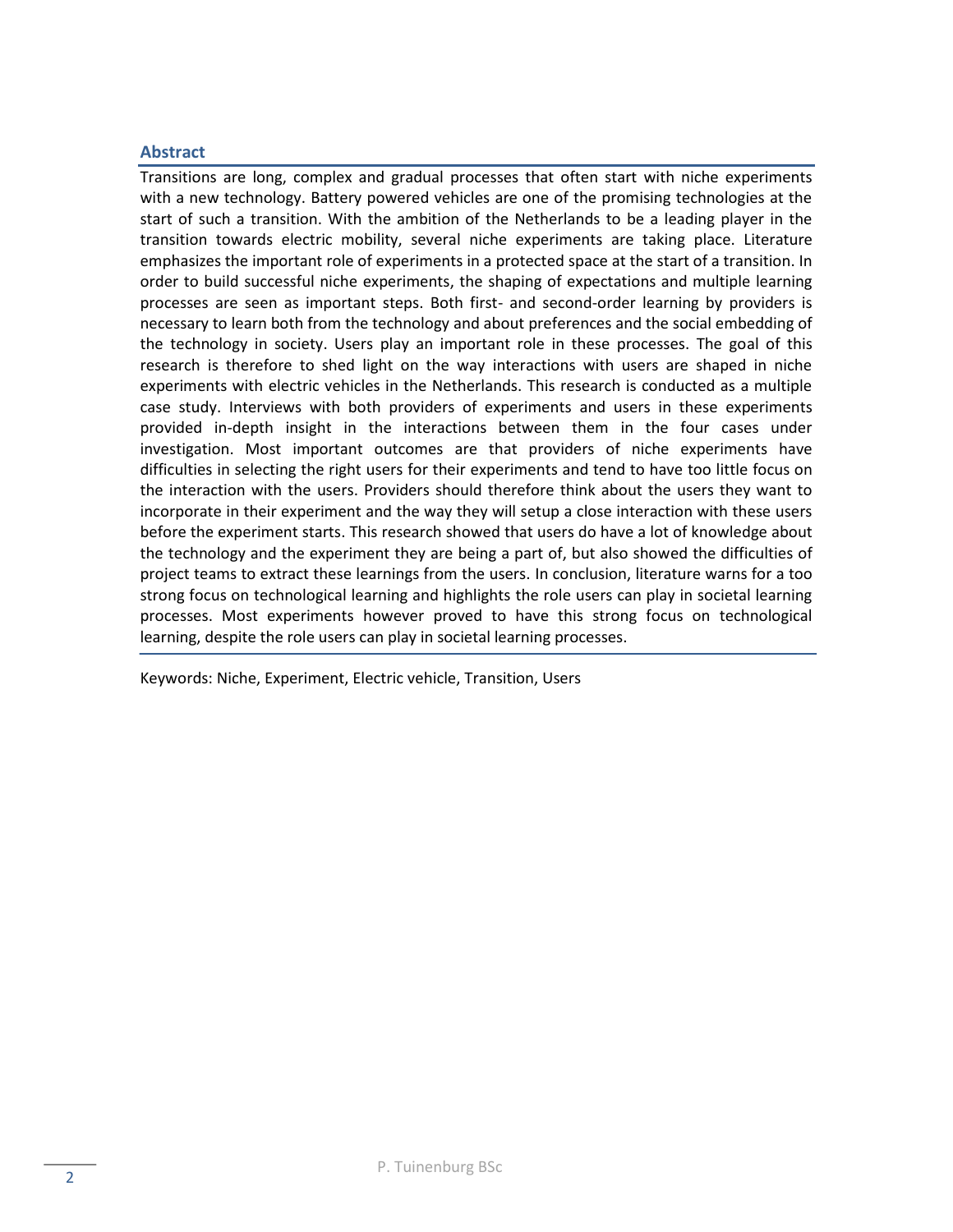#### <span id="page-2-0"></span>**Acknowledgements**

The year 2006 was the year of my high school graduation and the start of my 'career' as a student in Utrecht by joining the programme Science and Innovation Management. This six year journey brought me via board functions, committees, the start of my own company with fellow students and lots of interesting courses towards writing my master thesis. While conducting my final research project, it linked most of the previous learned theories, methods and capabilities together which resulted in this thesis. Although this master thesis is written by me, I would like to thank several people that helped me during the last months of my life as a student.

First of all, I would like to thank my supervisor Jacco Farla for his constructive feedback during the writing of this thesis. When I thought of the project as almost finished he delicately showed me the pitfalls that were still there, but in times of insecurity about the end product he focused on the good things already there. Without his insights and advice, this thesis would have been of less quality. Also, I would like to thank Alexander Peine as my second assessor for putting his time in reviewing both my research proposal and my master thesis. Next to these two supervisors from the University, I would like to thank AgentschapNL, and especially Suzan Reitsma for providing me with information about all projects in the Netherlands with electric vehicles. That brings me to all the interviewees that helped me in this research. Without their participation and enthusiasm I would not have been able to drive a lot of electric vehicles, learn a lot about the subject and to collect the data necessary for my research, thank you all. Special thanks goes to Rick op den Brouw (Greenwheels), Frank ten Wolde (RWS), Jaap Willems (Den Bosch), Lode Messemaker (Rotterdam) and Jos Streng (Rotterdam) who as contact persons helped me a lot with finding interviewees for my research.

I would also like to thank my parents and family for their support during my total career as a student. Also my friends, roommates, Helix board and fellow students in the graduation room at the  $11<sup>th</sup>$  floor of the van Unnik building helped me during the sometimes lonely period as graduation student. The liters coffee, games and discussions just kept me going. Finally I would like to thank my girlfriend Merel for being supportive during my final months as a student while she was working in her first year as a PhD student in Paris.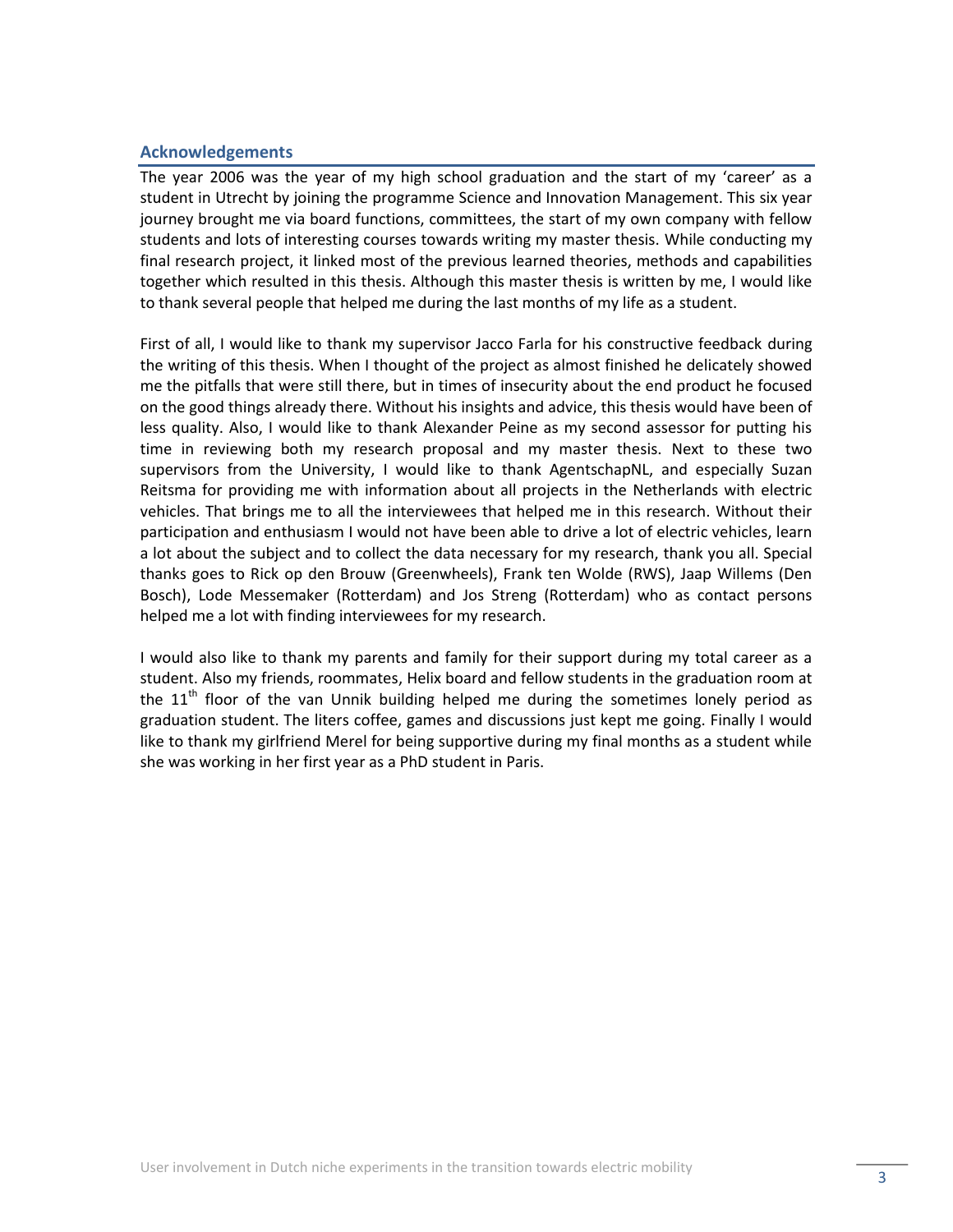# <span id="page-3-0"></span>**Table of content**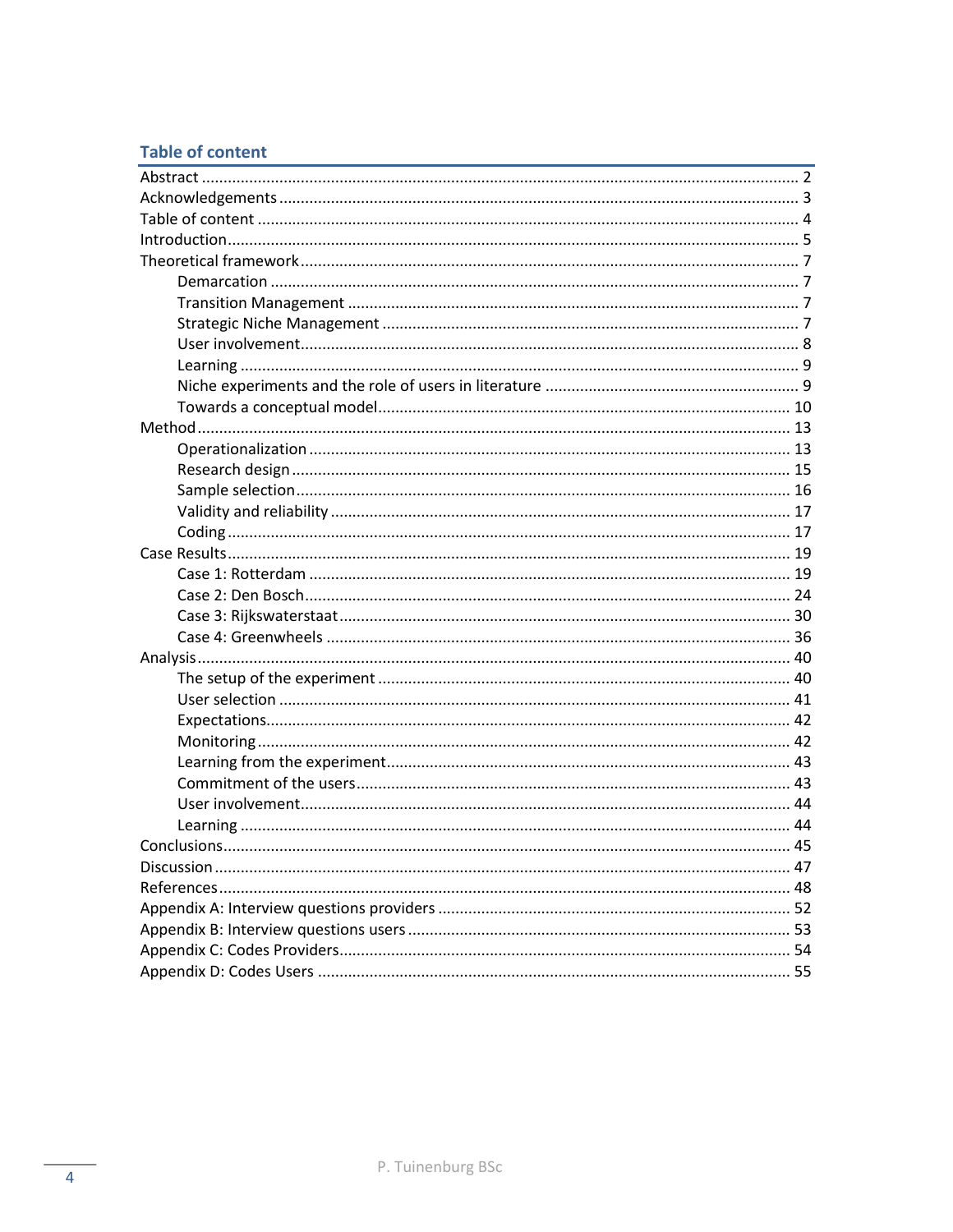# <span id="page-4-0"></span>**Introduction**

Climate related and human habitat problems are getting more and more attention as serious problems in our modern society (Liu et al., 2011). Overcoming these problems is difficult. Vested interests, economies of scale and years of experience with fossil fuel technologies together, stimulate a lock-in position, the carbon lock-in (Unruh, 2000). To escape this lock-in, a transition towards sustainable technologies is needed.

One of the problems in our society that is getting more attention is urban air pollution. A big contributor to air pollution in the Netherlands is the transport sector (CBS, 2011). Next to its polluting character, the transport sector, and more specific personal mobility, can also largely be blamed for noise and congestion (van den Bosch et al., 2005). The transition towards a sustainable transport sector is hard due to the complexity from social, technical and economic perspective (Goldman & Gorham, 2006; Button, 2010). Sustainable mobility has received increased attention in research, especially from an innovation system perspective (Cohen, 2010). According to Banister (2005; 2008) the transport sector did however, not take real actions in order to change.

There are several technologies available in niches that can help to convert the transport sector to be more sustainable. Since niches have an important role in the transition towards a new technology (Kemp et al., 1998; Geels, 2002) this can be seen as a positive development. However, such a transition is generally a complex and gradual process that at least takes 25 years (Rotmans et al., 2001; Alkemade et al., 2011). Niche experiments clearly play a role at the first stages of such a transition, when technological possibilities and user preferences are still uncertain (Schot and Geels, 2008).

Electric mobility is widely recognized as a promising technology that can play an important role in the transition towards sustainable mobility (Leurent and Windisch, 2011). The Netherlands started to give subsidy to nine electric mobility projects within their 'electric testing grounds' (Proeftuin hybride en elektrisch rijden), because of the aspiration to be a leading player in the transition towards electric mobility (EL&I, 2011). Goals of these niche projects are to learn how the technology works in practice and which aspects can contribute to make electric driving a success (Rijksoverheid, 2010).

Van den Bergh et al. (2007) showed that in such experiments success often depends more on social aspects than on technical aspects. Others say that the focus on technologies in the transition towards sustainable mobility is too strong (Kemp and Rotmans, 2004; Hekkert, 2010), while literature on experiments plea for societal learning processes in experiments (Vergragt and Brown, 2007; Kemp et al., 2011). This emphasizes the importance of learning about user preferences, the social desirability of the technology and legal frameworks in an early stage of the transition (Truffer et al., 2002; Geels and Schot, 2007; Nill and Kemp, 2009).

Now, at the beginning of the transition towards sustainable mobility, the technology of electric vehicles proved itself to be promising. After such an initial trigger the focus should be on niche management processes like expectation management, social learning and social network dynamics (Raven and Geels, 2010). Users can play a role in these processes and will thereby help to enlarge the market for electric vehicles. Especially in transitions, like that of the electric car, a close relationship with users is important to complete the transition successfully (Lundvall,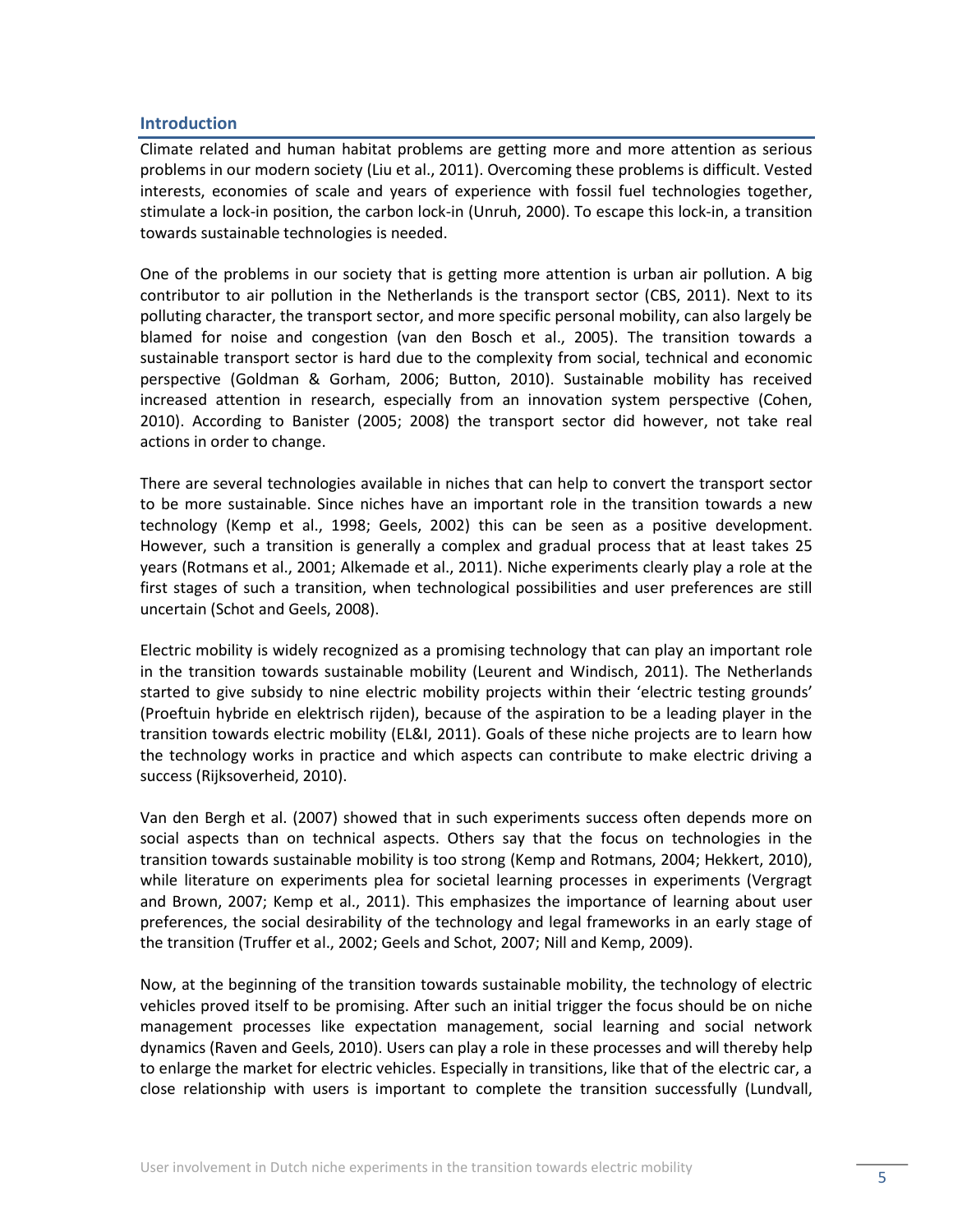1988). Interaction with users offers them the opportunity to articulate their social needs effectively and thereby improve the acceptance of the technology (Smits and den Hertog, 2007). Not all users are suited to give sufficient feedback in complex transitions (Letll, 2007; Von Hippel, 1986), it is therefore important to carefully select the users involved in the experiment and to think about the way of interaction with them. Especially because they play a big role in the adoption of successful transport innovations (van der Straten et al., 2007). This raises the question in what way this interaction currently is shaped in Dutch experiments:

# *"In what way is interaction with users shaped in niche experiments with electric mobility in the Netherlands?"*

In order to be aware of the role users can play in theory in innovation processes, a literature review is needed. Because it is important to be aware of the kind of users involved in the experiment as mentioned above and to be aware of what is learned in the experiment, this leads to the following two sub questions:

- What kinds of users are involved in the niche experiments?
- What kind of learning takes place within the experiments?

As described above, it is important to know which users are involved because not all users are capable of contributing to radical innovations or innovations in early phases in a transition process (Lettl, 2007). Interaction with users is however crucial in experiments in this phase of a transition (Geels and Schot, 2007). Niche experiments are also appropriate to learn, both for first- and second-order learning. First-order learning concerns the options in a given case in a given context (van de Kerkhof and Wieczorek, 2005; Hegger et al., 2007). Second-order learning concerns new insights in the problem itself, the decisions and the context in which this takes place (van de Kerkhof and Wieczorek, 2005; Hegger et al., 2007) and thus about the assumptions and values that drive stakeholders in the experiment. It is important to make a distinction between these two kinds of learning and thus to know which kind of learning takes place in the experiments under investigation in this research.

Current literature often focuses on the success or failure of experiments and tries to explain the differences (Van der Laak et al., 2007). Outcomes are for instance the importance of niche experiments in early stages of a transition and the understanding of the incumbent regime (Truffer et al., 2002; Raven, 2006), or the statement that users play an important role (Hoogma et al., 2002). This research will shed light on the way users in experiments can play this important role. Because users in experiments can be helpful in the early stages of a transition, this research will ask both providers of experiments and users from different projects in a qualitative way about their interaction. In the method section this will be further elaborated. This research focuses on the Netherlands because the Dutch government would like to be a leading player in the transition towards electric mobility (Ministerie IM, 2011). The focus on users will lead to both academic and societal contributions. Academic contributions will lie in the way interactions in experimental niches are shaped. From a societal perspective, this research can gain new insights for stakeholders and policymakers and will shed light on possible improvements in user interactions in niche experiments. Goal of the research is to provide insight in the practical application of user involvement in experiments. It will shed light on the difficulties with user involvement in practice in comparison to what is known in theory.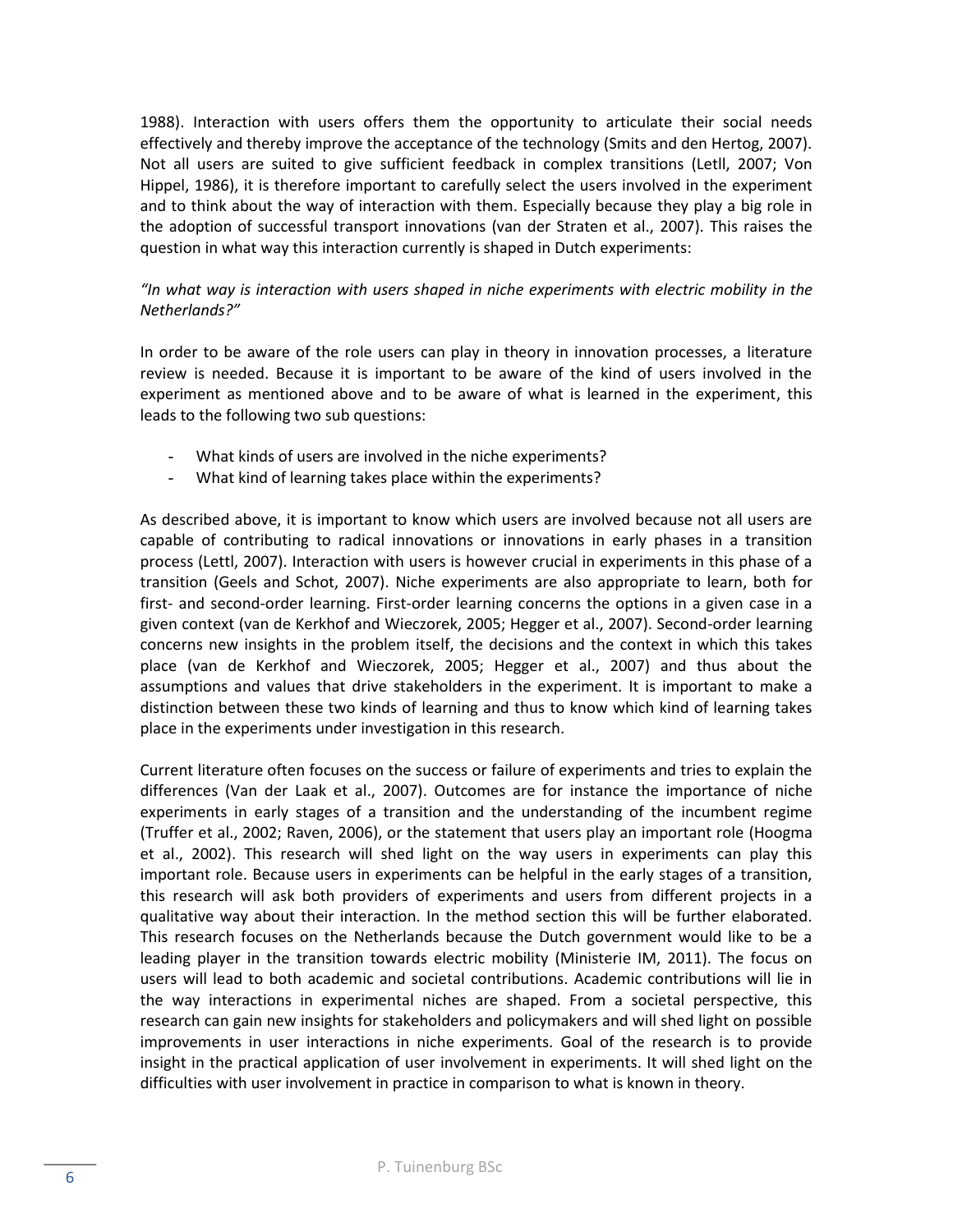# <span id="page-6-0"></span>**Theoretical framework**

This chapter will elaborate on the theories used in this research. It starts with a demarcation and ends with a conceptual framework, derived from the theories used.

#### <span id="page-6-1"></span>**Demarcation**

This study is conducted in the discipline of Innovation Studies. From an evolutionary economics perspective, the concepts of technological regimes and search heuristics are important in innovation research (Nelson and Winter, 1977), as well as the notion of technological paradigms (Dosi, 1982). These notions are foundations for two streams in literature that relate to each other; the one of transition management (Kemp et al., 1998; Rotmans et al., 2001; Kemp and Rotmans, 2004) and the one of strategic niche management (Truffer et al., 2002; Schot and Geels, 2008; Raven and Geels, 2010). Where transition management focuses on the coordination and enabling of processes at different levels in such a systemic way that there is space for variation, selection and innovation (Kemp and Loorbach, 2006), strategic niche management (SNM) focuses on the way protected spaces can be created for technology and market experience in such a way that the derived knowledge may enhance diffusion into the current socio-technical regime. Within SNM, social desirability of the technology and learning from the experiments are important goals (Nill and Kemp, 2009).

# <span id="page-6-2"></span>Transition Management

The transformation processes in which existing structures, institutions, culture and practices are broken down and new ones are established is called a transition (Loorbach, 2007). Transitions are complex and slow processes that at least take 25 years (Rotmans et al., 2001). When trying to manage transitions, governments have three levels to be active in; strategic, tactic and operational (Rotmans et al., 2001; Loorbach, 2007). At the strategic level the setting of long term goals is important like the creation of a vision, discussions on norms and values and a lot of other activities and developments that relate to the societal system (Loorbach, 2007). The tactical level is about steering activities that relate to the current regime. The time horizon here is about 10 to 15 years and actors try to achieve their specific goals in a context that can change parts of the existing regime, but not the regime as a whole (Loorbach, 2007). At the operational level, all short term activities and experiments of individuals with innovative potential play a role (Loorbach, 2007). Often these activities are performed in a protected niche in which they can develop into a mainstream option (Kemp et al., 1998).

#### <span id="page-6-3"></span>Strategic Niche Management

Radical change often comes from outside technological regimes. These regimes create stability by guiding the innovative activity towards incremental improvements (Geels, 2002). Technologies from outside the regime therefore often need a niche to develop. Strategic niche management (SNM) focuses on the way niches can be created for technology and market experience in such a way that the derived knowledge is adequate for diffusion into the current socio-technical regime. After (1) the choice for a technology, (2) the selection and (3) set-up of the experiment, it can be (4) scaled up and if the potential is high, (5) the protection of the niche can slowly be broken down (Kemp et al., 1998). A balance should be found between protection and selection pressure in order to reach the goals of the experiment; "learning about the desirability of the new technology and enhancing the further development and the rate of application of the new technology" (Kemp et al., 1998, p. 186). Good experiments contain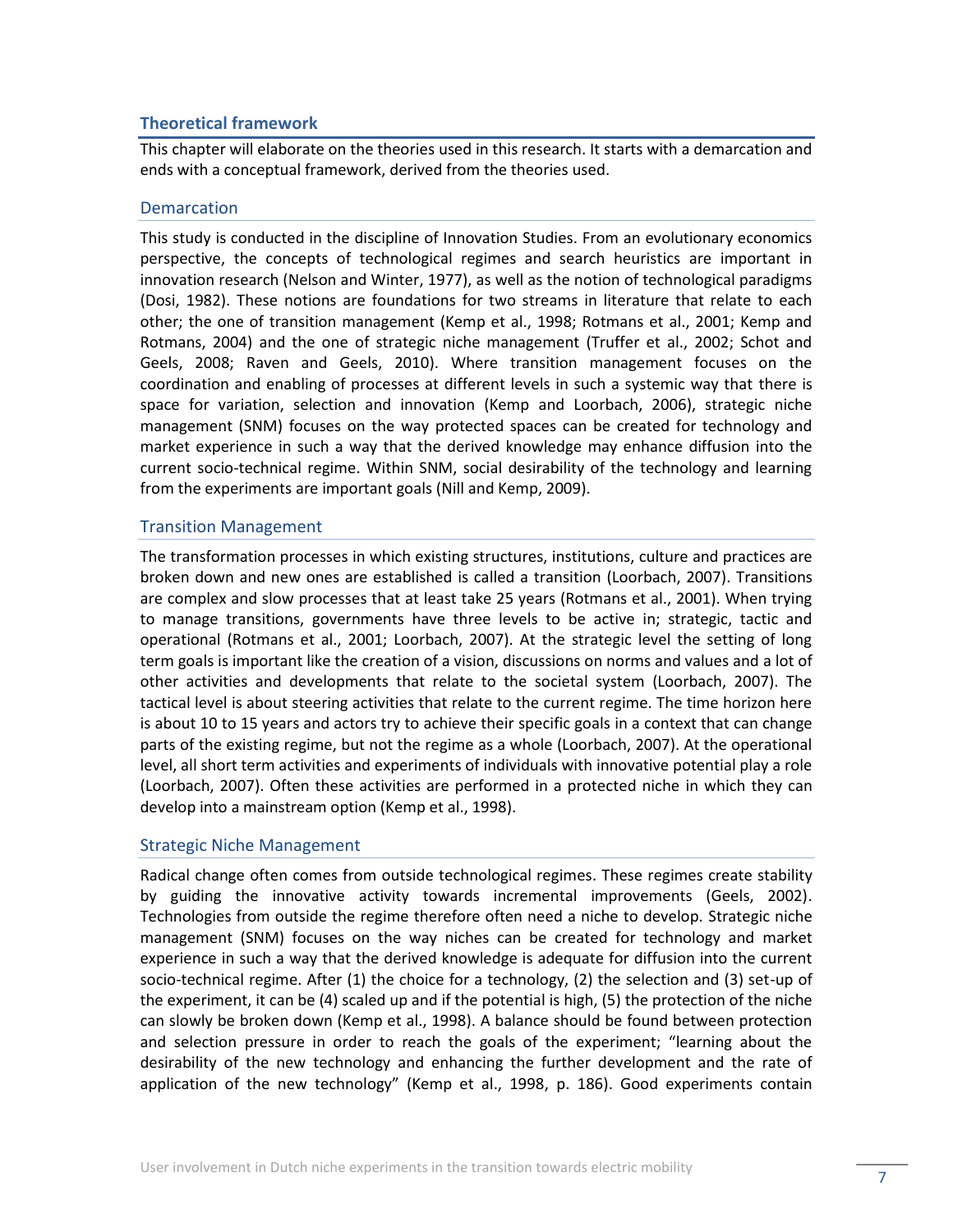several niche processes; the shaping of expectations, the building of social networks and multiple learning processes (Raven, 2005).

The first process, the shaping of expectations is based on the expectations of most stakeholders that will participate in the niche experiment. Especially in the early development of a technology, the articulation of the expectations must be properly done since it can attract resources and new actors (van der Laak et al, 2007). Well formulated expectations are shared by multiple actors, specific and substantiated by ongoing projects (Elzen et al., 1996; Hoogma et al., 2002). The second process is the building of social networks. Again, this is important in the early stages of a technology. A social network around a technology should be built by a broad range of actors that interact with each other on a regular basis (Raven, 2005; van der Laak et al., 2007). The third process is about multiple learning processes, and of the utmost importance in experiments. Learning should be broad and not only focused on technological and economic factors. Social factors like user preferences should be a focus of a good learning process in niche experiments. For this reason there should be attention for underlying assumptions of participants in the experiment (Raven, 2005; van der Laak et al., 2007). Interaction with these participants and learning processes are the main goals, not the protection of a technology itself (Geels and Schot, 2007). Therefore, users in an experiment should not only be seen as consumers with preferences. Such a view on the users has the threat of no depth and breadth in the learning processes because of the low involvement of stakeholders (Schot and Geels, 2008). This means that the way of interacting with users and the way of monitoring, partly influences the learning processes and is thus of the utmost importance.

As mentioned before, the ultimate goal of niche experiments is not the protection of the technology but are always different learning processes like social desirability of the technology and user interaction (Geels and Schot, 2007; Nill and Kemp, 2009; Coenen et al., 2010). Especially, because the ultimate goal for the technology is to grow out of the niche and to become part of the socio-technical regime or maybe even shapes this new regime, as a part of a transition process. Transitions eventually always demand the acceptance of constraints of a technology by people and the willingness to change their behavior (which requires the willingness to learn), because a transition cannot take place without changing entrenched values (Kemp and van Lente, 2011).

# <span id="page-7-0"></span>User involvement

By interacting with users in an experiment, the users can more effectively articulate their social needs, but at the same time, the provider of the experiment can improve the acceptance and social embedding of the technology (Smits and den Hertog, 2007). Especially when the innovation has a more radical character, a transition process can benefit from close user interaction (Lundvall, 1988). Interactions should be intensive in the case of such big changes because regular communication with the user can give insight in the tacit knowledge the user has; this knowledge is hard to transfer without intensive interaction because this information is often 'sticky' (von Hippel, 1994). A stable and intensive relationship with the user is necessary to transfer this sticky information and is required for more radical innovations (Madhavan and Grover, 1998; Mascitelli, 2000).

In the light of strategic niche management, where user interaction and learning are important goals, there should be some kind of selection mechanism for the selection of users in the experiment that can provide feedback. This is needed because not all users are suitable to provide sufficient feedback that will contribute to radical innovations and the transition towards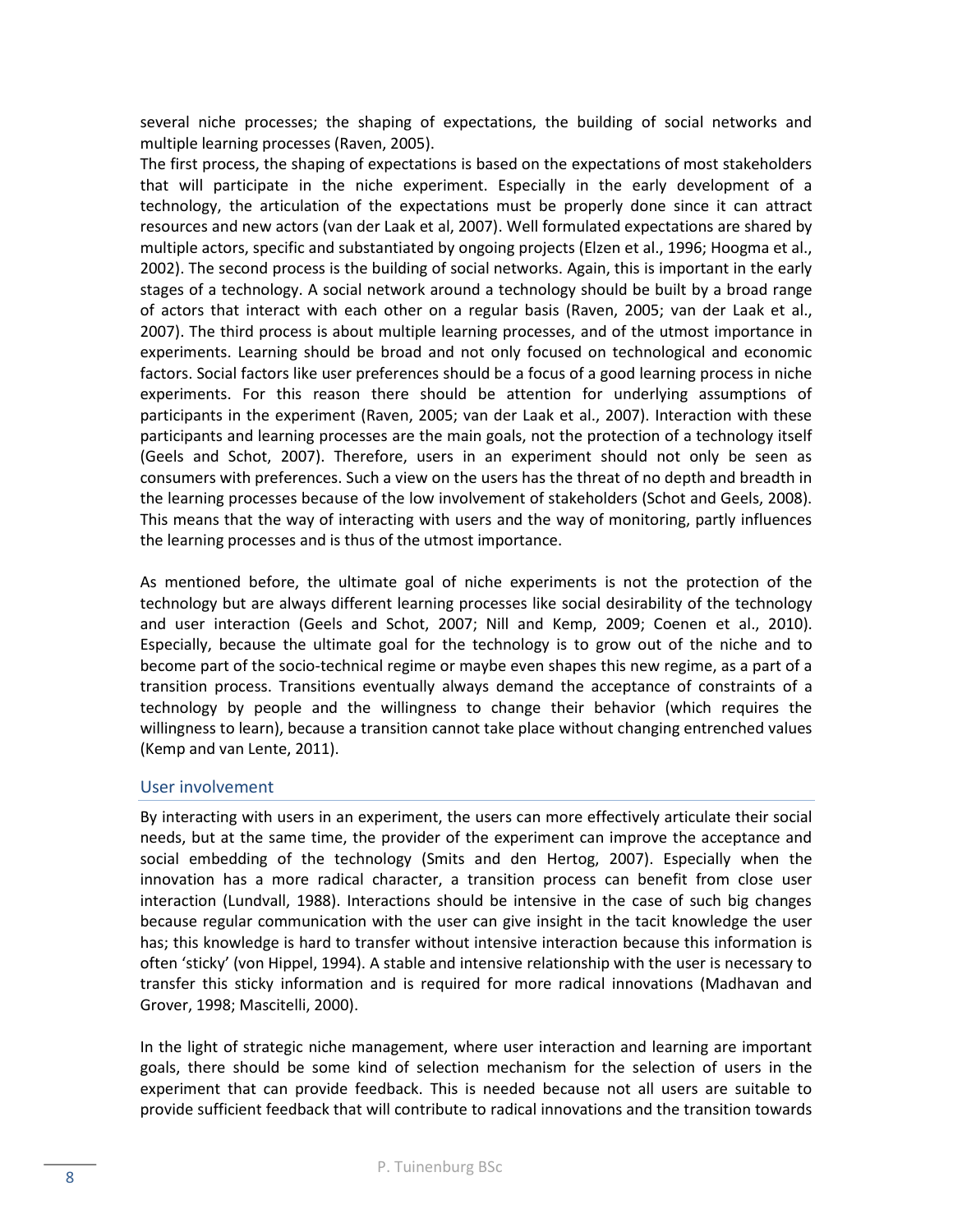such a technology (Lettl, 2007). Regular market research is therefore not suited in niche experiments in the beginning of a transition. Users that are suited for providing feedback in complex, radical innovations are often referred to as 'lead users' (Von Hippel, 1986). These leading users are on the forefront of a trend, new technology or transition, and their preferences are seen as future preferences of regular consumers. According to Lettl (2007), these creative users are unsatisfied with current technology and are open to new technologies. Preferably they also like to use a product in some kind of extreme context that really tests the new product. In order to have several learning processes, it is important that the providers of the experiment carefully select these users.

#### <span id="page-8-0"></span>Learning

As mentioned before the reasons to involve users in an innovation process is the chance of learning. Both the providers of an experiment and the users should learn from the technology and the experiment. This embodies both first-order and second-order learning. First-order learning for the users has characteristics of learning by using, which grows out of experience by using products characterized by a high degree of system complexity (Rosenberg, 1982). This is about the experiences with electric vehicles, compared to ordinary gasoline cars. It also refers to the diminishing of problems in the usage of electric vehicles. For the users the second-order learning process is about the change of their own assumptions and values. This is important because a transition cannot take place without changing entrenched values (Kemp and van Lente, 2011).

Providers of an experiment also have first- and second-order learning processes. First-order learning for providers is about the possibilities of a technology. It also consist of new policy options in a given policy problem in a given context (Brown et al., 2003; van de Kerkhof and Wieczorek, 2005; Hegger et al., 2007). The providers learn from the monitoring of the cars and the users. Second-order learning concerns new insights in the problem itself, the decisions and the context in which these problems with the technology take place (van de Kerkhof and Wieczorek, 2005; Hegger et al., 2007) and thus about the assumptions and values that drive stakeholders in the experiment. Second-order learning in experiments eventually helps the providers to implement the new technology into society. In experiments it has to be clear which kind of learning is enabled and whether this is in line with the intended learning outcomes.

#### <span id="page-8-1"></span>Niche experiments and the role of users in literature

Since Kemp et al. (1998) introduced Strategic Niche Management it is often used in research. SNM research emerged from the observation that many sustainable innovations never leave the laboratory and are thus not applied in the marketplace (Kemp et al., 1998; van der Laak et al., 2007). According to van der Laak et al. (2007) the level of analysis in SNM research is often (a series of) projects like a small scale experiment or pilot plants. The scholars then ask the question whether an innovation trajectory was a success or a failure. This is analyzed through the interaction between the before mentioned niche processes of 'shaping expectation, building social networks and multiple learning processes'. For instance Hoogma et al. (2002) analyzed several cases involving electric vehicles. General learnings are that new distribution channels and active lead users are essential. These cases did give insight in success or failure factors and showed the importance of users, but it did not shed light on the way these users should be involved in experiments. Truffer et al. (2002) mainly argues the importance of both long term visions and short term experimentation. It has less focus on the role of the users within these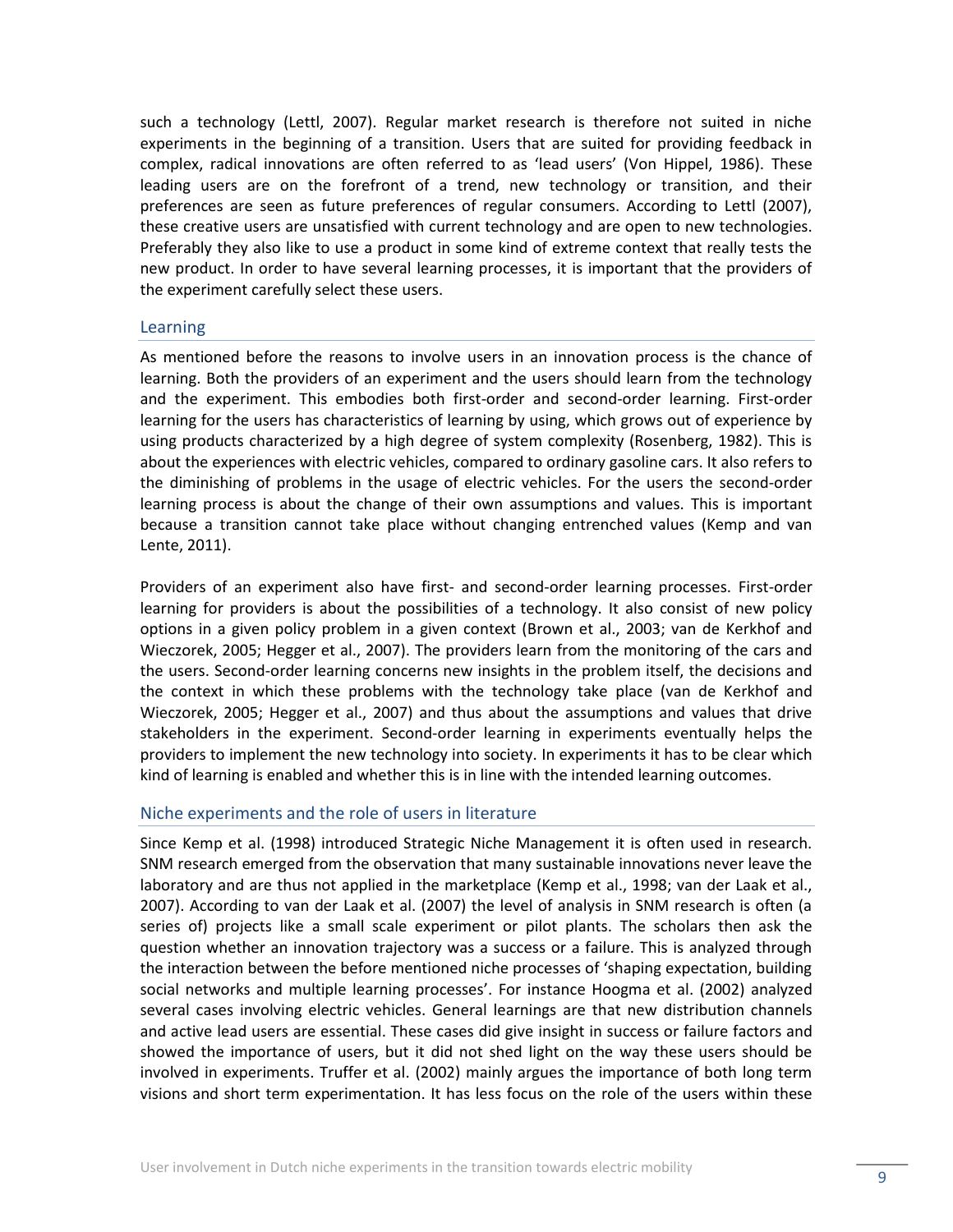experiments. The research of Raven (2006) focuses on the impact of experimentation in stable or instable regimes. It has no attention for the setup of the experiment and the possible role users can play in an experiment. His main conclusion is that both niche processes and changes in the incumbent regime are necessary for understanding new innovations (Raven, 2006). The same goes for several other SNM research in all kinds of sustainable topics like wind turbines (Kemp et al., 2001), biogas plants (Geels and Raven, 2006) and renewable energy technologies (Tsoutsos and Stamboulis, 2005). All of these researches proved to give useful insights in the role niches can play in technological transitions and the role of niche processes. Nevertheless, there is a lack of attention for the role users' play in experiments in technological or market niches. Users are however seen as important in SNM literature (Geels and Schot, 2007; Nill and Kemp, 2009; Coenen et al., 2010). Also related literature on experiments in protected spaces that do not make use of the SNM framework have no focus on the role of users in experiment. Van den Bergh et al. (2007) analyzed seven sustainable transport innovations and concluded that technical and economic factors are not the success factors for these projects. Often sociocultural, political, process-related and psychological factors determine a projects' success or failure (van den Bergh et al., 2007). In what way these factors are shaped and what the role of users in the projects was is however not under investigation.

#### <span id="page-9-0"></span>Towards a conceptual model

Wrapping this all up, one can say that niche experiments play an important role in the early stage of a transition. Several studies show what role these experiments exactly play and what the pitfalls are in those experiments. With the help of abovementioned theories a conceptual model can be created.

#### Setup of the experiment

First of all, the setup and surroundings of the niche experiment should be carefully selected in conformity with intended learning outcomes. The setup of the experiment should be in line with the learning goals and should make sure what mechanisms of the new technology are tested in the experiment (Kemp et al., 1998). This typically is an activity performed by providers of an experiment. They are the initiators of an experiment and should think of goals and selection criteria for their experiment. A clear focus and a vision for the experiment is crucial when articulating goals and selection criteria for the experiment, but it is important to keep the vision open because there are always other options too (Raven, 2006). Therefore the vision should not be rigid; it should be open for change and learned lessons within the experiment (Raven, 2005; van der Laak et al., 2007). Next to this, the providers have to think about the actors involved in the experiment. Competent actors that are established in the current way of thinking should be involved because of their resources, experience in the field and knowledge (Flynn, 2002; Raven, 2005). However, firms with no special interest in the current regime are necessary for the innovative character of the experiment (Hoogma, 2000; Geels and Raven, 2006).

#### Selection of users

Not only a careful selection of the environment of the experiment is needed, the right users in an experiment also influence an experiment. It is clear that user involvement contributes to successful niche experiments and that therefore users play a big role in these experiments (Caniëls and Romijn, 2008; Schot and Geels, 2008). Not only can users articulate their needs, but providers of an experiment increase the social embedding of a technology and might improve the acceptance of a technology (Smits and den Hertog, 2007). This is especially important because societal protest can be a serious problem in an experiment without a focus on social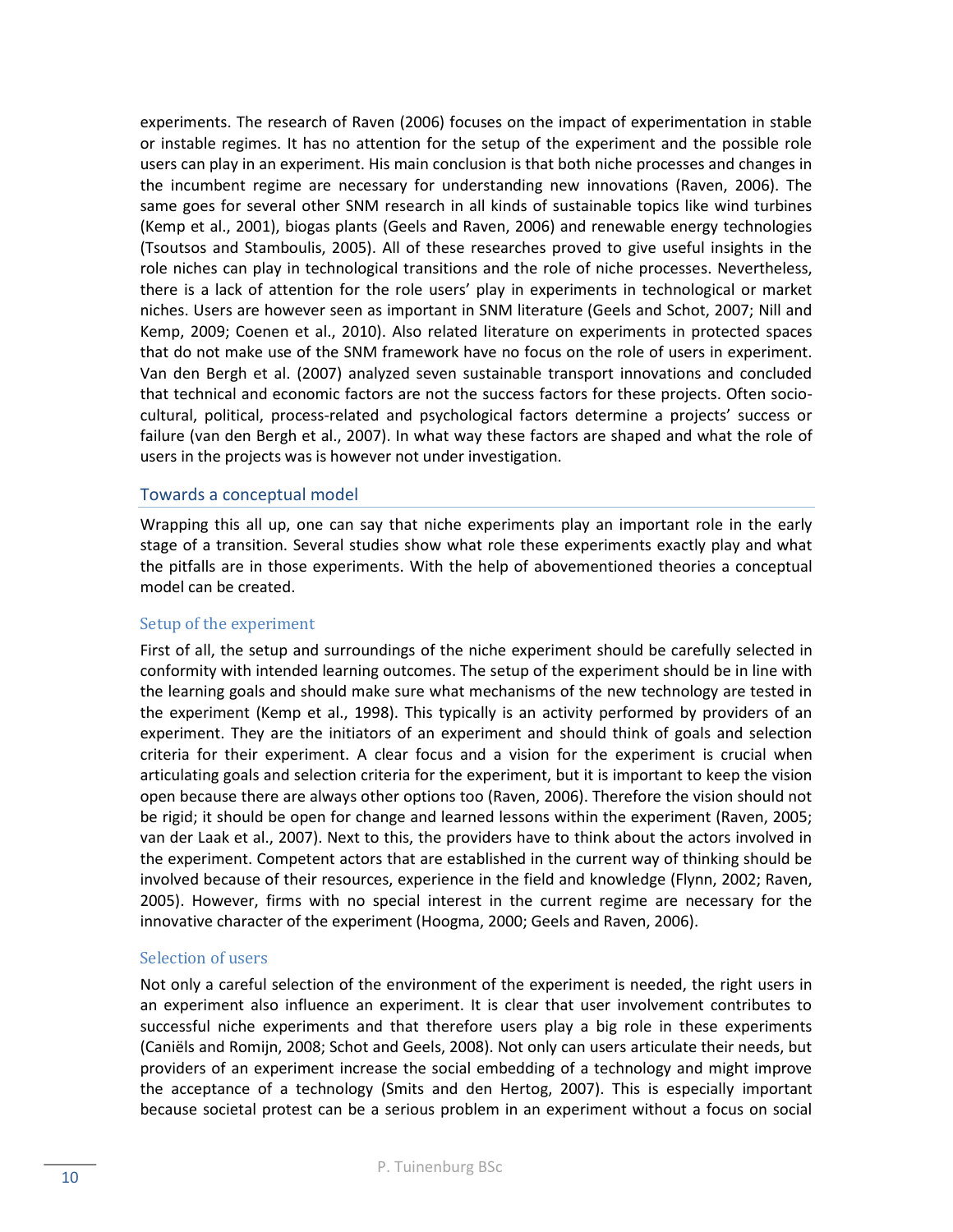embedding of the technology (Verbong et al., 2008). One would say that providers should focus on enthusiastic users that have feeling with the new technology. These 'lead users' as Von Hippel names them (von Hippel, 1986), are on the forefront of a trend and should be open towards new technology and using it in some kind of an extreme context (Lettl, 2007). A stable and intensive relationship with these users is needed to transfer the specific knowledge of these users towards the providers of the experiment (Madhavan and Grover, 1998; Mascitelli, 2000).

#### Expectations of the experiment

As mentioned before, the vision within an experiment should not be rigid, but open for change and lessons learned within the experiment. But there should be a vision and expectations beforehand about the experiment. Visions and expectations can differ between stakeholders but overall the expectations should be shared (Hoogma et al., 2002; Raven et al., 2010). Differences in expectations and visions should be made clear, but it should not become a problem (Kemp and Loorbach, 2006; van der Laak et al., 2007). Not only should differences be accepted, expectations should also not be too high. Often, the failure to meet very high expectations, leads to disappointments and shifts in attention (Verbong et al., 2006; Verbong and Geels, 2007). The difficulty is to make specific expectations clear amongst the providers of an experiment, without setting these expectations too high. Thereby, different expectations should be accepted and the providers should be open minded to change these during the experiment.

# **Monitoring**

When expectations are formulated, the goals are set and the users are selected for an experiment, the experiment can start. An experiment should be monitored in order to be able to learn (Raven et al., 2010). Here it should be clear in what way users will be monitored, but also in what way technical attributes are monitored and how these two different data streams will be compared to each other. In the monitoring process there should be room for unexpected problems. Good experiments differ from bad experiments with their anticipation on these kind of problems. Without a good anticipation, there is the danger of low quality of learning in the experiment (Verbong et al., 2008).

#### Learning from and in the experiment

In experiments there is often the danger of a technology push where the focus is on technological learning (Truffer et al., 2002; Verbong et al., 2008). Especially in experiments there is the possibility of learning at different dimensions like learning with users about the technology in practice and the societal 'fit' of the technology (Hoogma et al., 2002). Learning about the values and assumptions of stakeholders in the experiment is regarded as second order learning. Insight in these values and assumptions will have a contribution in the transition towards a new technology (van de Kerkhof and Wiczorek, 2005). It should be known if the learning goals are reached with the current interaction pattern and if these goals are of first order or second order learning (Schot and Geels, 2008). More learning can be achieved when visits between experiments are arranged (van der Laak et al., 2007).

For the users in the experiment the first order learning process is about how they have to deal with the new technology. Their second order learning process is about their own values and assumptions and the way they look at their own transportation movements.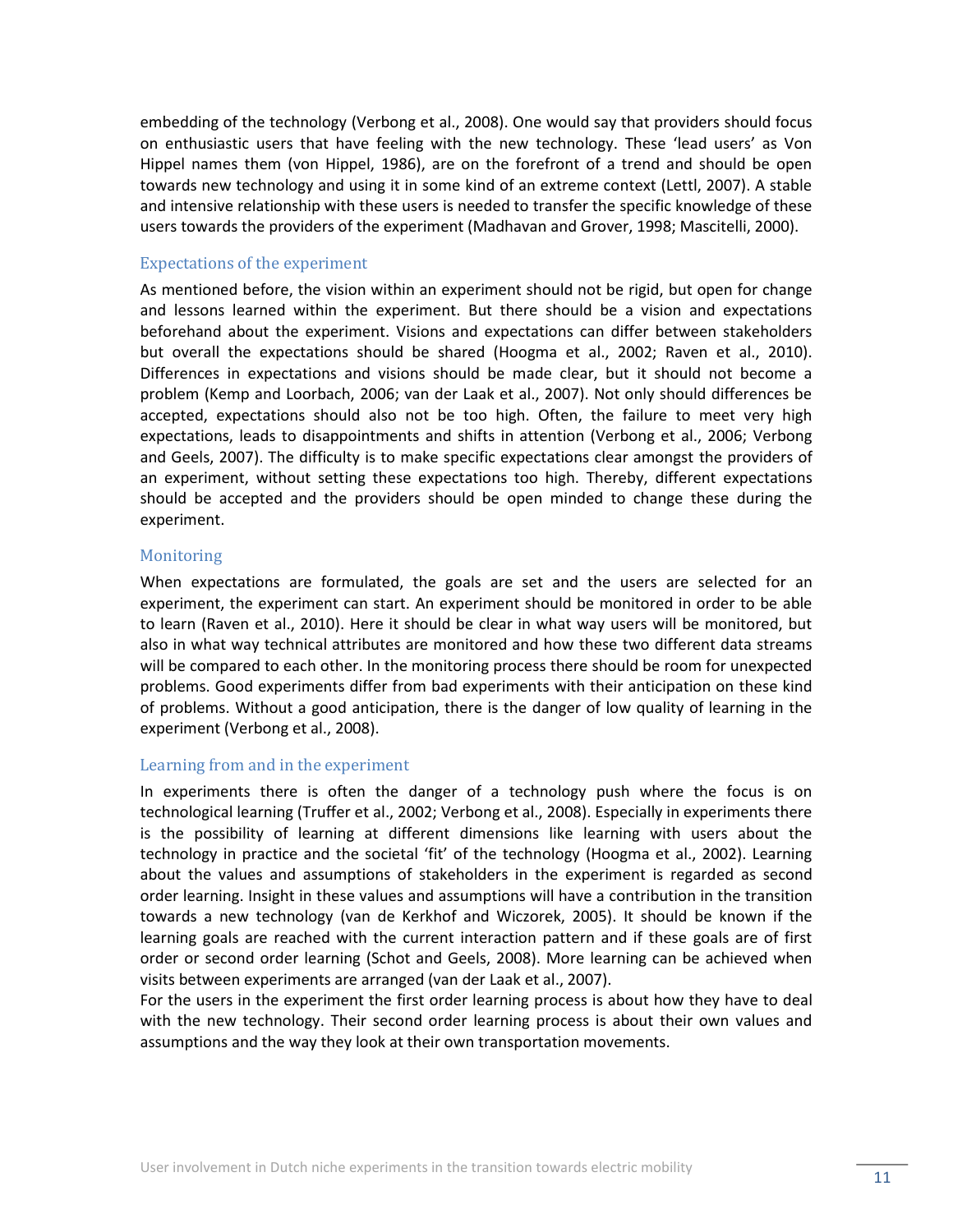# Commitment and involvement of the user

As argued before, interaction with the user plays a role in niche experiments in order to let them formulate their social needs (Smits and den Hertog, 2007). Therefore it is good to know to what extent the users feel committed to the experiment. Information the users received as well as the personal goals of the user in the experiment influence their commitment.

Next to the commitment, the involvement of the users in the experiment is important. Because information of the users is often 'sticky', providers of the experiment should have close interaction with the users in order to get access to this sticky information (von Hippel, 1994). In a close interaction with the users, the providers increase the social embedding of the technology (Smits and den Hertog, 2007), which is important because societal protest can occur when the experiment has a technology push character without a focus on social embedding of the technology (Verbong et al., 2008).

# Conceptual framework

The abovementioned topics can be captured in a conceptual framework. Figure 1 shows this framework where the providers of the experiment formulate the goals, criteria and expectations of the experiment. Next to these formulations, the providers are responsible for the selection of the right users and the monitoring of the experiment. The monitoring consists of both the monitoring of the technology and of the users in the experiment. The users mainly work with the new technology in the experiment and provide feedback on the technology and the experiment. Finally, both the providers and the users learn as well from the experiment as from the technology.



**Figure 1: Conceptual model**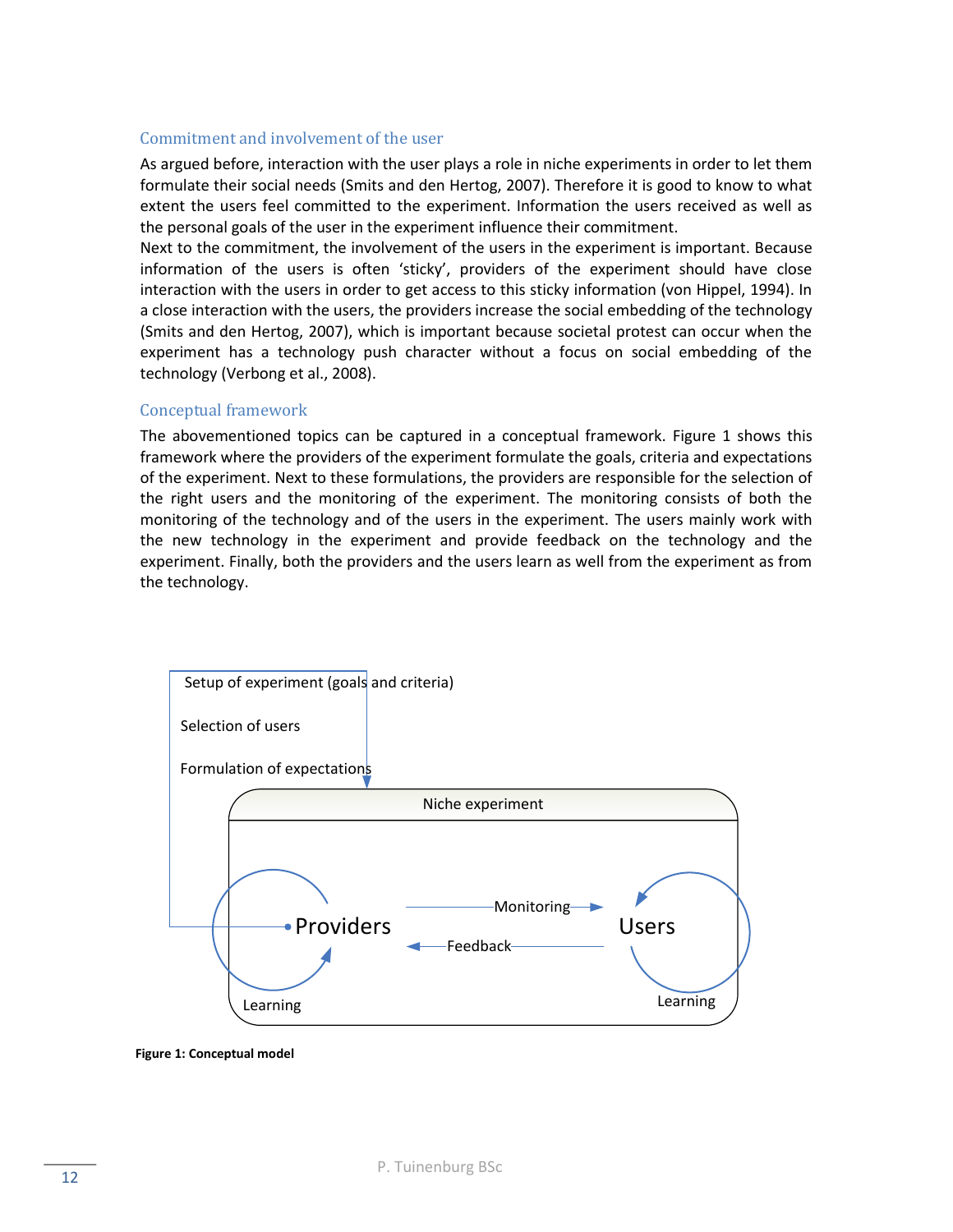# <span id="page-12-0"></span>**Method**

This chapter elaborates on the research method of this research. It starts with the operationalization of the research, its research design and ends with the sample selection and the validity and reliability of the research.

# <span id="page-12-1"></span>Operationalization

Providers can get a lot of feedback from users. In order to find out to what extent users are involved, indicators must be found. It is especially important to find out whether users are used for more than just market research but are really involved in the niche experiment. The following tables give an overview of the topics covered in the interviews with the providers for every case.

#### **Table 1: Setup of the experiment**

| <b>Description</b> | <b>Indicator</b>   | <b>Example interview question</b>      | <b>Possible answers</b> |
|--------------------|--------------------|----------------------------------------|-------------------------|
| Setup of the       | Criteria and goals | Were there any criteria for setting up | Involvement of          |
| experiment         | for experiment     | the experiment? If so, which?          | different stakeholders, |
|                    |                    |                                        | Focus on charging,      |
|                    |                    |                                        | 'range, other           |

In the tradition of SNM a careful selection of the environment in which the experiment takes place should be made. This is important in order to have clear learning goals and to be sure what mechanisms of the new technology are tested in the experiment (Kemp et al., 1998). This can be seen in table 1.

#### **Table 2: Selection of users**

| <b>Description</b> | <b>Indicator</b> | <b>Example interview question</b>   | <b>Possible answers</b> |  |
|--------------------|------------------|-------------------------------------|-------------------------|--|
| Selection of       | Distinction      | How are the users selected for this | Coincidence, age,       |  |
| users              | between          | experiment?                         | region, other           |  |
| different users    |                  |                                     |                         |  |
|                    | Knowledge about  | What information do you have about  | Age, preferences,       |  |
|                    | the users        | the users in the experiment?        | other                   |  |

Not only is the selection of the environment in which the experiment takes place important. Table 2 shows the careful selection of the users in the experiment, which is also important. It enables the ability to learn from the experiment. Because not all possible users will be able to give proper feedback, it is important to know which kinds of users are involved in the experiment. The indicators for the selection of users are based on the research of Lettl (2007).

#### **Table 3: Expectation of the experiment**

| <b>Description</b> | <b>Indicator</b> | <b>Example interview question</b>       | <b>Possible answers</b> |  |
|--------------------|------------------|-----------------------------------------|-------------------------|--|
| Expectations       | Formulated       | What are the expectations in this niche | Learning, user          |  |
| of the             | expectations     | experiment? How are these               | feedback, experience,   |  |
| experiment         |                  | expectations formulated?                | other                   |  |

Expectations are important to formulate in order to build successful niches (table 3). Focus should be on specific expectations, shared by multiple actors and substantiated by ongoing projects (Elzen et al., 1996; Hoogma et al., 2002; Raven et al., 2010).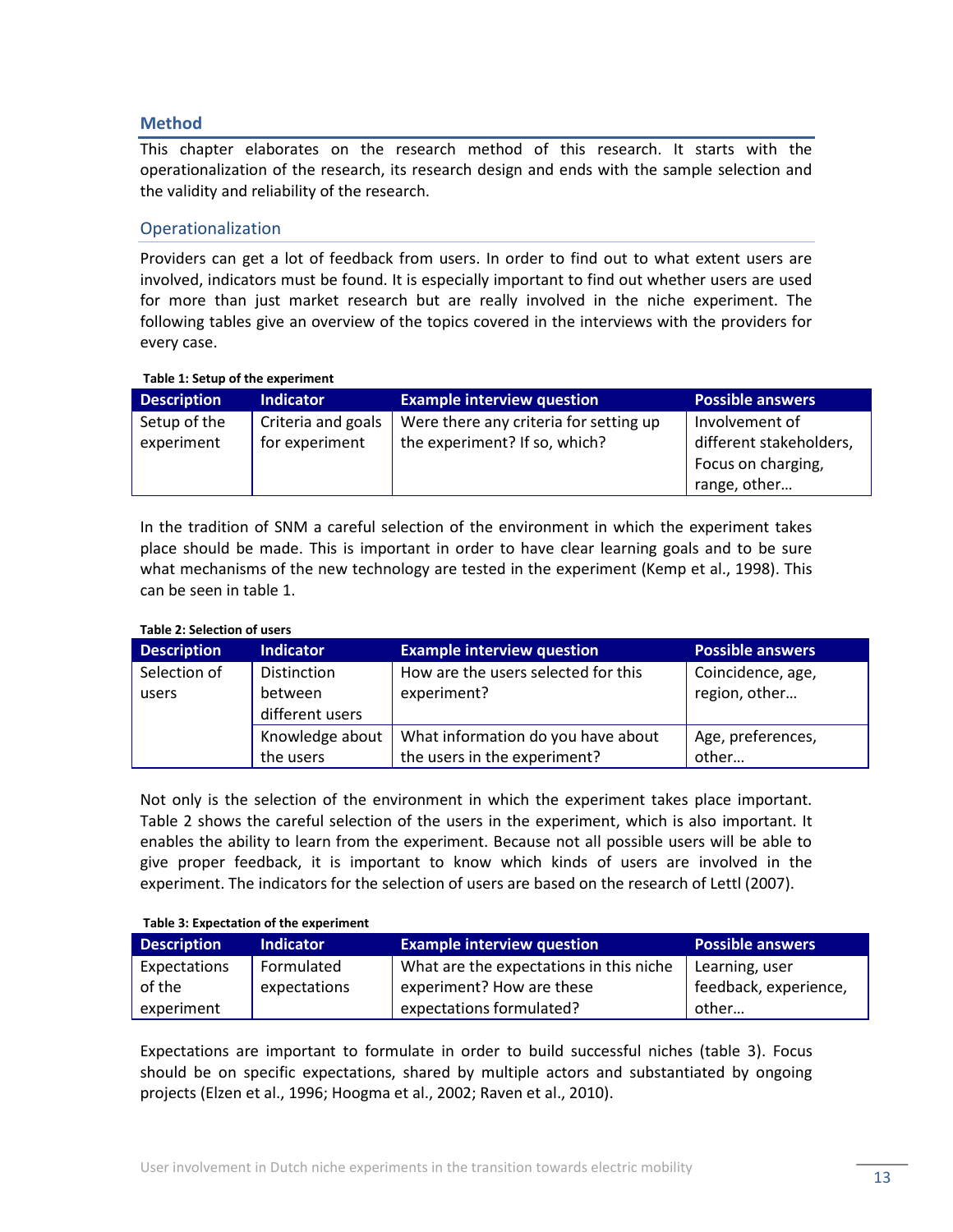#### **Table 4: Monitoring**

| <b>Description</b> | <b>Indicator</b>                    | <b>Example interview question</b>                                  | <b>Possible answers</b>                                             |
|--------------------|-------------------------------------|--------------------------------------------------------------------|---------------------------------------------------------------------|
| Monitoring         | Formalized<br>monitoring<br>channel | In what way(s) is the experiment<br>monitored?                     | Measuring, involving<br>users (face to face,<br>website, telephone) |
|                    | Involvement of<br>users             | On what topics is feedback asked from<br>users in this experiment? | Charging, product,<br>experience, image                             |

In line with the goal of this research about the role of users in niche experiments and the way they interact with the providers of the experiment, it is important to know to what extent the users are involved in the experiment and how the monitoring is formalized. This can be seen in table 4.

# **Table 5: Learning from the experiment**

| <b>Description</b>                 | <b>Indicator</b>                          | <b>Example interview question</b>                                         | <b>Possible answers</b>                 |
|------------------------------------|-------------------------------------------|---------------------------------------------------------------------------|-----------------------------------------|
| Learning from<br>the<br>experiment | <b>Expectations and</b><br>achieved goals | To what extent are the learning goals<br>(with regard to users) achieved? | Interaction was difficult<br>because of |

In order to shed light on the interaction between providers and users in the experiment, it should be known if the learning goals are reached with the current interaction patterns and to what extent first-order and second-order learning are present (van de Kerkhof and Wieczorek, 2005; Schot and Geels, 2008). This is shown in table 5.

Not only the opinion of the providers is important, the extent to which the users experience their participation is also of importance. This way, friction between the provider and the users of electric mobility can be found as well as possible improvement from the user perspective. The following tables give an overview of the topics covered in the interviews with the users for every experiment.

#### **Table 6: Commitment of the user**

| <b>Description</b>                                     | <b>Indicator</b>                   | <b>Example interview question</b> | <b>Possible answers</b> |
|--------------------------------------------------------|------------------------------------|-----------------------------------|-------------------------|
| Commitment                                             | Information                        | What information did you receive  | How to drive electric   |
| of the user                                            | about the experiment?<br>about the |                                   | car, instruction book,  |
|                                                        | experiment                         |                                   | other                   |
| Goal of the user<br>Why are you participating/ have an |                                    | Climate change, new               |                         |
|                                                        |                                    | electric car?                     | technology, fun,        |
|                                                        |                                    |                                   | forced, other           |

The commitment of the user (table 6) is important to know, in order to place the perception of the user in perspective. If the user for instance did not receive any information beforehand, it can explain possible friction between the goals of the provider with the experiment and the goals of the user in the experiment, which could explain a possible lack of second-order learning.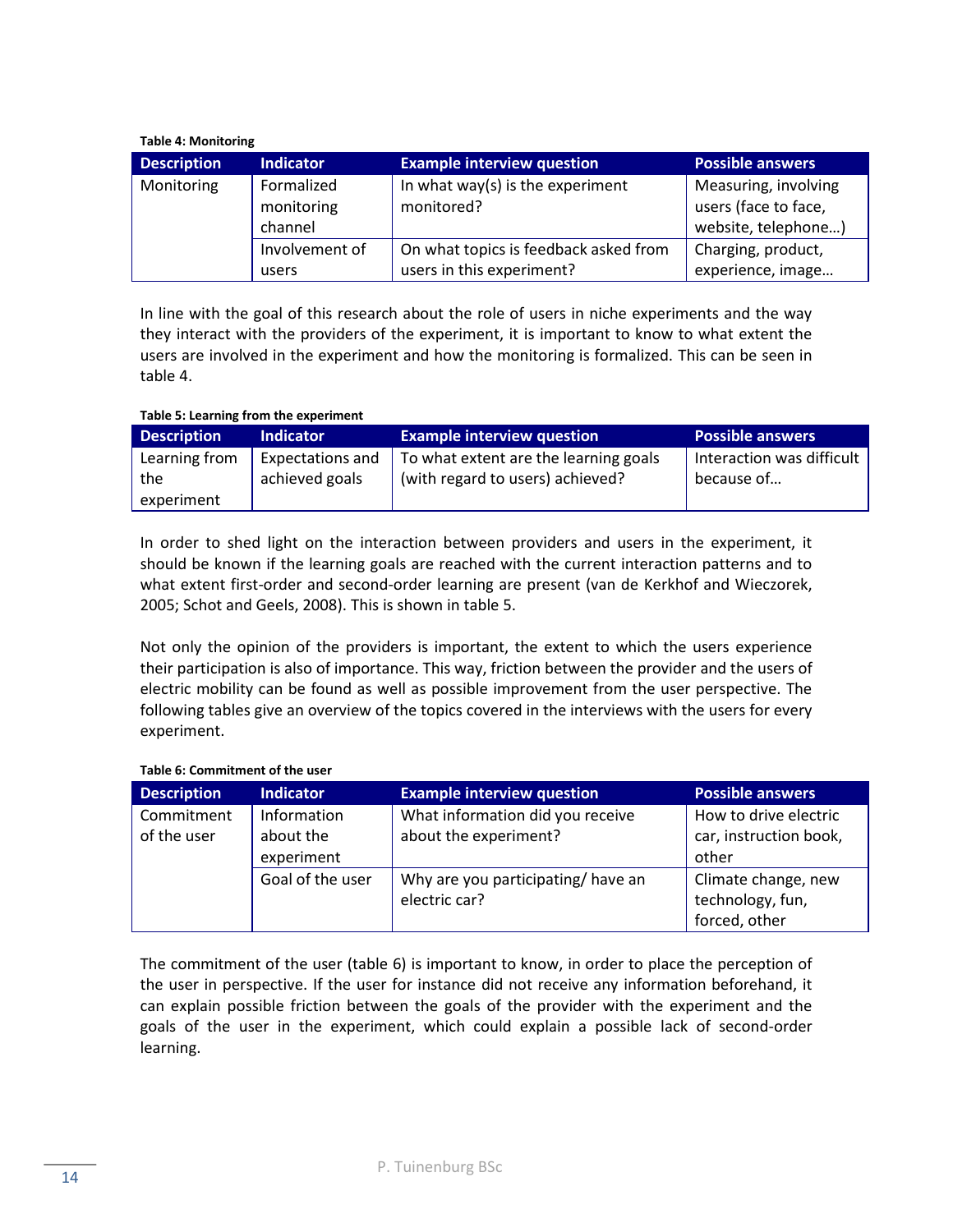#### **Table 7: User involvement in the experiment**

| <b>Description</b> | <b>Indicator</b> | <b>Example interview question</b>      | <b>Possible answers</b> |
|--------------------|------------------|----------------------------------------|-------------------------|
| User               | Involvement in   | On what topics is feedback asked from  | Charging, product,      |
| involvement in     | the experiment   | you in this experiment? And, in what   | experience, image,      |
| the                |                  | way?                                   | preference, other       |
| experiment         |                  |                                        | Face to face, website   |
|                    | Satisfaction     | What are the reasons you are           | Interest in my          |
|                    | about            | (un)satisfied about your involvement   | experience, other       |
|                    | involvement      | Do you feel you could contribute more? | Driving/charging        |
|                    |                  | In what way?                           | experience, other       |

In order to investigate the interaction between the providers and users in the experiment it is important to ask users about their involvement in the experiment. Users should have the feeling they are able to contribute to the experiment in order to have their full cooperation and to benefit from their ideas (Madhavan and Grover, 1998; Mascitelli, 2000). This can be seen in table 7.

#### **Table 8: Learning**

| <b>Description</b> | <b>Indicator</b>  | <b>Example interview question</b>  | <b>Possible answers</b> |
|--------------------|-------------------|------------------------------------|-------------------------|
| Learning           | Learning by using | To what extent do you experience   | Automatic gear instead  |
|                    |                   | differences with a gasoline car?   | of manual, other        |
|                    | Second-order      | In what way did your expectations  | No change, positive     |
|                    | learning          | about EV change in the experiment? | change, negative        |
|                    |                   | Why did this change?               | change, other           |

Because the participants in the experiment make use of charging infrastructure and electric vehicles they probably learn by using these products. These learning experiences should be transferred to the providers by giving solid feedback that helps the transition of the electric vehicle in the Netherlands. The assumptions of the users can also change. They might have associated electric vehicles at the start of the experiment as difficult and inconvenient. During the experiment this might have changed towards a more positive attitude. It could also be the other way around. This can all be seen in table 8.

# <span id="page-14-0"></span>Research design

Literature provides the insight that user involvement is important in experiments in order to have a successful transition towards electric vehicles (Mascitelli, 2000; Smits and den Hertog, 2007; Caniëls and Romijn, 2008; Schot and Geels, 2008). The function of this research is explorative in the sense that there is a focus on in-depth learning mechanisms of user involvement in experiments in practice.

# Multiple case study approach

The approach of the research is a multiple case-study approach. An exploratory case study is the preferred method when a 'how' or 'why' question is asked (Yin, 2002), as is the case in this research since the goal is to find out how user involvement and interaction are shaped in experiments with electric vehicles. Every experiment is seen as a unique case with different stakeholders and its own characteristics. Multiple cases can gain multiple insights in the role users play in experiments within a transition because each case will give in-depth insights in the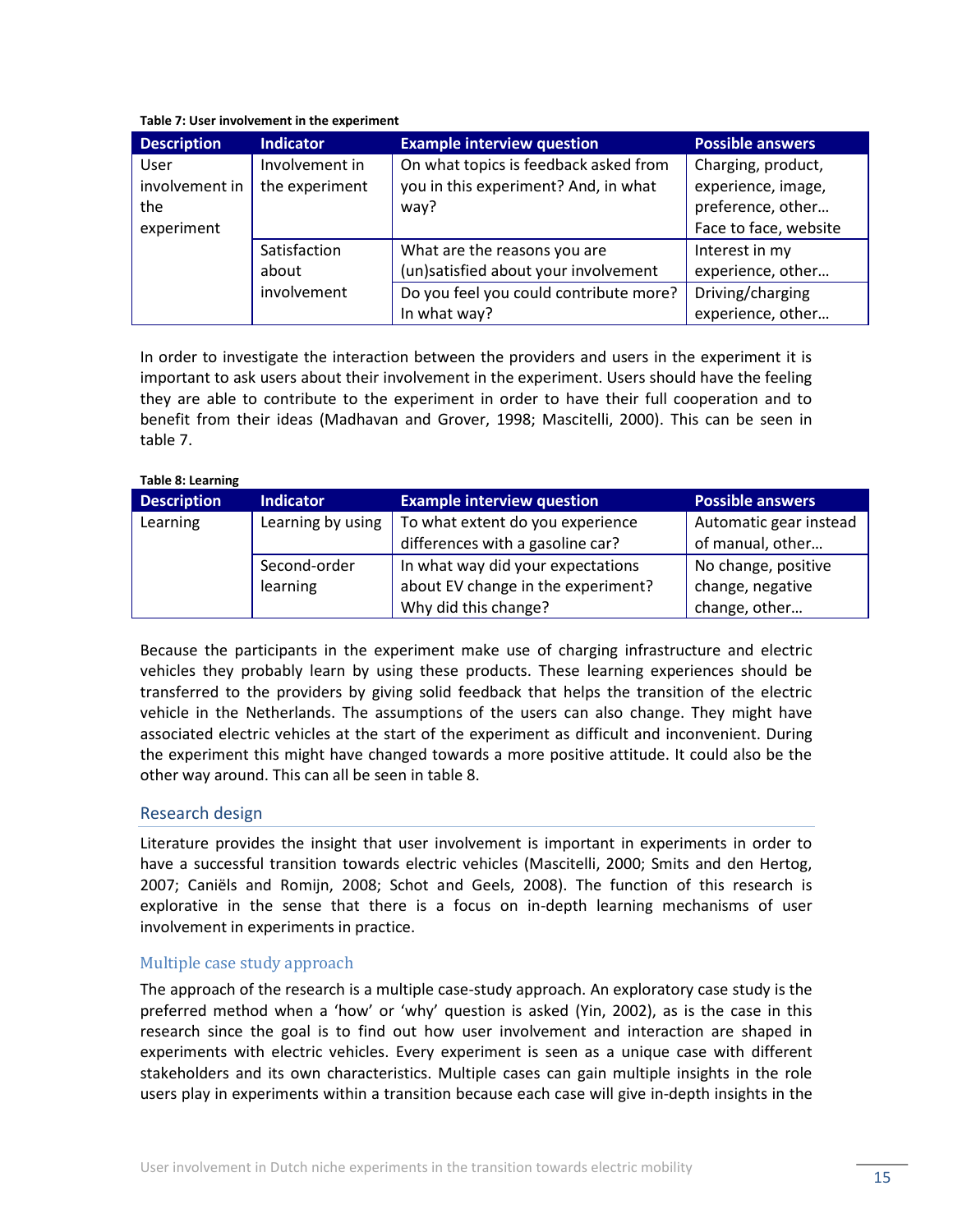role users play in that specific case. For every case background information will be collected. For in depth information about the involvement of users, interviews will be held with both the users and the providers of the niche experiments. Because of the uncertainty about the role of users in this transition, the range of answers from interviewees should not be limited. Since interviews enable to gain rich and detailed insights from the interviewee and give the opportunity to explain questions and clarify answers (Frechtling and Sharp, 1997), open questions in a semistructured interview will be the most appropriate way of data collection in every case.

It is important to have the unit of analysis straight in qualitative research, especially when studying the quality of interaction between two parties, because different foci will lead to different outcomes (Sofaer, 2002). The unit of analysis in this research is the experiment, with a specific focus on the interaction between users and providers in these niche experiments with electric vehicles in the Netherlands.

# <span id="page-15-0"></span>Sample selection

Within the Netherlands, AgentschapNL has a list of (almost) all electric mobility projects. Not all of these projects are of interest for this research. Some of the projects within the total of 80 are about charging infrastructure which lies outside the scope of this research. Within the projects with users of electric vehicles a selection is made for four specific cases based on personal mobility with multiple users in order to get more information. Multiple interviews can lead to different perspectives on user involvement in a specific case. In every niche experiment, two or three users and at least three providers were interviewed. Interviews with both users and providers in experiments will shed light on the interaction between these two parties in niche experiments from multiple perspectives. Multiple interviews with providers are held to find out if the expectations and goals of the project are clearly formulated and communicated throughout the project. This implies the interviews are not compared in order to find out who of the interviewees is 'right', but in order to get both broad and in-depth insight in the expectations, goals and communication channels in the project.

The four cases that were selected are an experiment in the area of Rotterdam, one in Den Bosch, an experiment at Rijkswaterstaat and an experiment of Greenwheels. The first case, in Rotterdam, is the largest experiment with electric vehicles in Europe with 75 electric vehicles. The municipality is involved as main partner, together with the electricity company Eneco and the infrastructure company Stedin. The second case, in Den Bosch, is an experiment with several pool cars in a joint garage. Multiple organizations are involved and able to make use of the electric vehicles. The third case, of Rijkswaterstaat, is a case were a big, governmental organization, tests electric vehicles in order to find out whether it can be used within the organization. Finally, the fourth case is the case of Greenwheels. Greenwheels is a car sharing company with their typical red cars parked at their own parking spots all over the Netherlands, especially in cities. They try to fit in electric vehicles within their business concept.

Unfortunately, not in all cases users could be interviewed. The experiment of Greenwheels has 10 electric cars within their car sharing formula, but the management would not allow the researcher to interview the users of these electric vehicles. However, Greenwheels did provide the outcomes of their users' research. Table 9 shows the interviewees of the providers and the number of users interviewed for each case.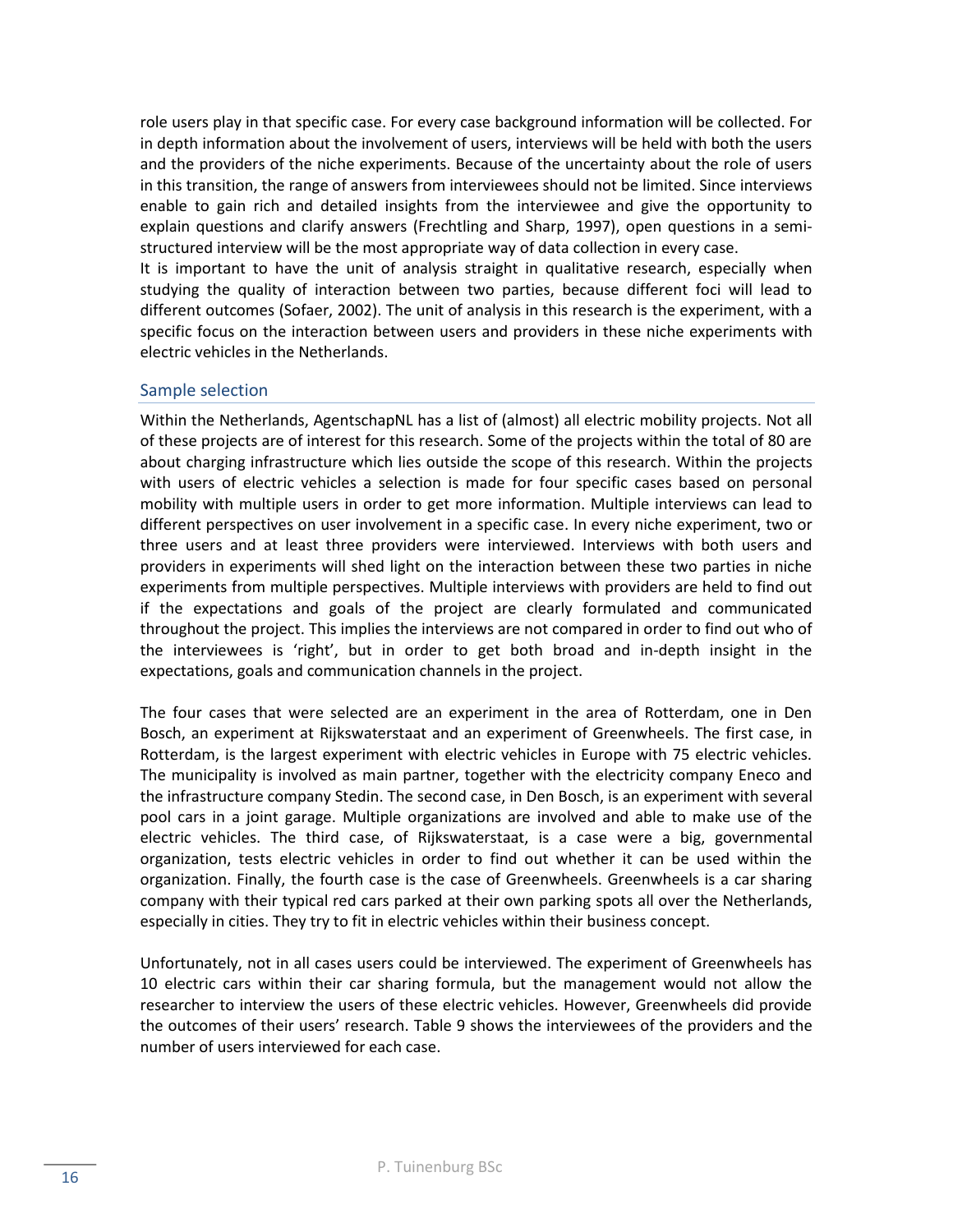**Table 9: Interviewees** 

| <b>Interviewees</b>          |                     |                 |                |
|------------------------------|---------------------|-----------------|----------------|
| <b>Name</b>                  | Organization        | Project         | Nr of users    |
| Lode Messemaker + Jos Streng | Rotterdam           | Rotterdam       | 3              |
| Henk Fidder                  | Stedin              | Rotterdam       |                |
| Sandra Neuray                | Eneco               | Rotterdam       |                |
| Jaap Willems                 | Den Bosch           | Den Bosch       | $\overline{2}$ |
| Jimmy Ottevanger             | Prolease            | Den Bosch       |                |
| John Theeuwes                | Avans               | Den Bosch       |                |
| Henk de Boer                 | <b>Brabantwater</b> | Den Bosch       |                |
| Frank ten Wolde              | Rijkswaterstaat     | Rijkswaterstaat | 3              |
| Mark Bolech                  | TNO                 | Rijkswaterstaat |                |
| Derk van Rossem              | Leaseplan           | Rijkswaterstaat |                |
| Rick op den Brouw            | Greenwheels         | Greenwheels     | $\Omega$       |
| Robert Motshagen             | Municipalities      | Greenwheels     |                |
| Eric Woittiez                | Essent              | Greenwheels     |                |

# <span id="page-16-0"></span>Validity and reliability

All cases are analyzed on the basis of qualitative interviews with stakeholders. Interpretative qualitative research often comes with problems of trustworthiness. Several criteria are therefore developed to uphold the validity and reliability of qualitative research of which credibility and transferability are the two most important. Credibility is concerned with the focus of the research and how well the categories cover the data (Graneheim & Lundman, 2004). This research tries to make use of data triangulation in order to guarantee the credibility of the research. Data triangulation consists of multiple interviews to ensure that the same questions could be answered by multiple sources involved in the investigated area. This will help to reduce biases like politically correct or socially desirable answers and will thereby also increase the reliability of the data. Triangulation in the sense that multiple cases are under investigation gives a more reliable insight in transition experiments with electric vehicles in general.

Transferability (or external validity) refers to the extent to which the method of this research can be applied in other cases with a different focus and a different context. This study is specifically focused on experiments in the transition towards electric mobility which makes it transferable to other transition experiments, especially sustainable transitions in a transport context.

Often, qualitative research attempts to generate impressions based on a review instead of what was observed or heard in the interviews, the raw data, which makes it important to distinguish between the observations and the researcher's interpretation (Sofaer, 2002). In this research all the reports of the interviews are checked by the interviewees in order to prevent the researcher to code his own interpretation in stead of the observation.

#### <span id="page-16-1"></span>Coding

After conducting the interviews they should be analyzed in order to find out if the interviews match the other data sources about the case. With the help of coding (Corbin and Strauss, 1990), the interviews can be compared to each other, other documents about the case and with other cases. The interviews will be structured towards concepts from literature about niche experiments and the derived conceptual model used in this research. The overarching, thematic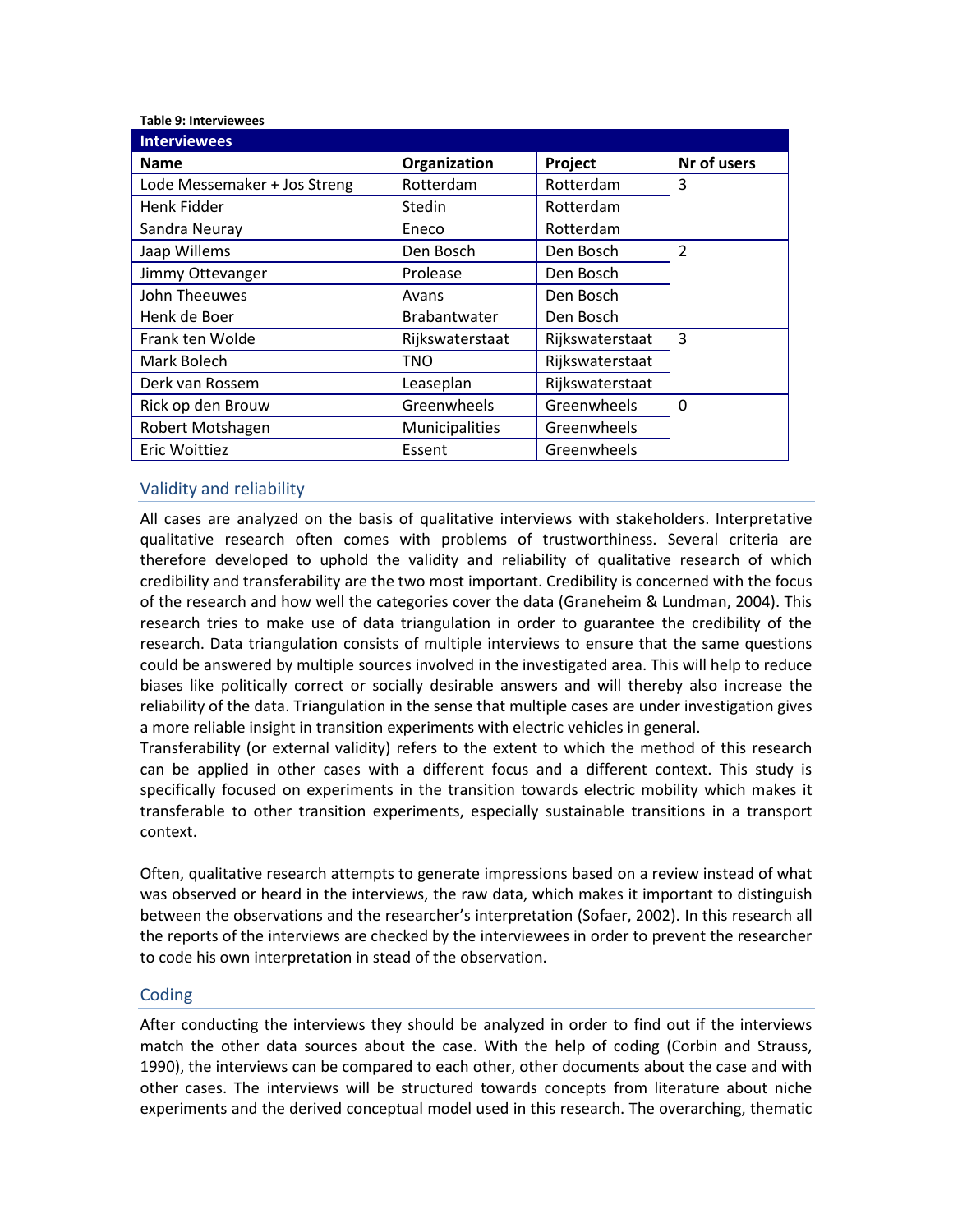codes of the interviews are derived from the conceptual framework, based on insights in niche experiments. Insights from SNM, user involvement and transition management are used as some kind of 'sensitizing concept' (Blumer, 1954), as opposed to definitive concepts. Definitive concepts have a clear reference and benchmark, but sensitizing concepts lack this kind of identification. Concepts in theories within the literature streams of transition management and SNM are all definitive concepts, but here used as sensitizing concept in the way that they are not literally used in the interviews. The semi structured interview with open questions is based on insights from these literature streams and only propose direction in the interviews. The interviewees have all the space to give their view on the way interactions are shaped and maybe should be shaped in experiments. The interview questions are included in Appendix A and B.

After structuring the interview within the overarching codes from the sensitizing concepts, the interview is sent back to the interviewee to check whether the researcher did not put any interpretations of his own in the interview. After the return of the interview and some feedback the researcher can start with the next coding phase, axial coding. In axial coding, categories are related to subcategories and a further development of categories takes place next to the existing ones (Corbin and Strauss, 1990). With this type of coding, underlying principles could be found. A list of all the codes of the interviews with the providers of the experiment is included in Appendix C. The codes of the interviews with the users are included in Appendix D.

With the help of official documents of a case and the interviews, a description of the case can be given. All themes from the conceptual framework will be touched upon in order to find out in what way interactions are shaped in experiments with electric vehicles in the Netherlands. After this is done, the cases will be both compared to each other and to the theory in order to shed light on the differences between theory and practices.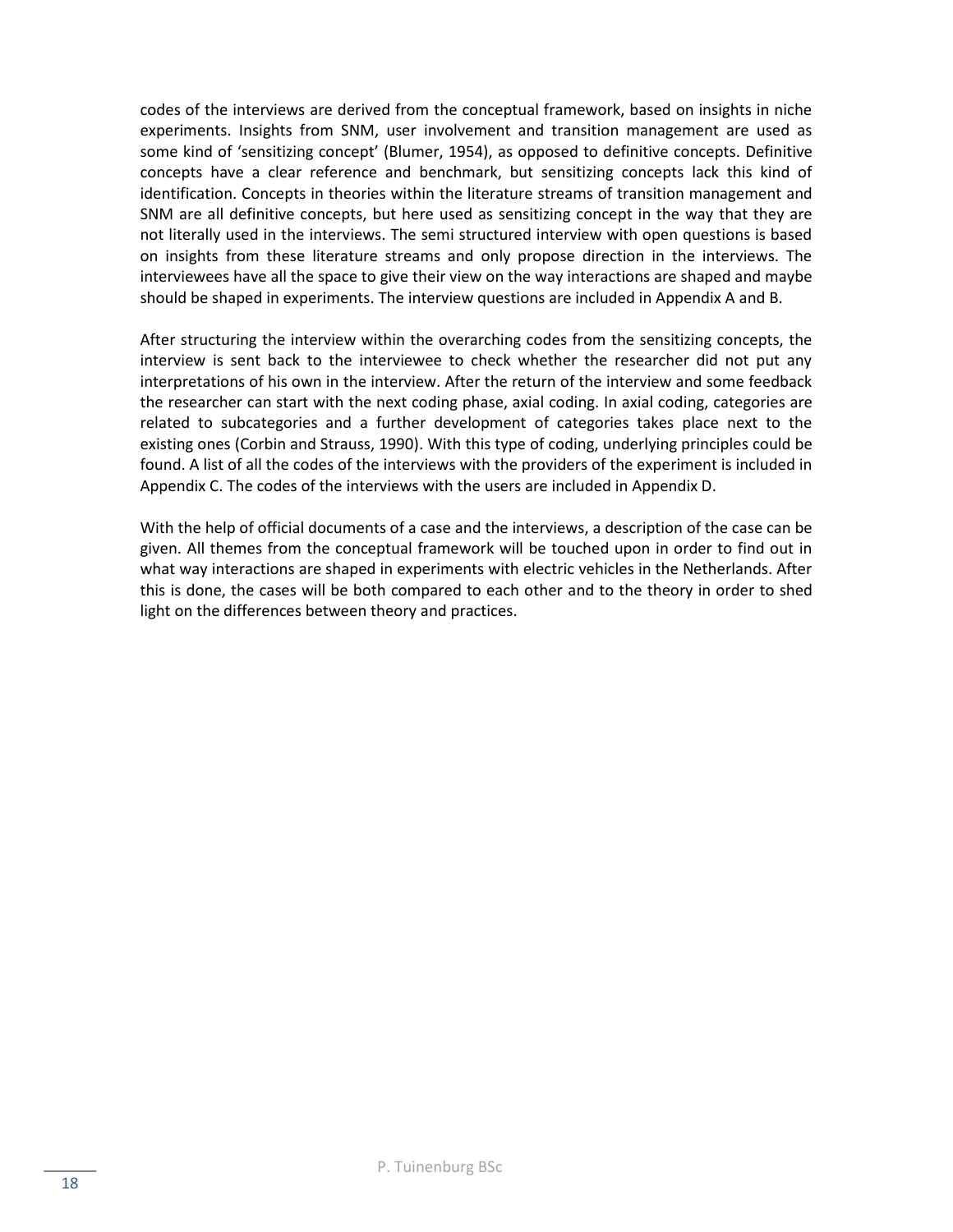# <span id="page-18-0"></span>**Case Results**

This chapter gives the results of the cases under investigation in this research. Every case will first be shortly described by some facts about the duration of the experiment, the organizations involved in the experiment and other basic information. Hereafter, the results from the interviews with the stakeholders will be described.

# <span id="page-18-1"></span>Case 1: Rotterdam

# **Description**

The Rotterdam experiment is one of the biggest experiments in Europe with a total of 75 electric vehicles, and is one of the nine projects within the Dutch 'electric testing grounds'. Three organizations are involved in the experiment, namely the municipality of Rotterdam, Eneco and Stedin. The results of this case are based on the project plan for the experiment (Project plan Rotterdam, 2009), interviews with Jos Streng and Lode Messemaker from the municipality of Rotterdam, Henk Fidder from Stedin, Sandra Neuray from Eneco and interviews with three users participating in the project.

When looking at the project plan it shows the experiment in Rotterdam is part of a bigger sustainability program called 'Rotterdam Climate Initiative'. This initiative has a focus on improving the climate for the benefit of people, the environment and the economy. It has a target to halve the CO2 emissions of 1990 in the year 2025. The sustainable mobility program within this initiative is divided in three approaches namely, the clean use, clean vehicles and clean fuels. Clean use focuses on the reduction of distances driven and the change in behavior. Clean vehicles focus on the more efficient combustion engines and other technologies. The clean fuels have a focus on the replacement of fossil fuels by other, cleaner, fuels. A combination of the clean vehicle and clean fuel approaches resulted in a project plan for an experiment with clean vehicles. Electric vehicles are one of these clean vehicles. The project with electric vehicles has five main goals (Project plan Rotterdam, 2009):

- Practical experience with a large group of electric vehicles of different models and brands. Not only the usage, but also the management, maintenance and the comparison with a reference group of conventional cars is important.
- Get insight in energy flows and energy use of electric vehicles in different applications.
- Practical experience with customer identification and payment systems.
- Get insight in decentralized generation of sustainable energy and direct supply to electric vehicles.
- Get insight in the safety in usage of electric vehicles for both company processes and the environment.

These main goals should give insight in a lot of uncertainties involved with electric vehicles. Some goals are more specific to one organization than another, because all organizations have different focus areas. Eneco, as an energy company, is responsible for the customer identification and payment systems in their own developed charging spots called NRGSPOT. Stedin as a grid administrator is responsible for the construction, expansion and maintenance of the grid, with a special focus on the load of the electricity grid and the decentralized generation. The city of Rotterdam has a focus on the air quality in the city and the transition towards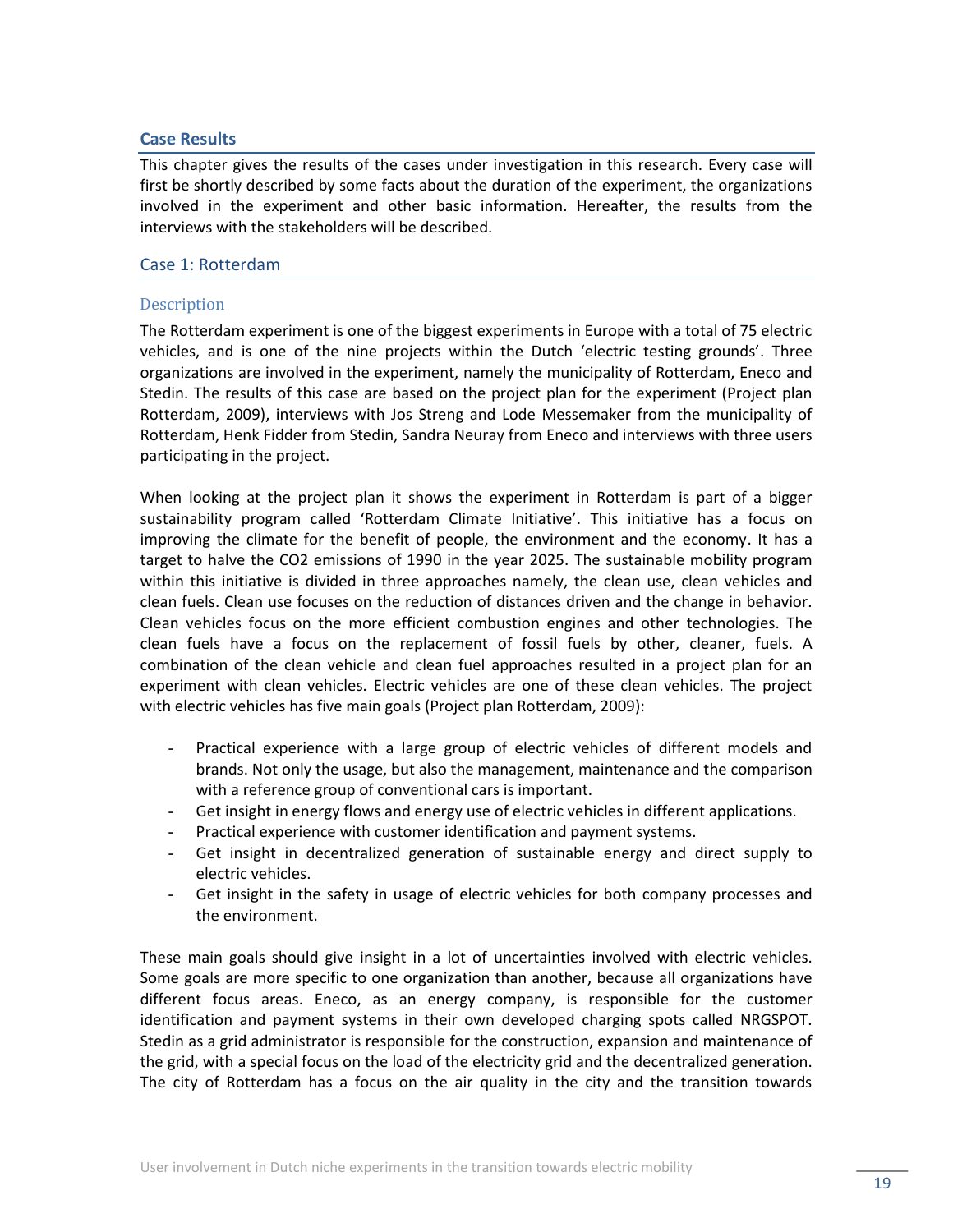sustainable mobility in the city. Information from the interviews will hereafter be described, structured by the main topics from the theoretical framework and the operationalization.

# Setup of the niche experiment

At the beginning of the experiment there were multiple partners and multiple goals involved. Overall, all parties wanted to experience electric driving in practice with several goals in mind. Eneco is, according to the interview, especially interested in the charging infrastructure and insight in possible business cases with electric vehicles. The energy use in the whole energy chain is therefore important just like the total cost of ownership in comparison with a conventional car. For Eneco it is therefore especially important that the cars in the experiment are on the road. The project is also placed in the section business development and not as an innovation project which makes the pressure on the project bigger. Next to this, Eneco wants their car fleet to be as sustainable as possible. The interview with Stedin indicated a focus on the grid impact of electric driving and Stedin also wants to find out in what way the car fleet could be more sustainable. The city of Rotterdam is especially interested in the impact electric vehicles have on air quality and the impact electric vehicles have on the public space according to the interview. Parking spots reserved for electric vehicles and home charging are potential problems for cities when electric driving becomes mainstream. Next to this, the city also wants to learn about innovation projects and collaboration with other parties in the project. Knowledge from experiments should be open to everyone in order to create broad learning experiences.

In order to achieve the goals, the organizations formulated some criteria for the experiment. The criteria for the subsidy from the Dutch government played a big role in the setting of these criteria. Therefore the original goal of decentralized generation is not incorporated in the experiment. With the incorporation of decentralized generation the electric vehicle experiment would also be partly an experiment with smart grids, which was not allowed in the subsidy criteria according to the interview with Stedin. It was important for the involved parties in the experiment to have a big pool of cars with a lot of different cars. In the eyes of the concerned parties this was important to have enough comparison between cars and to have enough data for statistical analyses. In order to stimulate the driving in the electric vehicles, Stedin deviated from their company rules. Normal lease car users in Stedin are not allowed to drive their car for personal use, but the electric cars are allowed for personal use. The deviation from the company rules has the goal to stimulate the users in the experiment to make use of the electric cars. In the interview with the municipality of Rotterdam, the interviewees explained in which way the electric cars were protected. Almost all electric cars in the experiment only charge behind the fences of the organization in which they are tested. Because of this protection there are no troubles with vandalism at charging spots or stolen charging cables.

All involved parties had the freedom to choose the cars they wanted in the experiment. The city of Rotterdam had bad experiences with converted vehicles and therefore gave the advice not to use converted vehicles. Of the 75 cars in the project, 30 are however converted cars from the firm AGV, that was declared bankruptcy in November 2011. Extra costs and a bad service for broken converted cars is the result. Stedin and Eneco did choose for the converted cars because these cars were readily available at the time the project plan was written and the cars were ordered. The warning from the municipality about their bad experience with these converted vehicles was of less importance than a quick start of the experiment for these companies. In the interviews with Stedin and Eneco a difference surfaced about the way they looked back at the order of the converted cars. Stedin sees it as part of the problems that come along with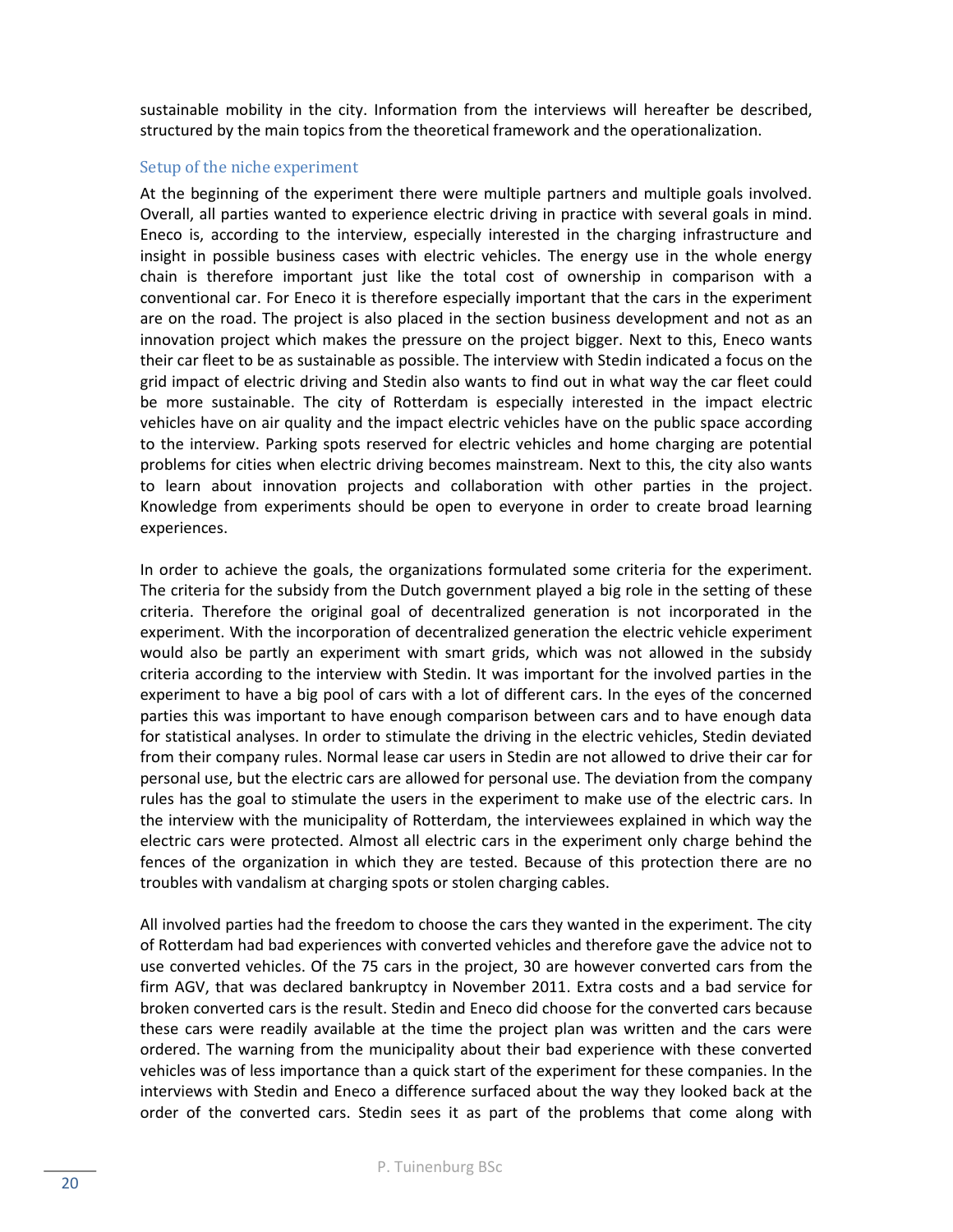experiments. One of the reasons the Dutch government gives subsidy is to deal with these problems. Therefore the interviewee from Stedin still thinks the decision was the right one because innovation projects are always risky and if you want to change something, someone has to start experimenting. In the interview with Eneco, the decision was regretted. The interviewee there told that the decision to order converted cars was not the right one with hindsight. At that time however, Eneco wanted to start with the project. But if the decision could have been changed, Eneco would have waited for manufactured electric vehicles instead of a quick start with converted cars.

#### Selection of users

Again, all three parties involved had their own selection mechanisms of the users in the experiment. The city of Rotterdam simply looked at the expiring lease contracts within their car fleet. Within this group, a talk with the manager would clarify if the user of that car was a good option for an electric vehicle. The user should for instance not drive more than 100 km a day. In Stedin the selection procedure was slightly different. At Stedin there are a lot of mechanics who work from their homes with a Stedin car. Their work area should therefore not be too big for an electric vehicle. The other criteria for Stedin employees who were eligible for driving an electric car were their motivation to participate and the availability to charge at their home. There were too little users who met these criteria which led to the usage of a lot of electric vehicles in a pooling system. Most potential users were not very enthusiastic in the beginning about getting an electric vehicle. They did not like the idea to be monitored in every move they made with the car. Next to this, the interviewee from Stedin indicated that new initiatives in companies are often difficult. Eneco selected all mechanics that drove less than 100 km a day. These mechanics are known because all company cars are monitored about the distance they drive. Next to this, the managers of different departments would then select the most probable enthusiastic drivers for an electric car.

Some of the personally assigned electric cars driving in the experiment are not converted. At Stedin it was striking to see, according to the interview, that these cars are much more used than the cars of the mechanics. The five personally assigned Volvo's drove all between the 2000 and 10000 km within 4 months. The converted vans for the mechanics drove far less. The mechanics who were used to have a conventional van really did not like the electric converted van. Mechanics that did not have a van before are pleased with the electric van. In the interview with Eneco the mechanics turned out to get negative about the electric vehicles after the first problems with their converted cars. The ones who really got in trouble with the range of 100 km for their work got their conventional car back. In these cases Eneco searched for new mechanics for the electric vans according to the same criteria.

# Expectations of the experiment

The expectations were not particularly high regarding the range within Eneco. The converting company promised a range of 160 km while the parties relied on a range of 100 km. In practice, especially with cold weather, this is not always achieved. Expectations about the technology were for all parties that electric vehicles would not have the same possibilities as conventional cars. These expectations were however not shared with each other. All interviewees had their own expectation about the technology or the project, but did not formulate this in a project meeting, at least not documented. All interviewees also mentioned that they wanted to go 'blank' into the experiment.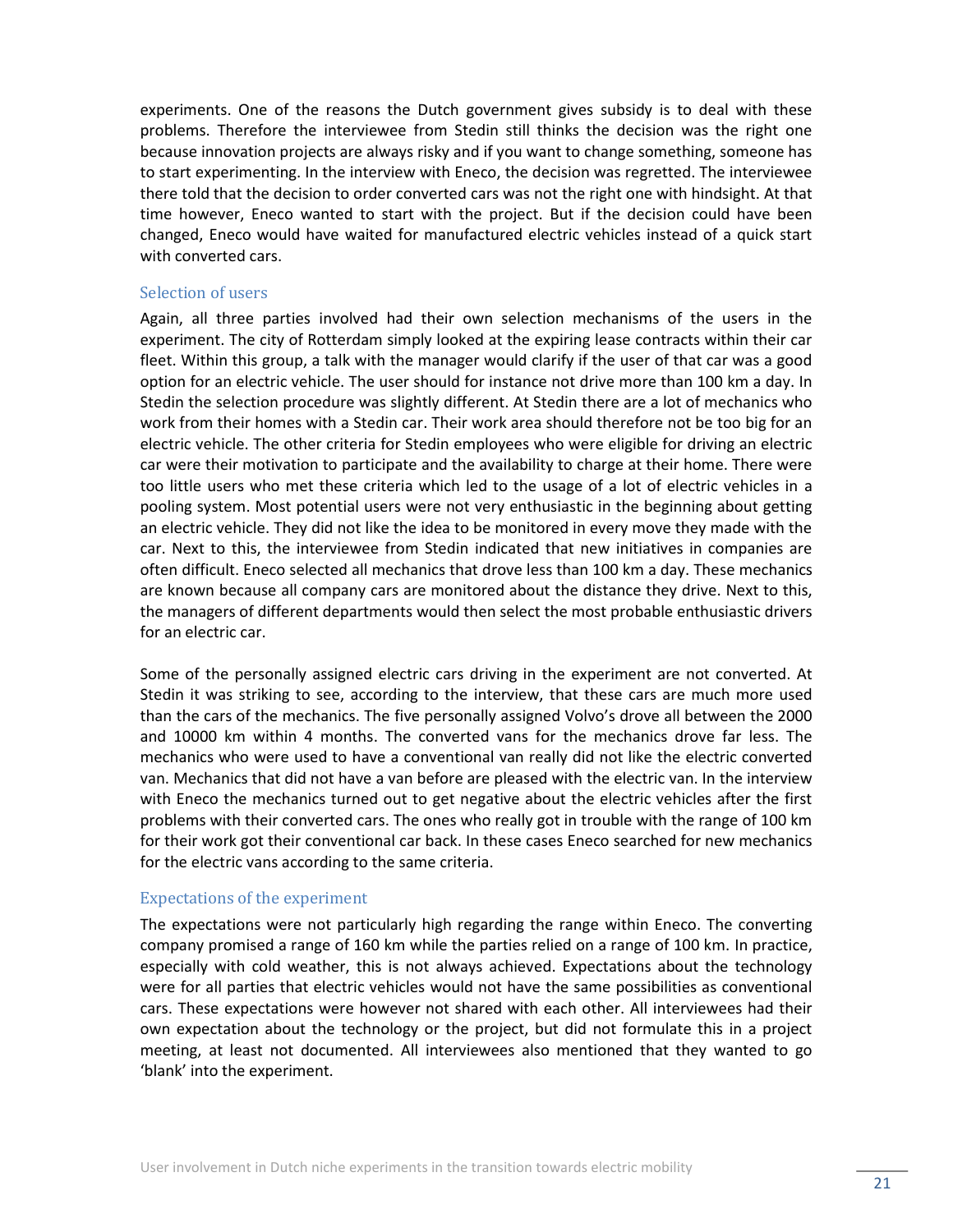Asking interviewees about their expectations of the experiment often led to expectations about electric driving in general. The expectations within Stedin are now that the next generation of electric vehicles in four years will be better than the current generation but that the transition will at least take 15 years. The city of Rotterdam believes that the goal of the EU to have zero emission in cities in 2050 can only be achieved with electric vehicles. In the coming years they therefore expect a higher percentage of the car fleet to become electric. Electric vehicles will, according to the interview with the city of Rotterdam, in the coming years only be attractive for companies because the cars are simply too expensive for individuals. Eneco now sees a lot more problems within the experiment than they had expected. There were no difficulties expected with installing charging spots in cities because of its sustainable image. However, in a lot of cities, other than Rotterdam, it is very difficult to install charging spots at the homes of the mechanics working for Eneco. At the start of the project, the garage where the electric vehicles charge, had no GPS signal which made the monitoring of the NRGSPOTS in these garages impossible. All together, the whole project is much more time consuming than was expected at the beginning of the project.

# **Monitoring**

Laborelec is the external party responsible for the monitoring. All the data from the cars, NRGSPOTS and distribution centers are analyzed by this party. Also the surveys filled in by the users are analyzed by Laborelec. In the interview with Eneco it was made clear that the measuring in this experiment is also new to the monitoring party which makes it sometimes hard for all participants because no one knows the 'correct' answer.

In order to measure the whole energy chain the energy in and out of the distribution centers is measured, the energy in and out of the NRGSPOTS is measured and the energy into the car is measured. Within the car the energy per km and distance driven is measured. Between all these measuring points, differences in energy flows are measured which is interesting information for both Stedin and Eneco. In order to monitor the users they have to fill in a survey every quarter of a year. All users also have a logbook in the car to fill in experiences during their driving. Information from the logbook should be emailed towards the organization but according to the interview with Eneco this is often forgotten by the users. Therefore the users are called to tell about the information in the logbook. All this information comes together in a report every three months and is discussed in the project meeting which takes place every three weeks.

In order to communicate outcomes towards the users, a website was constructed. Within a few weeks the first results should be published on this website where some users are registered. Most mechanics are not registered on the website which is a problem according to the interview with the municipality of Rotterdam. Only the users that have a car for personal use seem to be registered on the website. The website is meant to share experiences between the users and also to communicate the outcomes. In February 2012, an event was organized for all users in order to communicate the goals of the project, to give the possibility to ask questions and to share expectations. According to the municipality of Rotterdam, the monitoring party Laborelec will make an application for the website which will automatically update the monthly results from the measuring boxes in the car into understandable graphs.

# Learning from the experiment

Undeniably not every aspect of the experiment runs without problems is what all interviewees agree on. None of them really experience this as a problem, because the technology is tested in an experiment. Most of the goals formulated beforehand will be met and the experiment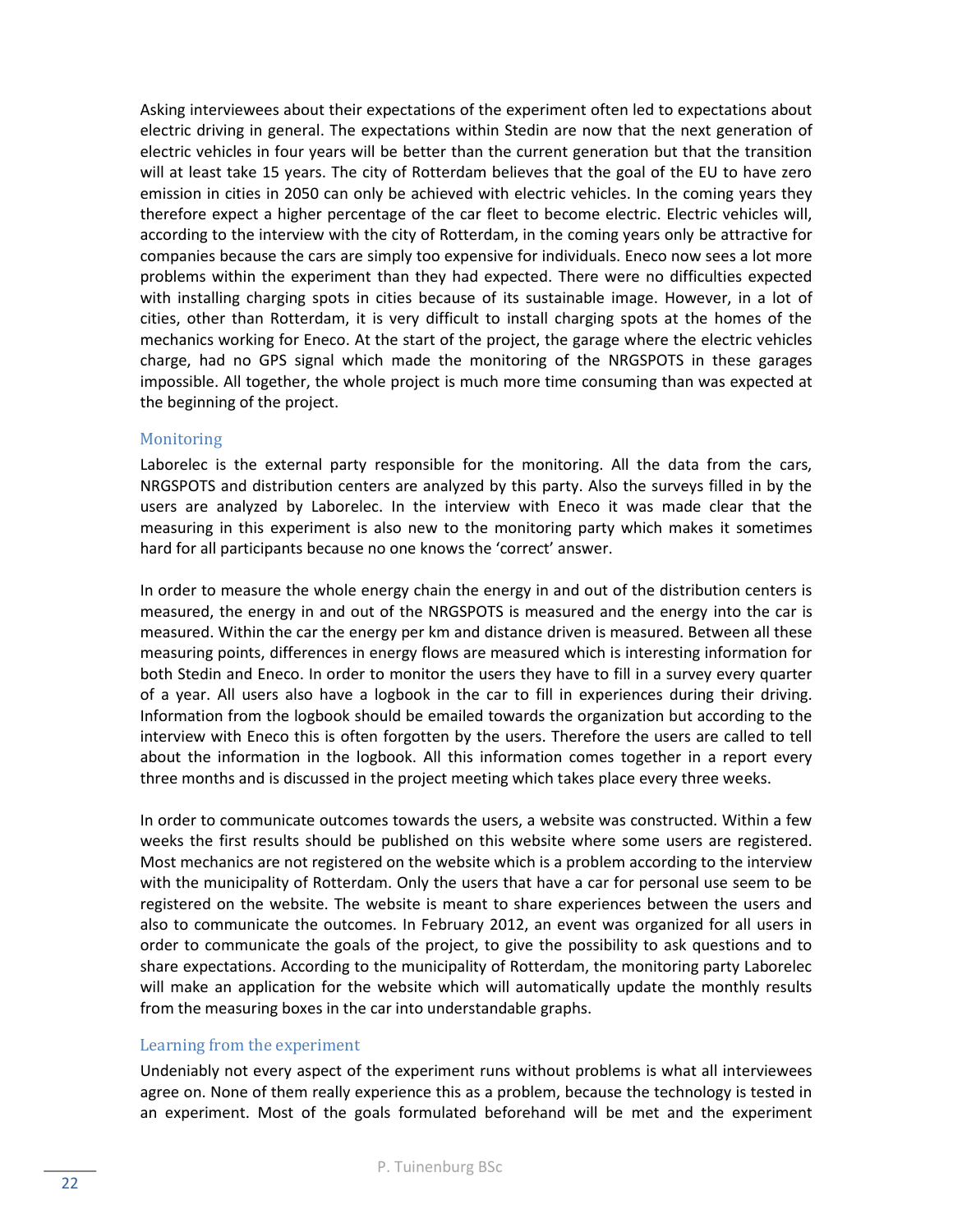definitely gives a lot of insight in the electric driving experience. One thing which is striking is the difference in the appreciation for the electric car within the group of mechanics. Mechanics that were used to having a conventional car do not like the electric car, while mechanics that were used to not having a car at all do like the electric car.

In the interview with Eneco the thought occurred that for a small experiment a group of 75 vehicles might me too big. All interviewees seem to agree on the fact that the enthusiasm of the project team affects the enthusiasm of the users in the experiment. This makes the task of a project team more than only the monitoring of the experiment, they also have to motivate according to the interview with Stedin. At the municipality of Rotterdam, the interviewees felt that in future experiments a closer interaction with the users would be preferable, but also difficult to arrange. Rotterdam also shares the learned outcomes with other projects since they are also involved in other electric driving experiments. All the interviewees agreed on the fact that this experiment will continue in the upcoming years when the subsidy stops.

# User commitment

The three users in the experiment all have an electric car for their working activities. One of them drives a van with his team, but all the interviewees use their electric vehicle on a daily basis. In all cases their direct boss imposed the electric car on them. One user did not like this and the other two users accepted it. They agreed on the fact that little information was given beforehand about the project. The users did get a short introduction on how the car was started, how the charging worked and how the payment system worked. The information day in February 2012 was to most a nice day and to one interviewee a day with too little space for users to participate and too little information about the technology and charging. All cars have a small information book and a logbook to write down experiences.

The information given is not very detailed. One of the users was for instance not aware of how he could open the engine hood. Also the information about the charging infrastructure is poor according to the interviewees. Most of them only charge the car at the office, but it is difficult to find out in what other places the car can be charged. In one case the interviewed user has an electric car which he often charges at the office. There are however two other colleagues with an electric car and only two charging spots. According to the interview it happened more than 10 times in six months that all charging spots were taken and the interviewed user was not able to charge his car. Fortunately he was often able to borrow somebody's gasoline car. All electric drivers now exchanged telephone numbers on their own initiative to contact each other when this happens again.

# User involvement in the experiment

According to the users there does not seem to be special attention for them in the experiment. Most of the communication goes via their manager and two of the three users where called about the experiences with electric driving. The other user got a survey sent by e-mail. This survey was especially about what options were present in the car like heating and a navigation system. Problems with the heating in the car was for instance that the button for turning up the heat eventually turned out to be a button for switching between personal use of the car and using the car for business. This user did give some information about his troubles with the car at the user meeting in February but missed questions in the survey about these topics. In the interview, this user explained his feelings about being thrown into the deep end. When there was a problem with the car for six weeks, there was for instance not a backup car for his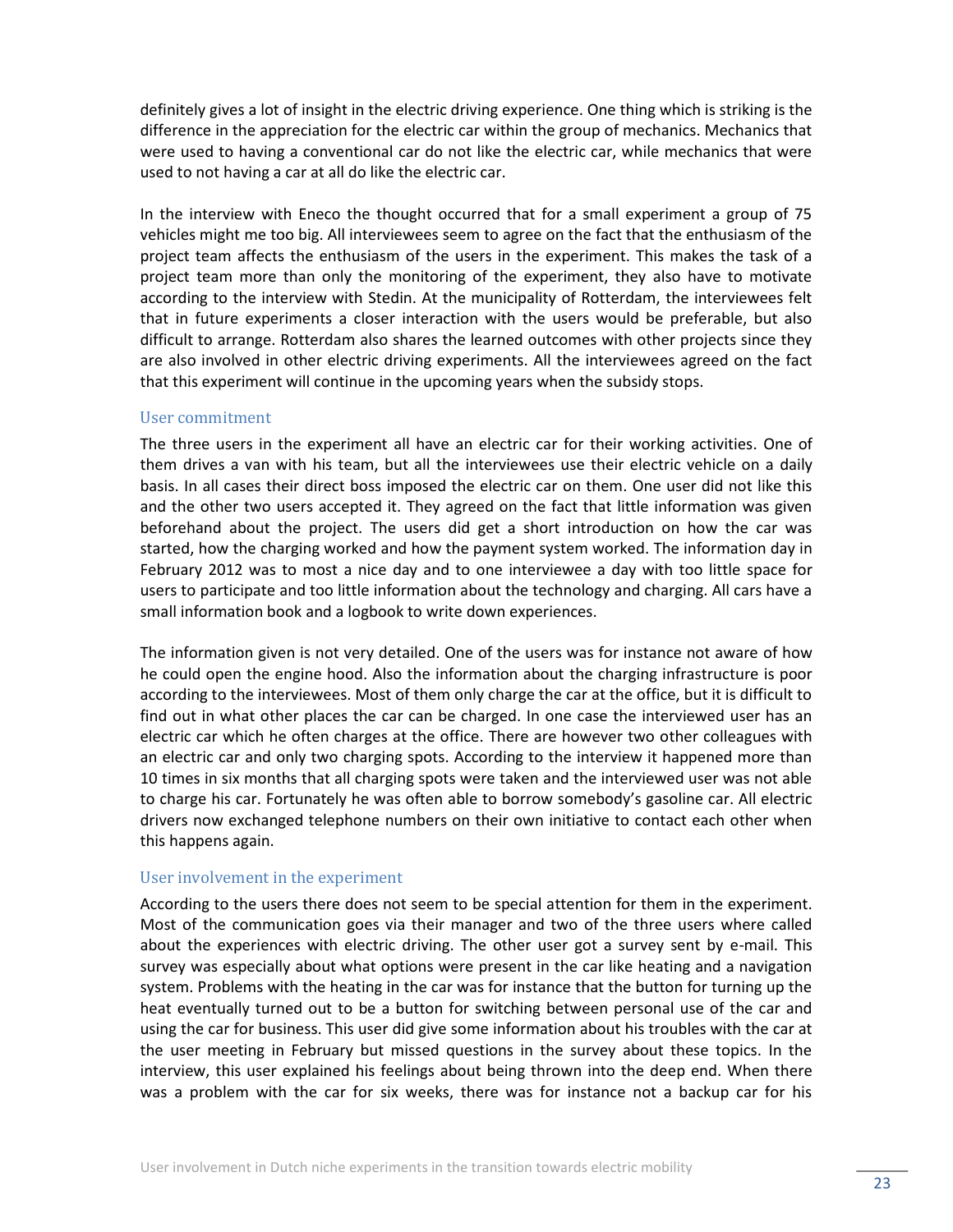activities. Fortunately there was a spare car of a colleague that was not used, but these kinds of events do not contribute to a positive feeling about the experiment for the interviewed user.

The other two users that were interviewed felt less negative about the experiment. Both users accepted the fact they had to drive in an electric car. One of them did get feedback by e-mail about a telephone interview, the other did not. The user who was devoid from feedback would have liked feedback about the telephone interview. To him, it was not a big problem, because he would make use of the electric vehicle anyway.

# Learning

One of the users really like the way the electric car drives. Troubles with the car are the fact that it does not make any noise, and in a city like Rotterdam this is sometimes dangerous. He also misses the power in the car. The electric vehicle always charges in a garage and to drive the car out of the garage the car has to drive upon a hillock. Without a 'run-up' of the car, it is impossible to drive upon the hillock. Problems with the duration of the charging are not that problematic because this user has a conventional car as a backup. All users agreed on the fact that the acceleration of their converted car was poor. It is also experienced as difficult when unexpected drives occur: every drive has to be planned. One of the users also does not really trusts the cars range. For a meeting in Utrecht, this user carpooled with a colleague who has a conventional car. In theory, the distance between Rotterdam and Utrecht and back, especially with charging the car in Utrecht, should not be a problem. The interviewed user acknowledges that it should not be a problem, but simply thinks it is too risky.

All users explain that problems with electric driving do not diminish, but that they get used to the troubles. They learned to plan their drives and learned to judge under what circumstances the car performs best. One of the users thinks about buying an electric car for personal use, but only if the cars become as expensive as regular cars and will have an increased range. The second interviewed user expects to drive the electric car for his work in the upcoming years because he works at a sustainable and 'green' company. The third interviewed user hopes to get a conventional car in the future.

# <span id="page-23-0"></span>Case 2: Den Bosch

# Description

This case in the city of Den Bosch is an experiment with a pooling system in cooperation with several companies near 'Paleiskwartier', together with the municipality of Den Bosch. The stakeholders involved are Prolease, Mobility Mixx, Brabant Water, the municipality of Den Bosch, Koning Willem 1 College, the Court of Justice, Avans Hogeschool, HAS Den Bosch, Tribal and Ricoh. Together they have 11 electric vehicles at their disposal. Not all of these stakeholders make use of the electric vehicles. Prolease is leasing the cars, Mobility Mixx provides the booking system for the cars and the municipality is responsible for the infrastructure. These stakeholders do not make use of the electric vehicles. The results of this case are based on the project plan for the experiment (Project plan Paleiskwartier, 2010), interviews with Henk de Boer of Brabant Water, Jaap Willem of the municipality of Den Bosch, Jimmy Ottevanger of Prolease, John Theeuwes of Avans Hogeschool and interviews with two users.

When looking at the project plan the main goal of the experiment is to find a proper business case by combining electrical driving with car sharing for companies and other organizations in 'Paleiskwartier', Den Bosch. There are also six sub goals: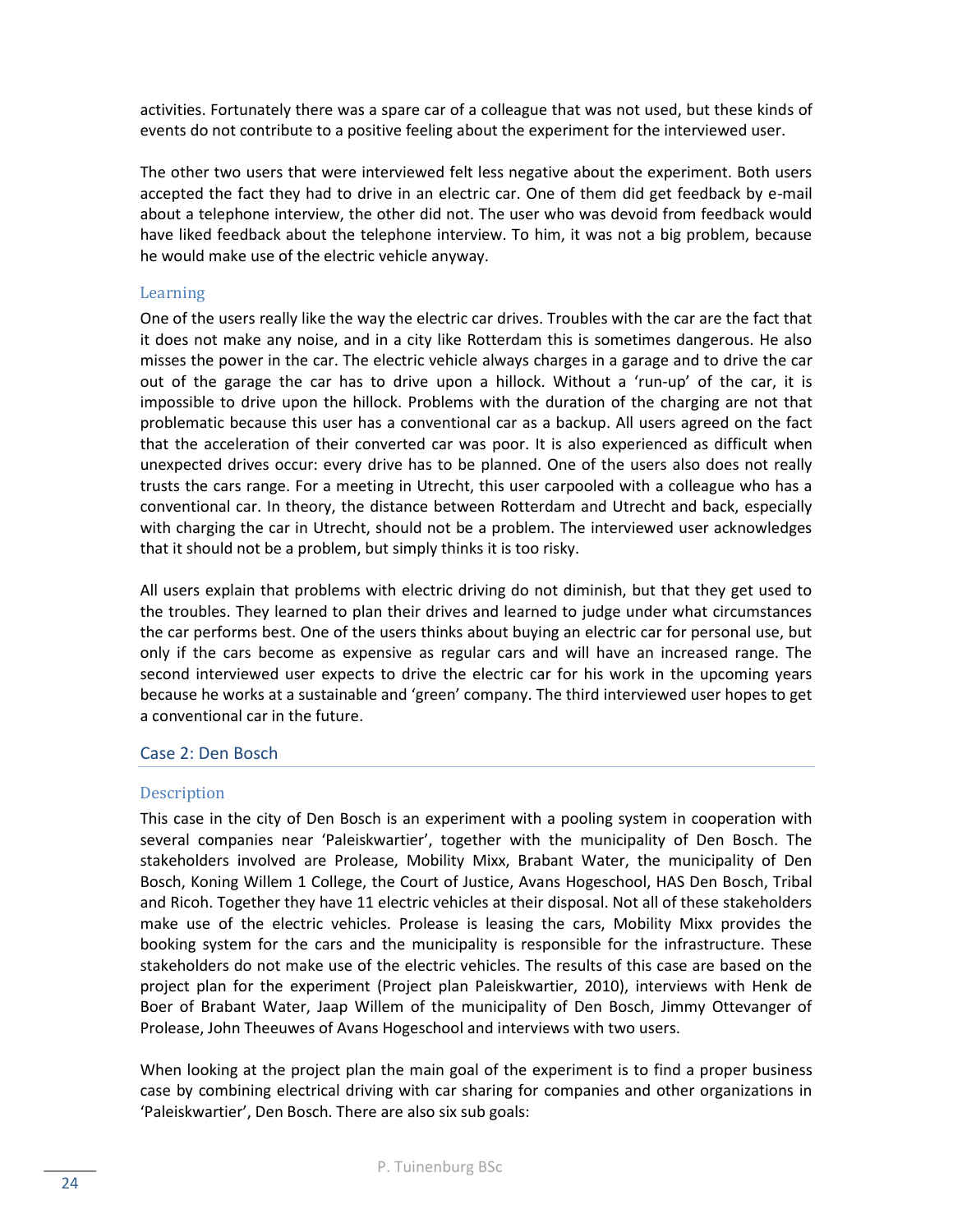- Sustainability. Electrical driving with sustainable generated energy is important to take steps towards sustainability.
- Commuting with public transport. The use of an electric pooling car fleet leads to less reasons for employees in the area of Paleiskwartier to drive to work with their own car because they have the availability of pooling cars for business trips.
- Make electrical driving accessible. With the car sharing concept a big pool of users (employees in Paleiskwartier) can experience electrical driving.
- Strengthening of the lively and sustainable image of Paleiskwartier. The use of electric vehicles will strengthen the livability around Paleiskwartier.
- Testing electrical parking and charging. The use of electric vehicles will grow in the next years and there is no clear legislation for the parking and charging of electric vehicles in public areas.
- Experience and scaling. Electric corporate car sharing is seen as an important solution to organize electric driving in a feasible and affordable way. If this pilot is successful, this concept can be scaled up to the rest of the Netherlands.

These goals are shared amongst the involved parties in the project. Despite the difficulties of electric driving like the small range and long charging time, the involved parties feel an electric corporate car sharing experiment is the best way of using electric vehicles. In the project plan they acknowledge the difficulty of this experiment because both car sharing and electrical driving are still relatively new.

# Setup of the niche experiment

Brabant Water, one of the participating companies in the experiment, took the lead for the experiment according to the interviews. In the interview with Brabant Water, the interviewee explained the choice for a pooling experiment. The company already had a pooling fleet where most cars drove distances that would perfectly fit for electric vehicles. If anyone is able to book an electric car, it would become easier for more employees to experiment with electric driving. Besides, some of the conventional cars needed to be replaced and the replacement for electric cars could partly be subsidized. Therefore, subsidy criteria were quite important for this experiment. In the interview with the municipality of Den Bosch the example was that one of the subsidy criteria from the province of Brabant was that most of the costs should take place in this province. The municipality took care of more participants in the experiment by inviting the signatories of the sustainability covenant of Den Bosch. In the interview with Avans, one of the signers of the sustainability covenant, it was confirmed that the setup of the experiment was largely taken care of by Brabant Water in advance. The setup of a pooling experiment fitted into the ideas of Avans because they wanted to create an extra, sustainable, transportation possibility for their employees. Prolease, the involved leasing company is involved because they wanted to learn and pioneer with electric vehicles. Knowledge of the cars they lease is vital and before the experiment there was no knowledge at all about electric vehicles. The only criteria the experiment had to meet, according to the interview with Prolease, was the sharing of possible downfalls in the costs in the experiment. Hereby, Prolease kept a flexible attitude with the use of their regular terms and conditions.

The goals of the experiment are described above with information from the project plan. All interviewees confirmed the focus on the viability of a future business case for electric driving in a car sharing concept. Another goal was, for most interviewees, to learn as much as possible. Because of the novelty of the technology, little was known about electric driving beforehand.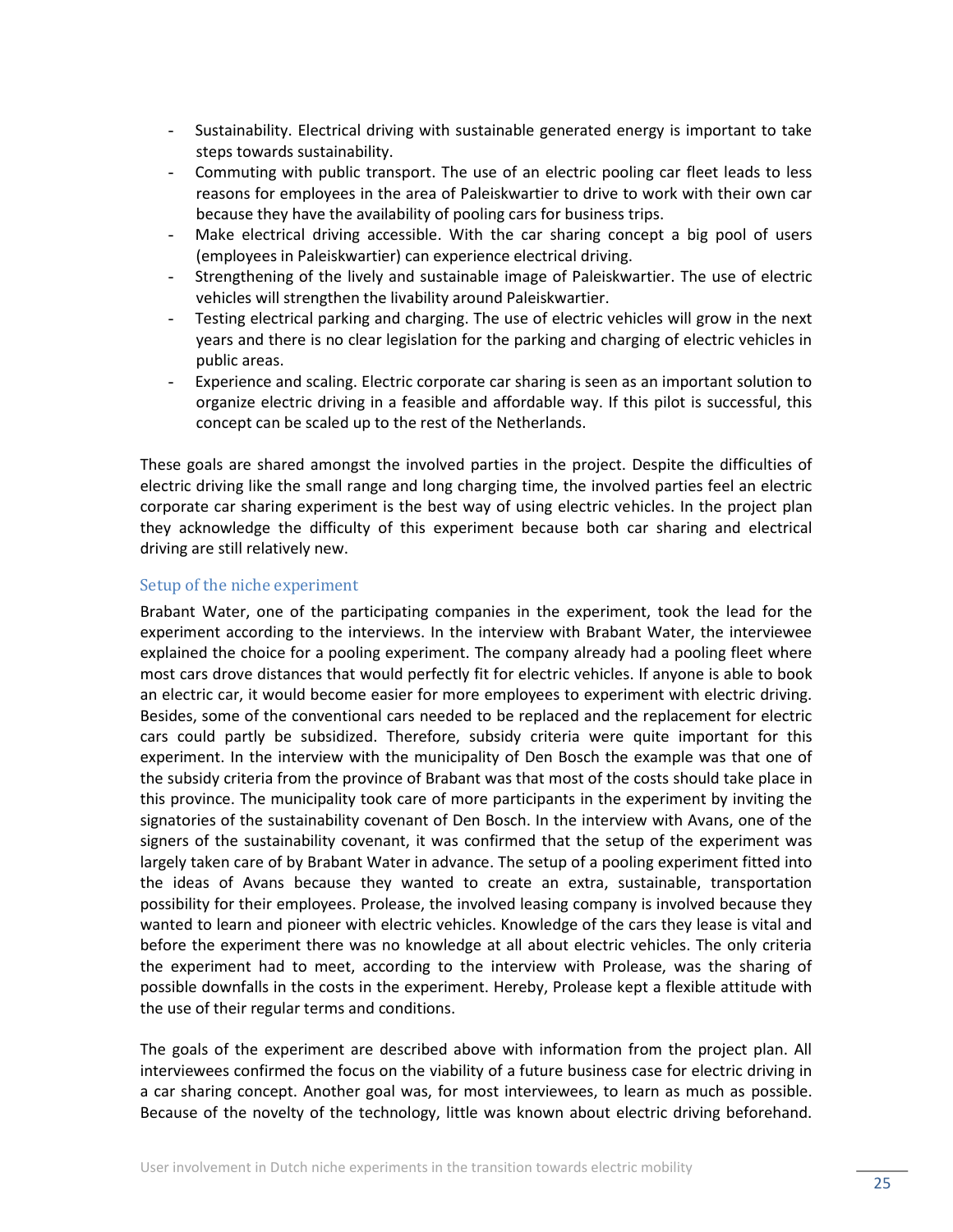These learning goals were however different for the several stakeholders. The municipality is especially interested in parking exploitation by the municipality in public spaces according to the interview. Free parking spots for electric vehicles at a charging spot have a negative influence on the cash flow from parking spots for the municipality. Brabant Water however wants to show to their employees that electric vehicles are usable between their two offices in Den Bosch and Breda, 42 km from one another. Next to this, electric vehicles give a green image to the company. According to the interview this is important for a water company because no one is aware of the activities that take place at a pump station of such a company. With the ambition of Brabant Water to be a green company it is important to propagate this in some way. In that case it is better to really contribute to a more sustainable society than only use some kind of 'window dressing' with for instance a mini windmill on the roof of the office, according to the interviewee. In the future, the ambition for Brabant Water is also to involve individuals that live in the area of Paleiskwartier in the car sharing pool. The main goal for Prolease is simply the gathering of information about electric vehicles in the experiment for their possible future business case. For Avans the increase of people's awareness about mobility is an important goal. An internal investigation showed 25% of their employees could use the bicycle for commuting but almost everyone uses their car. With the possibility to use an electric car, Avans tries to stimulate employees to rethink their way of transportation according to the interview.

# Selection of users

In the interviews with both the municipality of Den Bosch and Prolease it was evident that the involved companies had their own responsibilities for the use of the electric vehicles in the project. There were no selection criteria formulated within the project team. A central booking system for all companies, operated by Mobility Mixx, is the only centrally decided agreement with regard to the users. According to the interview with Prolease the original idea was to start small and get the teething problems out of the way before a large group could make use of the cars.

In the interviews with the participating organizations, Brabant Water and Avans, it was evident that both organizations had no strict selection criteria for the potential users in the experiment. Avans chose to send an e-mail to all 600 employees in one office to alert them about the experiment. 20 employees chose to participate. Because of some teething problems, little use was made of the electric cars by these employees. Brabant Water chose to promote the electric vehicles actively amongst the departments with the highest use of the conventional pooling fleet. Within these departments, Brabant Water tried to select the most positive people to prevent negative association with the concept of electric driving in the company. Also because of the teething problems, little use was made of the cars. Both companies now want to start a new, more intensive promotion because most teething problems seemed to be solved. Avans again e-mailed their employees and 15 new employees responded. These people will get a small training before they can make use of the electric cars. Brabant Water will start a more intensive promotion after the holiday period by promising for instance a price to the most intensive user of electric vehicles in the experiment.

#### Expectations of the experiment

When looking at the expectations of the project beforehand, the expectations were merely too optimistic. Avans for instance has two electric vehicles at their disposal but indicated in the interview that they have troubles making intensive use of these two vehicles. While at the start of the experiment this was expected to be no problem at all. In the interview with Brabant Water, the expectations about the users were highlighted. A more enthusiastic reaction of the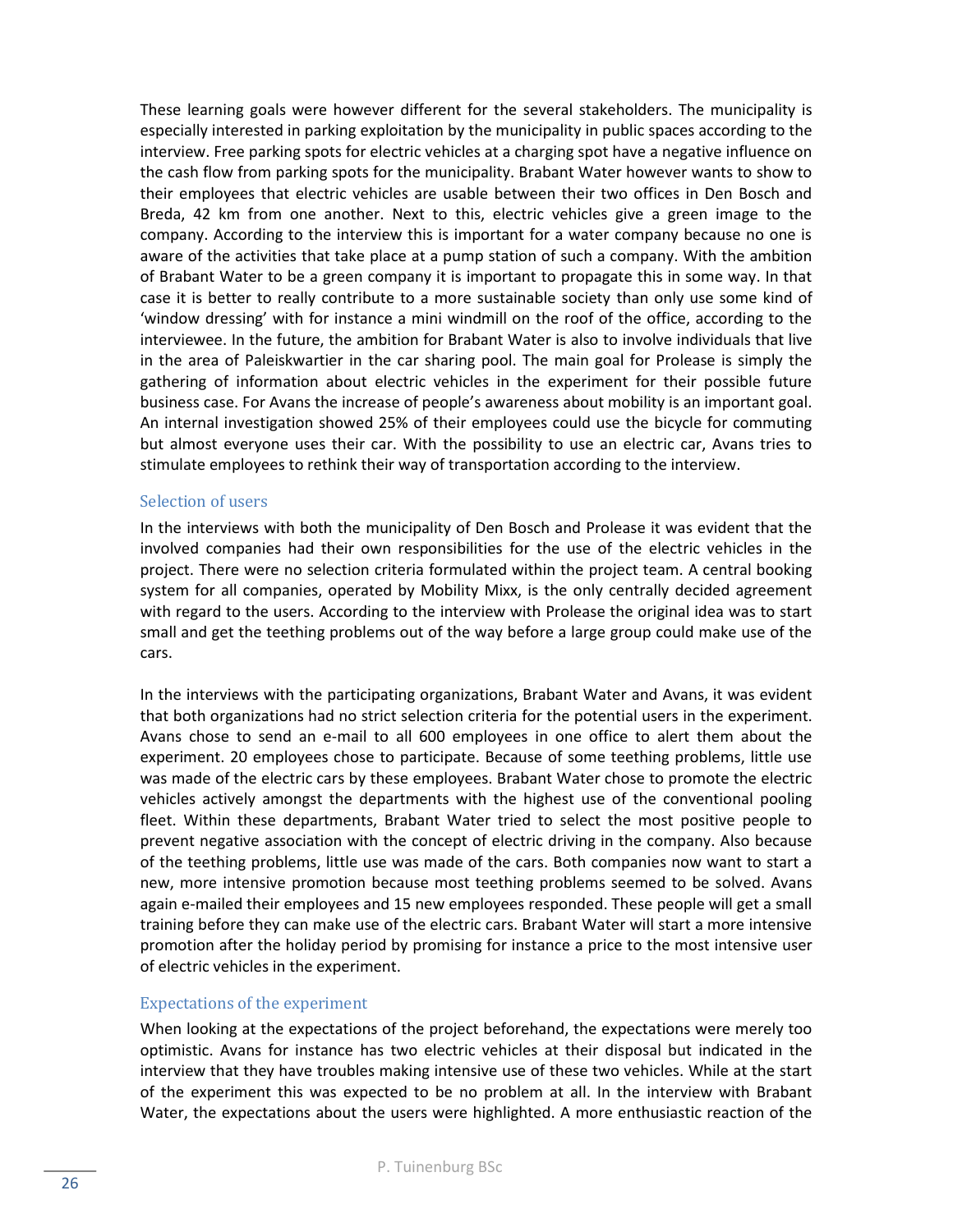users was expected in this company. Instead of being enthusiastic about a new technology and the ability to experiment with it, a lot of employees reacted reserved and afraid because of its novelty. According to the interview this was definitely not expected. Related to this unexpected reaction is the big impact peripheral issues have on electric vehicles. A negative experience with, for instance, the booking system of the electric cars resulted in an overall negative feeling about the electric cars and was communicated as such amongst colleagues. These reactions were very much underestimated according to the interview, but such underestimations are maybe necessary to start an experiment at all. The interviewee mentioned the possibility of the cancellation of an experiment if the expectation is that no one would make use of the electric cars in the experiment.

All interviewees expect more use of electric vehicles in the future. In the case of Prolease they think of more electric vehicles in general just like the municipality of Den Bosch. They want more projects like the project in Paleiskwartier in Den Bosch to give more companies the possibility to experiment with electric vehicles. At Brabant Water the expectation is that all pooling vehicles in the future will be electric and at Avans the idea is that the new transportation possibility for their employees can save costs in the future. Overall, all interviewees indicated that they would probably learn a lot from the experiment.

#### **Monitoring**

In all the interviews the focus on technical learning was emphasized. Measuring instruments are built in the electric cars to measure the energy flows in the car. According to the interview with Brabant Water the charging time, energy use per kilometer and the overall energy use are measured. The monitoring instrument is built in by Prolease. None of the companies have a regular survey or other information channel for their users to share their experiences. According to the interview with Brabant Water, such a survey is not needed because problems with the car find their way from user towards project team anyway. Most of these problems are well known problems like the range and the lack of charging infrastructure. Within Avans there is the ambition of starting with a survey for the users but this is not yet customary. The interview with Prolease revealed that besides the technical information from their measuring instruments, the users contacted Prolease when having problems. Because Prolease is leasing the cars, the users contact Prolease in cases of empty batteries or other downfalls of the car. That way a lot of problems and experiences became familiar to the project team. In the ideal case the user experiences would came through the participating organizations according to the interview with Prolease. One thing which is seen as striking by the interviewee is that at the start of the experiment most users only contacted Prolease for problems they encountered with their electric car. Because Prolease is the organization the users have to contact in cases of emergencies or problems, Prolease encounters that users that call for problems tell more about their experiences in stead of only complain about problems they have had.

According to all interviewees, the start of the experiment had some technical difficulties which forced them to focus on these problems instead of focusing on users. There was for instance no GPS-signal in the garage where the electric cars are parked which meant there was no possibility of measuring the behavior of the battery during charging time. Also the decrease of the range of the cars in cold weather was not something that was thought of in advance. Now these small problems are managed the focus is still on the technical aspects of the experiment. In the beginning of the interview, students of Avans Hogeschool monitored a part of the experiment and presented this for the project team. Main conclusions according to the interview with Avans were that the project should be easier and more reliable for the users. This led towards an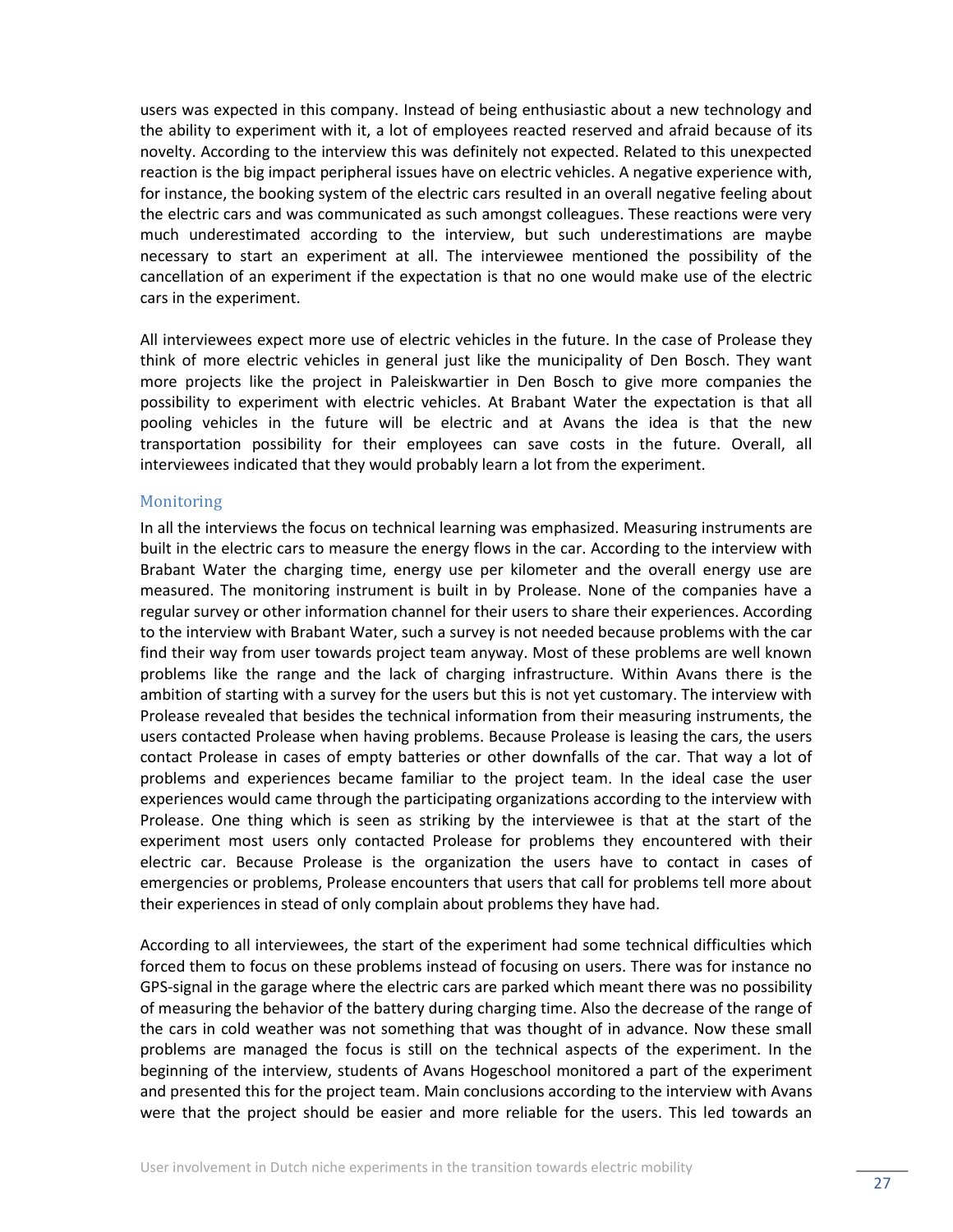easier booking system for employees of Avans, but because the main part of the booking system is centrally managed by the external party Mobility Mixx, it is still complex according to an interview with one of the users from Avans. For all the problems at the different participants and to stay up to date, there are project meetings with all involved organizations once a month.

# Learning from the experiment

All interviewees agree on the fact that much is learned during the experiment and that it gave real insight into electrical driving. Especially in the beginning of the experiment there were many technical problems with the monitoring system. Because of these problems the experiment was not very much promoted amongst employees of the companies which led to little use of the electric vehicles. An unexpected problem that occurred with the little use of the cars was the running down of a second, accessories battery, even when the car was charging at a charging spot. This led to troubles starting the cars which eventually led to a first negative experience of a lot of employees of the involved companies. According to the interviewees this led to a false start of the experiment and according to the interview with Brabant Water, Nissan informally acknowledged it to be a manufacturer problem of their electric car. Especially in the beginning of the experiment this led to much technical learning.

Next to the technical learning, all interviewees acknowledge the importance of users. Negative experiences of users are quickly spread according to the interview with Prolease and the interview with Brabant Water. It showed the conservative attitude of people when confronted with a new technology. People are often not that willing to be flexible with a new technology but need to change their behavior for an experiment like this. The users also pointed towards de difficulties with booking the cars according to the interviews with the municipality of Den Bosch and Avans. Avans changed the booking system internally as much as they could, but with the whole project they are looking for an easier way of centrally booking the cars according to the interview with the municipality of Den Bosch.

No one undermines the importance of the project and the learning which has taken place. Prolease even makes use of their experience with electric vehicles in the experiment in advice to other customers. But the interview with Avans showed the difficulties with the information from the experiment for a good business case. This interviewee still sees the experiment as good but feels the use of cars in the experiment should rise in order to speak of a successful experiment because the main goal was to find an appropriate business case.

# User commitment

Both users interviewed within this experiment were at first not involved in the experiment. The interviewee from Brabant Water indicated he often drives longer distance and wanted to wait for experiences with electric vehicles from colleagues. The project leader from Brabant Water personally asked for his participation and he agreed. The interviewee from Avans got an e-mail about the experiment just like all of his colleagues. Because of the many e-mails every day he first did not notice the one about the experiment. Besides, he was already carpooling with a colleague with his own car and the electric vehicles were only available for business trips. Therefore he was not interested when he heard of the experiment. When he heard the electric vehicles were barely used in the experiment he asked for permission to use one electric car for personal car pooling use with his colleague. This was approved of by the project leader from Avans which led to his participation in the experiment.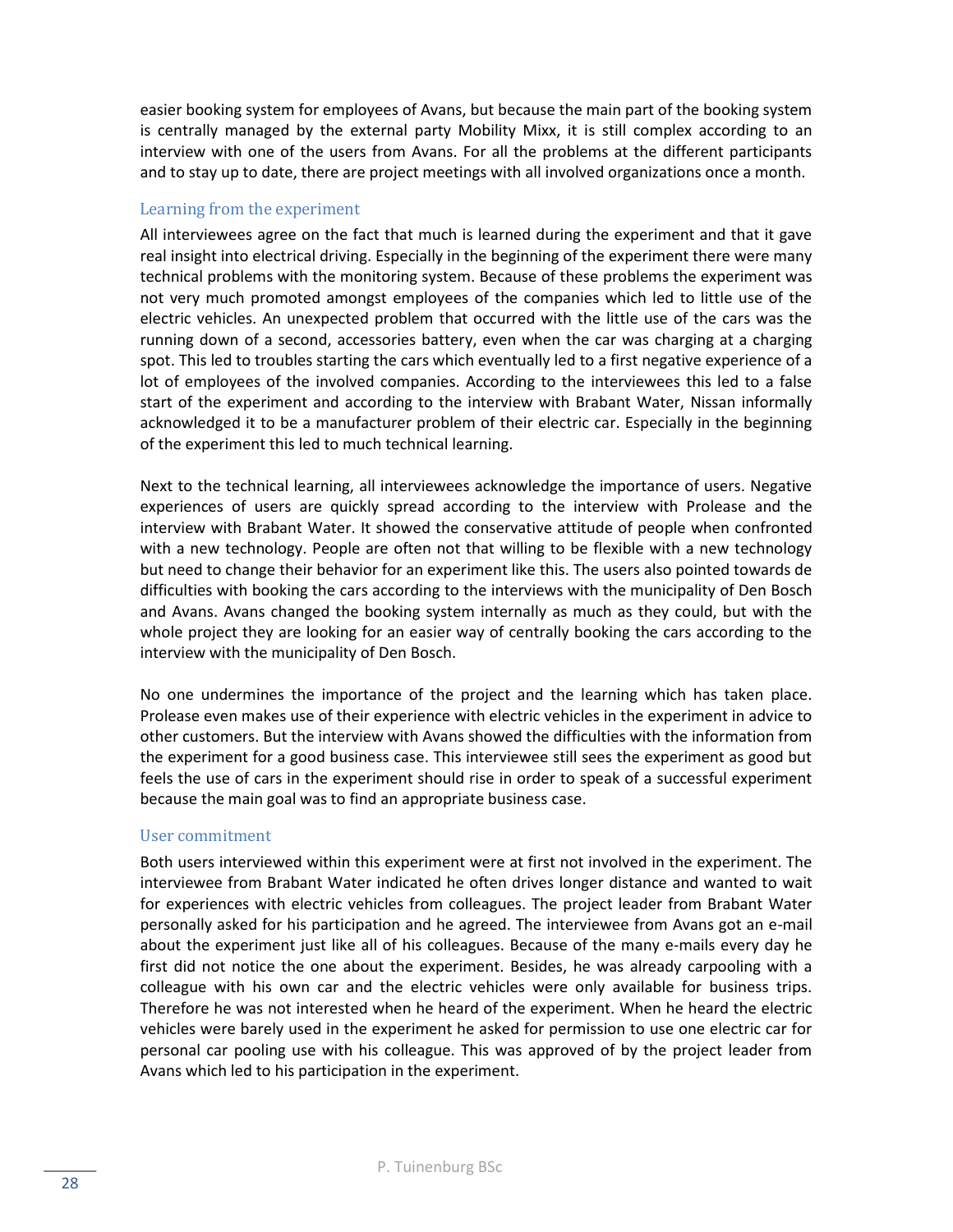There were plenty of reasons for participation in the experiment. The interviewee from Brabant Water wanted to experience electrical driving and wanted to contribute to sustainability. The interviewee from Avans had the same reasons as his original carpooling reasons. It is more fun to drive with a colleague to work, it is better for the environment and it saves costs. An extra benefit in the case with an electric vehicle of their work was the higher flexibility of the usage in comparison with their own cars. According to the interviewee, everyone wants to bring his own car back home at the end of the day. Not because you do not trust a colleague with your car, but because you may want to drive to a party or want to go shopping. With the electric vehicle from their work as poolcar it does not matter who takes the car home, as long as you can drive together to your work the next day.

#### User involvement in the experiment

As the interviews with the providers of this experiment indicated there is no structured feedback mechanism for the users within the experiment. Every involved party is responsible for their own users. This is reflected in the interviews with the users. The interviewed user from Brabant Water indicates there is no structured survey about his experiences. Problems with the electric vehicles or experiences are often shared with the car fleet manager but it is not clear whether the fleet manager communicates these experiences towards the project team. Obviously, there was no reaction on feedback from the user so far. The interviewed user from Avans has a different experience. He is aware of three different feedback moments of which he attended two. There was one lunch, one telephone survey and one survey by e-mail. According to this interviewee it is difficult to give feedback because everyone has different experiences. A colleague mentioned the difficulty to drive an electric car, while the interviewee thinks the driving is pretty easy. At least the different feedback moments showed, according to the interviewee, that Avans is trying to get all the information form their users. There is however, also in the case of Avans, no reaction given on the feedback from the users.

Both users indicated they like to drive electric cars in the experiment. The interviewee from Brabant Water indicated the importance of a flexible employer. In the case of a traffic jam with an electric car with an almost empty battery it is important that the employer gives an employee the freedom to work at home or somewhere on the road while the car is charging. Therefore, it would be helpful if there is an easy way of getting a charging spot at your home address according to both interviewees. Both interviewees also mentioned the difficulties with the booking system. The central booking system of an electric car gives a card number which refers to a card at the reception of your company. At the reception, the receptionist has to give this card and with the card the key of one of the electric vehicles can be used. Sometimes however, the wrong card number is given, or the closet with keys will not open or a car with an almost empty battery is booked. The dependency on different people in the process, of whom it is not clear who is in charge, makes it sometimes difficult.

#### Learning

Although there are troubles with the booking system, the interviewee from Avans indicated the problems are decreasing. Especially because the first time is always more challenging than the twentieth time you do something. The interviewee from Brabant Water also acknowledges the learning curve he is going through as a user. Both users feel the Nissan Leaf is a great car, but just as any other electric vehicle, the range and the long charging time is a problem. An increase of the range would make the other problems less important according to the interview with the user from Avans. Both would see a charging spot at their homes as an improvement. The user from Brabant Water also thinks more could be learned for both users and providers of the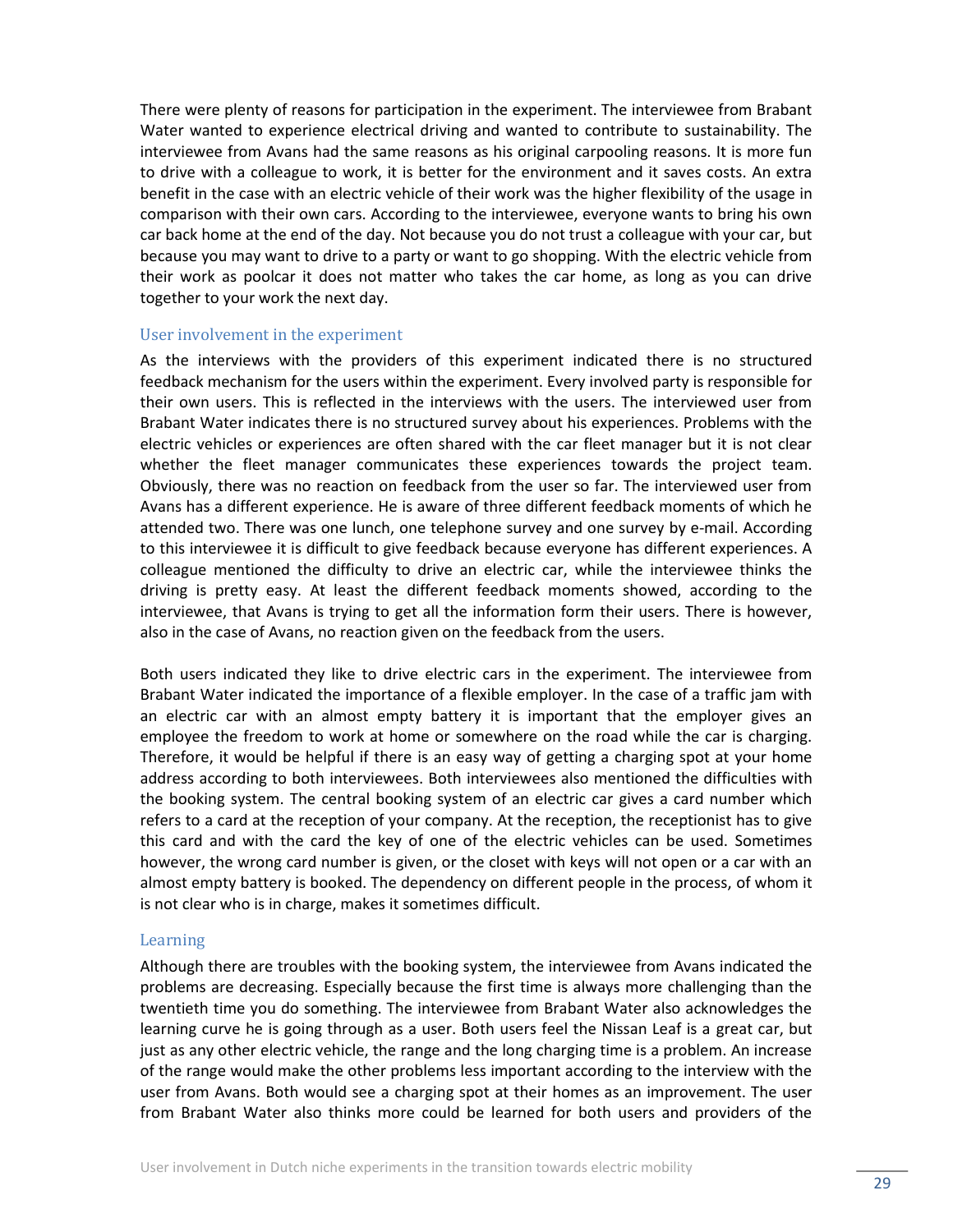experiment if users are allowed to make personal use of the car and thus not in a pool experiment. Besides the troubles, both users indicated they learned a lot in the experiment about the electric car. The more you use the car, the easier it becomes to book the car and use it, although the user from Avans indicated the driving in electric cars as 'idiot proof'. There is not much you can do wrong. The sharing of the experience of electric driving and the better ability to make use of the electric car is satisfying but the range stays problematic, although the estimation of the range becomes easier.

# <span id="page-29-0"></span>Case 3: Rijkswaterstaat

# **Description**

The experiment within Rijkswaterstaat is an experiment with 24 electric vehicles. With a total of 1750 cars in their fleet, the Dutch government chose Rijkswaterstaat for this experiment because of their capacity to 'back up' electric vehicles with conventional cars when necessary. Because Leaseplan is responsible for all lease cars in the Rijkswaterstaat fleet they are involved to lease the electric vehicles. TNO is involved as a research partner and responsible for the monitoring.

The results of this case are based on the project plan for the experiment (Project plan RWS, 2010), interviews with the project leader of Rijkswaterstaat, Frank ten Wolde, Derk van Rossem, who is involved with Leaseplan and Mark Bolech who is involved from TNO as monitoring party. There were also three interviews conducted with users involved in this experiment.

When looking at the project plan, the goal of the experiment is to find out if electric driving is a viable option for the car fleet of Rijkswaterstaat (RWS). Overarching goals of the government are a more sustainable transport system in 2020, the strengthening of the energy position of the Netherlands and a structural impulse to the economy. The experiment tries to answer the following nine questions in three categories.

Surroundings:

- What are possible consequences for existing electric facilities?
- What are possible consequences for other road users?
- What level of sustainability will be reached?

#### Product:

- What kind and how much maintenance is needed?
- What kinds of user effects are visible?
- Are the already existing safety measures sufficient for large-scale usage of electric vehicles?

Users:

- Which behavior and change of behavior is visible in the users?
- What is the user experience on both the short term and the long term, especially with regard to safety?
- What are the costs of usage, both variable and fixed?

These questions should give insight in the three focus areas: the surroundings of electric vehicles, the product and the users. The questions are therefore divided amongst these three focus areas.

With the help of the research questions, the criteria for the experiment were formulated which led to the establishment of the experiment. For instance, the question about the possible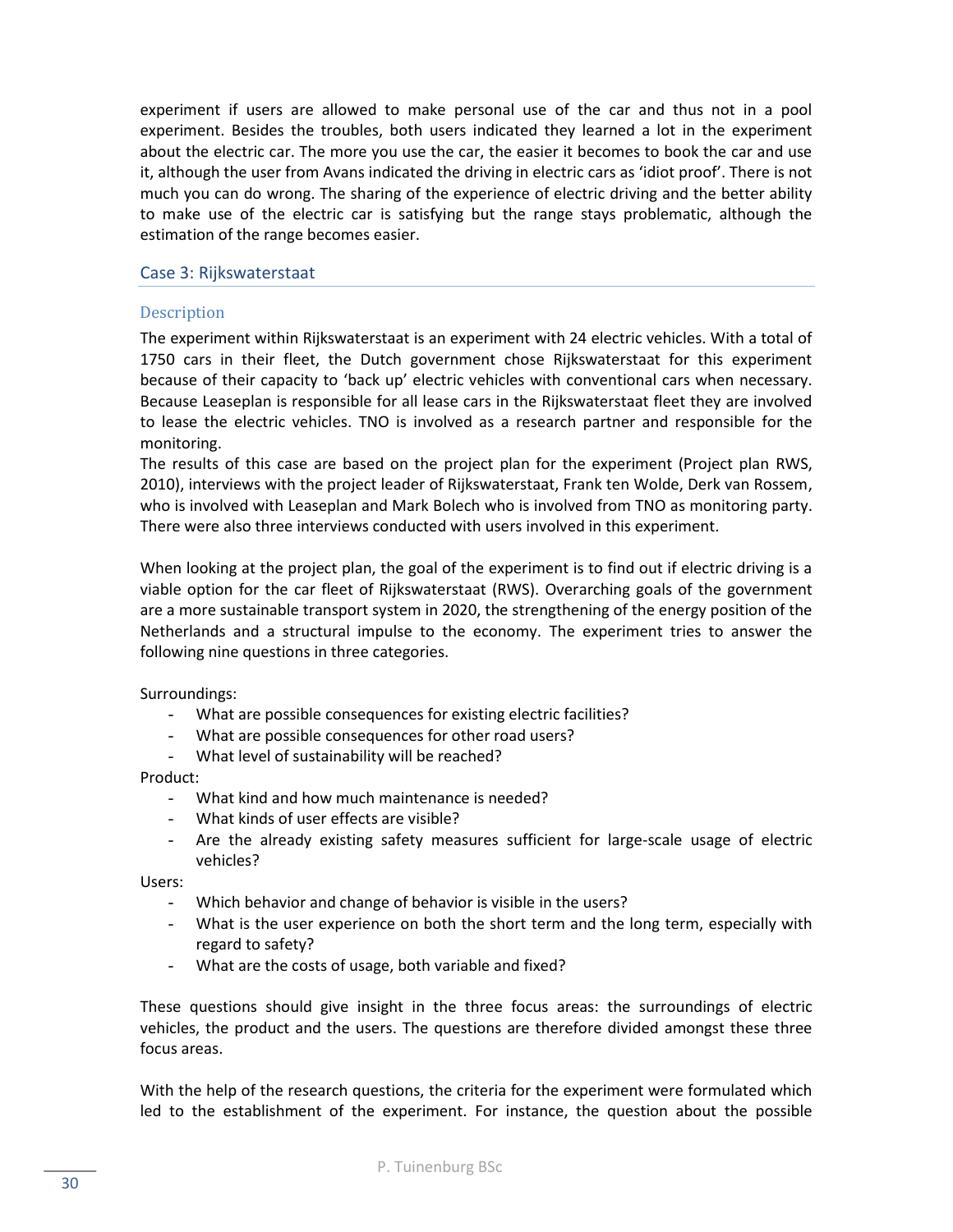consequences for existing facilities focuses on electric facilities which imply that a criterion is that charging facilities should be monitored at any given time. For all of the nine research questions, sub questions are formulated as well as a description of the importance of the research question and the criteria needed for answering these questions. For instance, the possible consequences for current facilities is divided in two sub questions about how much electrical current is needed and which patterns in charging behavior can be seen. A question about the impact on other road users does not have sub questions. It only has a description about the need of interviews or surveys to question the users about their view on the impact they have in traffic. Information from the interviews will hereafter be described, structured by the main topics from the conceptual model and the operationalization.

#### Setup of the niche experiment

Because different parties and ministries of the Dutch government looked at the project there were different goals and mindsets. Some focused on sustainability, while others focused on the costs. An external party, Ecofys, formulated the goals and intended learning outcomes but had to deal with the political interference. The interviewees did not experience this as disturbing, but it was something they had to deal with. Still, they feel the responsibility under one ministry since 2010 is good. A few years ago the responsibility for electric driving was divided between two ministries which led to ambiguity in the focus according to the interviews. At this moment, the ministry of economy, agriculture and innovation (EL&I) is responsible for electrical driving in the Netherlands which led to a more economically oriented focus. The interviewees also acknowledge the change in worldview of the society that will have to occur because electrical driving is at the start of a transition.

With regard to the goals of the experiment the interviewees named two overarching goals. First of all, RWS wanted to find the best way to integrate electric vehicles into their car fleet. The second goal was to find out in what way electric vehicles would fit into the business of RWS. These two goals together where more or less derived from an overarching goal of the Dutch government to have 25% of the car fleet electric in 2015. According to the interviews, the Dutch government wants to be on the learning curve for electric driving because of the high potential they see in electric driving.

There were several reasons for an experiment with electric driving for RWS. Firstly, the size of the car fleet was perfect to have conventional back up cars. Secondly, RWS recognizes the importance of  $CO<sub>2</sub>$  reduction in the future and thirdly, RWS wanted to practice what they preached about sustainability and the future for electric driving.

In order to find answers to the basic questions some important topics were selected. First, the total cost of ownership would be investigated and second the differences with a conventional car would be under investigation. Especially with a focus on the range and all variables that could influence the battery, like the weather. Other topics on which RWS wanted to learn were how the car was used, how safe the cars were and how much maintenance was needed. Little was known about these topics because making use of EV in the 'real world' was relatively new.

As mentioned before, criteria were set to meet all the goals of the experiment and to be sure they would test what the project team wanted to test. First of all it was important that the users involved in the experiment voluntarily participated, and were not forced to make use of EV. Secondly, the importance of the availability of backup conventional cars was high because the expectation was that electric cars would not be able to fully compete with conventional cars. With the availability of a backup car it was easier to see under what circumstances people would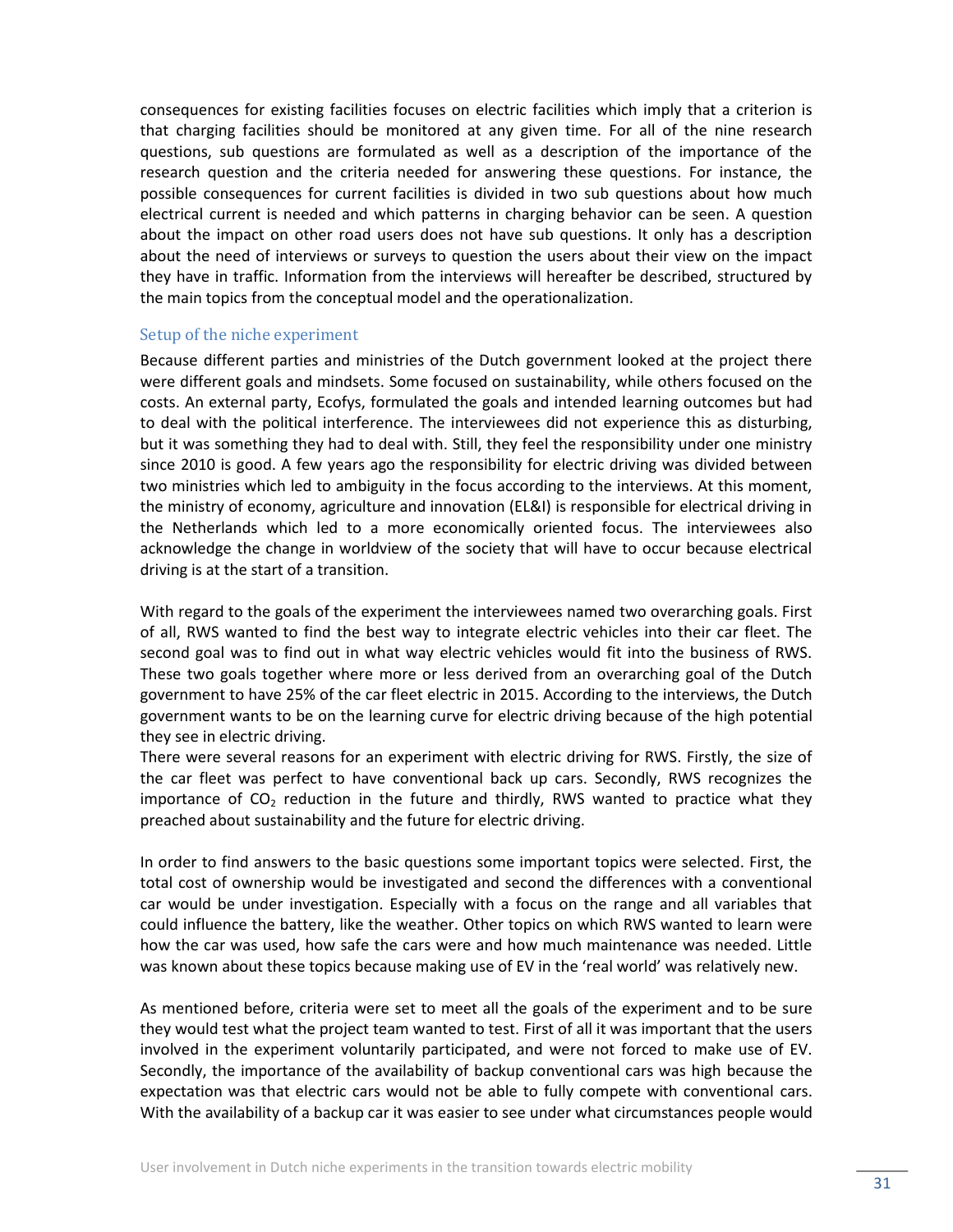choose for the electric car and under what circumstances they would prefer a conventional car. To get an even better insight in the usage of electric vehicles, three types of usage were involved in the experiment. Some cars were assigned to one user, who can use the car for commuting and his or her work. Other cars came in a pooling fleet and can thus be booked by a large group of people. The third type of usage is as a car for the field service. In that case the car is assigned to a small group of people that use the car only for work purposes. An experienced partner was therefore needed with a lot of knowledge with regard to mobility and operational affairs. This became the lease party that already leased all the cars in the RWS fleet. The lease party did not have a lot of information on electric cars and their goal is to learn as much as possible about these new types of cars. Especially the costs in the first 3 to 4 years are important when leasing cars. In that sense the project with RWS is too small for the lease party, but it does give a first glance for their possible future market. According to the interview with TNO, the formation of the criteria was not very structured.

# Selection of users

The project team wanted to select users that participated voluntarily and who were enthusiastic, but not always succeeded to do so. In some cases people were personally asked because it was well known they were interested in electric driving. In other cases departments were asked for involvement of some interested users. However, sometimes, the decision was made for the department that they should cooperate in the experiment. The 'involuntarily' involved departments are often the departments where the electric vehicles are hardly used. In the interviews this was seen as striking since a criterion for users in the experiment was a voluntary participation, but the reason can be found in the project plan. According to the project plan and the interviews it was important that the electric vehicles were used in all forms cars were normally used within Rijkswaterstaat. This means as a pool car, personal car and as service car. In principle, the car is used for one or two quarters of a year by one person before the car goes to another department to give as much people as possible the opportunity to experience electric driving. In addition the focus was at first hand on the triangle Amsterdam, Utrecht, Den Haag. Apparently some offices were forced to use electric vehicles when there were no volunteers at some important offices with regard to a certain type of car use. Both interviewees from the project team and interviews with users indicated this as sometimes problematic. Despite the intention to select enthusiastic users, there was no special selection of the users according to the interviews. Leaseplan wanted users that were as much as possible like 'normal' lease drivers. Since regular lease drivers often also go on vacation with their leased car this was not possible for the experiment. Leaseplan chose to deal pragmatically with this constraint because setbacks are inherent to electric vehicles and experiments. In the cases where departments could not find enthusiastic users and the electric cars were nevertheless put down, the experiment is not a big success. People at those offices are afraid to drive in the electric vehicles because they have no idea how everything works and what the range is of a charged battery.

TNO organized a meeting for all the interested departments about the goals of the experiment and electric driving in general. This event was well attended by these interested departments, but probably not by the departments that were not interested but still had an electric vehicle. The project team has contact information of all the users involved in order to contact them for monitoring purposes. It is also known in which of the three types of car the user drives.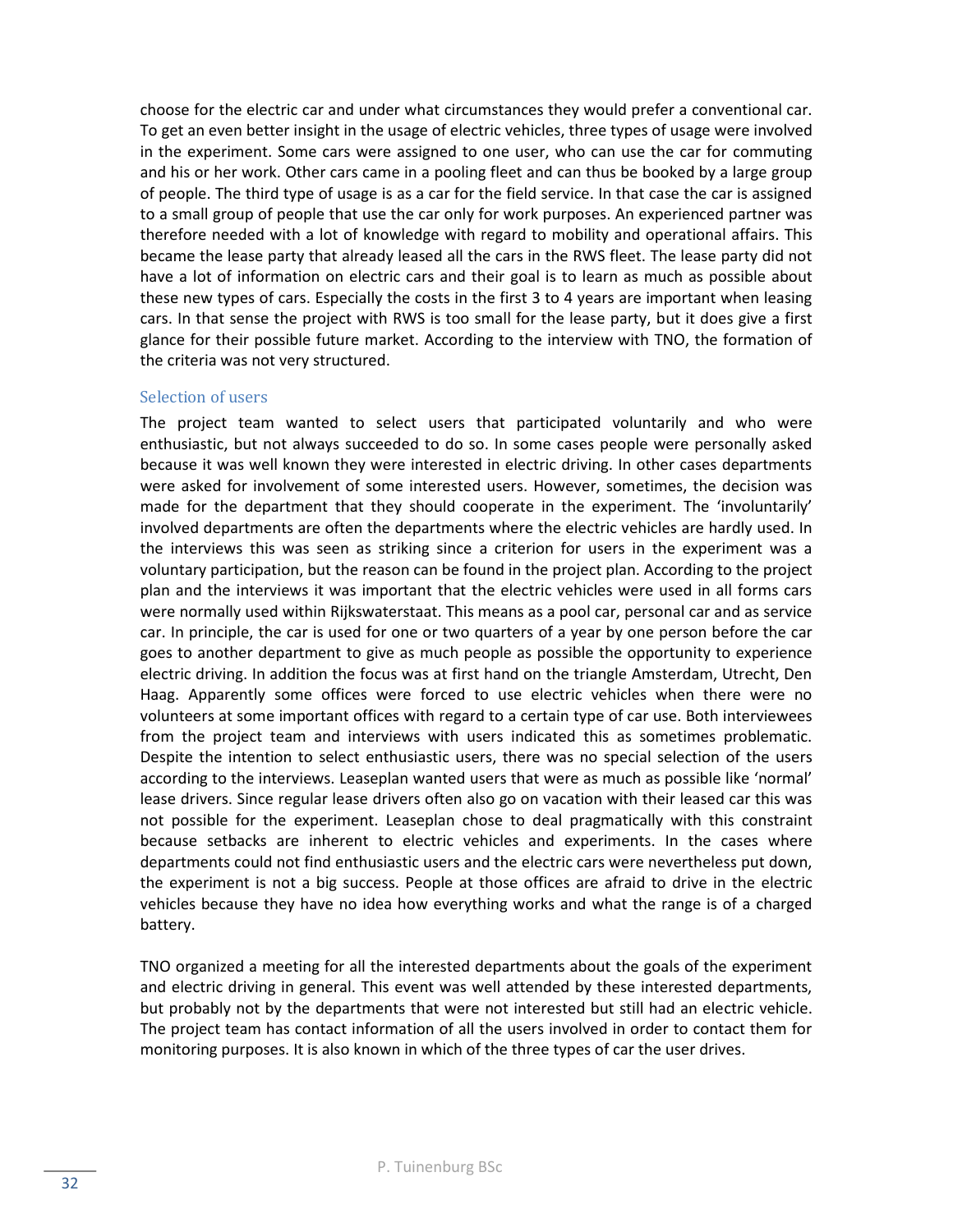#### Expectations of the experiment

Interviewees had troubles formulating the expectations they had about the experiment beforehand. The focus was mainly on expectations in general about electric driving and the future of electric vehicles. In that respect, all interviewees agreed that the expectations from the government now seem to be too high. The goal of 25% electric vehicles in the RWS car fleet is simply too high. Some technical difficulties and less use of the electric cars than expected, is what makes the costs relatively high and what makes it hard to implement EV in society. With a higher use, the financial data would have looked better for instance. Despite this, it is clear that EV is well applicable for personal use. First results show that cars for personal use are better used than the pool cars, probably because people have to get used to the different kind of usage of the car. This will only grow because more and more people will re-think the way they transport themselves. Therefore the expectation now is that RWS will grow along with the market in the usage of EV. Main reason is the inability of the market to deliver enough electric vehicles to meet the goal of 25%. With 24 electric vehicles in the car fleet right now, the expectation is that this will be 160 cars in 2015, which is 9% of the RWS fleet.

#### **Monitoring**

There are basically three ways of gathering the information in this experiment. First of all there is a black box in every car that measures for instance the energy use in the car and the distance driven on one battery. Normally the car industry has a monopoly on this kind of information and in the interviews with TNO and Leaseplan the difficulties with installing this black box were highlighted. By making clear which specific information the black boxes of the experiment could extract from the cars the car manufacturers agreed. There is however no track and trace in the cars and also no measuring of the life cycle of the battery. These two things would have been too costly and, although interesting, not the most important to know according to the interview with RWS. Secondly, all users get a survey every quarter of a year with 17 questions about safety, driving experience, charging and usage of the car on a ten point scale. In principle, the users get this survey before they use the car, and a few months later when they stop using the car to make the difference between expectations and experience explicit. The surveys were adjusted on the basis of previous completed surveys and other monitoring information. Before the experiment there was an interview round with several potential users and at the end of the experiment there will be a concluding interview round if possible. Thirdly, all the information from Leaseplan about maintenance and damage is monitored. When a car is brought to a garage, they ask permission at Leaseplan to fix the problems. This way they will find out whether electric vehicles have the same kind of problems like conventional cars and how often they have problems. All this information is discussed in a quarterly meeting with the project team.

#### Learning from the experiment

RWS would like to tell a positive story about electric vehicles, but this is no requirement. The experiment is allowed to 'fail'. However, by gathering all the data the project team learns a lot, which makes the experiment almost per definition a success. Some insights the project already gave are the better use of electric cars when a car is personally assigned to one person. The pool cars are used less and according to the interviewees this may have to do with the fact that unknown things are often unloved. The availability of conventional cars in a carpool park shows that distances bigger than 30 km are almost always done with conventional cars and not with electric cars. There seems to be no trust in electric cars on longer distances. This really gives insight in possible business cases for the future.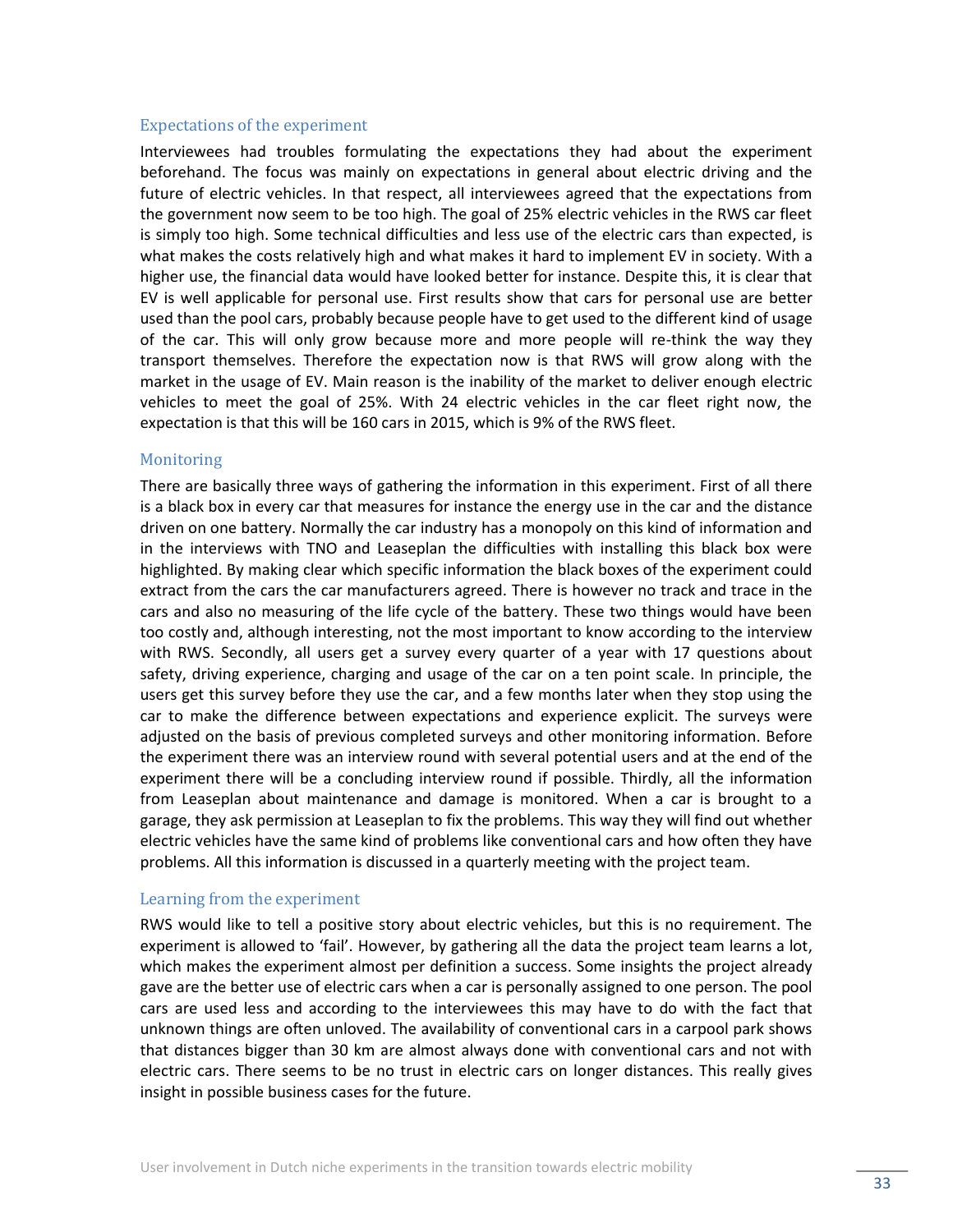The electric vehicles in this experiment are not as much used as expected. Because of the low usage, the costs per km are relatively high which gives an unnecessary negative idea about the costs of electrical driving. In the interviews, the awareness was present that care should be taken for an adversely affected public opinion. Without the backup of conventional cars there should have been more learning and a lower amount of costs per km. However, the backup of conventional cars does give insights in the situations where people have distrust in electric vehicles and helps to do the business as usual for RWS within the experiment.

The experiment helps Rijkswaterstaat to communicate towards the society about electrical driving because they speak from personal experience. With the experiment they also show the importance of sustainability according to the interviewee from Rijkswaterstaat. If the costs of the experiment will stay a problem, the interviewee thinks a part of the budget can be derived from the communication budget because the experiment really helps the communication department of Rijkswaterstaat in formulating sustainability statements.

# User commitment

All the three interviewed users indicated that there was a lot of information given about the experiment. There is a book in the car with information about the car and charging, and some even got a small instruction about the car. One interviewed user was asked to be ambassador for his department because of his enthusiasm for electric driving. They organized a meeting for the 130 people working at that office and 15 people came to hear about the project, its goals and to drive in the car. Eventually, all 15 participated in the project. For the remainder, most of the things about the car were for your own experience. The interviewed user did not indicate this as a problem; it is a good thing that everyone can experience the planning of trips with an EV, the charging and characteristics on his own. However, a course about for instance economical driving would have been helpful according to another user. Even now, it would probably have value, during the experiment. Despite the lack of a course, all interviewed users experienced the information that was given beforehand as sufficient.

However, the reasons to participate were very diverse. One person wanted to participate because he wants to stimulate electric driving from a sustainability perspective and because he is in charge of a pool system. Another participant did not want to know anything about sustainability because there is not enough information for a single user to state that EV is better for the environment. She participated because an electric car seemed to be perfect for her responsibilities within RWS. The third interviewee calls himself a real 'petrol head' and monitors everything around cars. He really likes the innovative character of the experiment and to be an early adopter of a new technology. The freedom in the usage of the car within the experiment is therefore really good according to him. All users were involved because they showed interest in some way in the experiment with electric driving.

# User involvement in the experiment

All the users filled in the survey several times. The survey was sent before the first drive, during the participation in the experiment and at the end of the quarter of a year when officially the car should change to another user. The questions in the survey were about the whole driving experience and performance. Some questions were regarded as strange, like the difference in using the brakes in comparison with a conventional car. In the survey is also small space for some comments.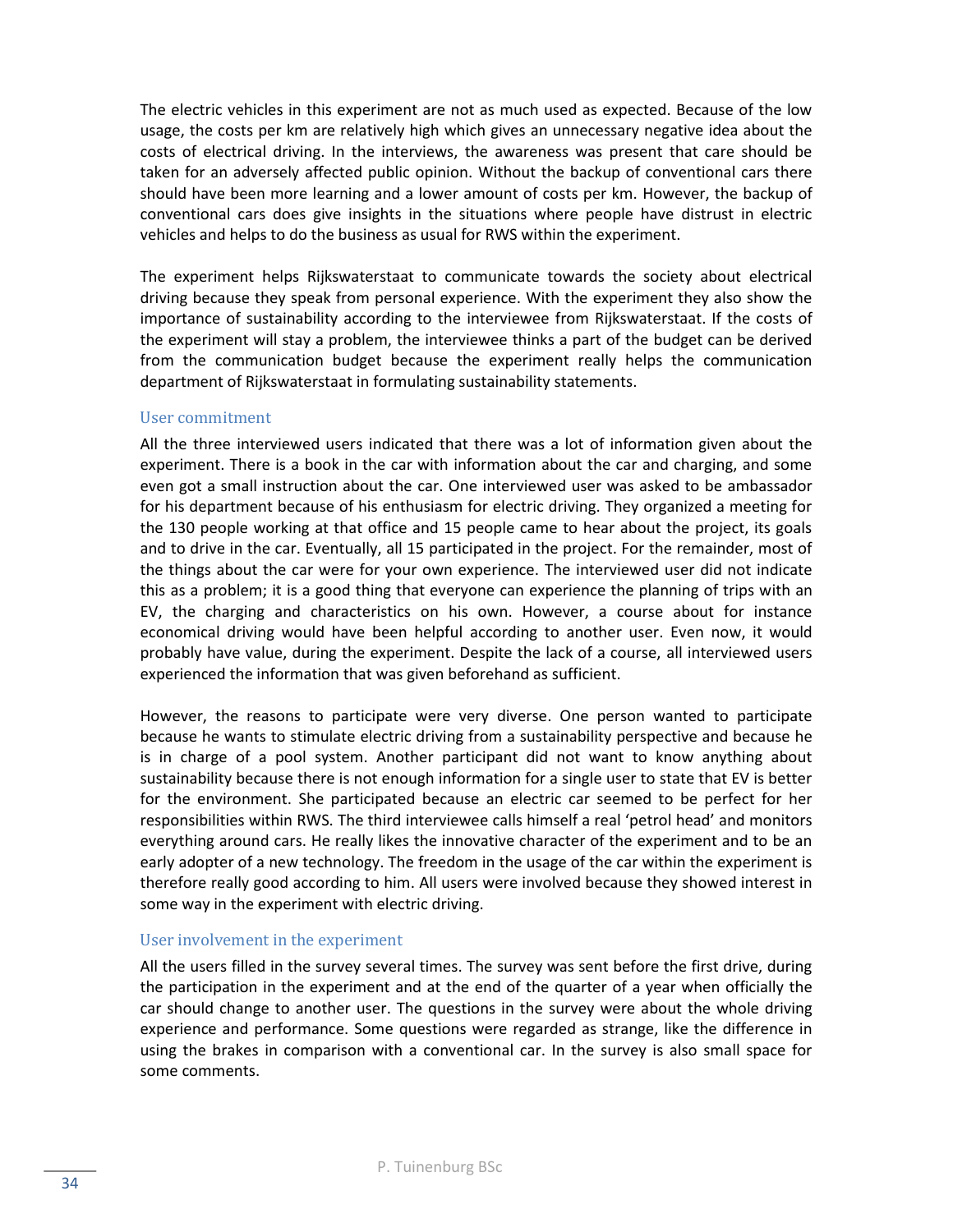However, the space in the survey for comments is too limited according to most users. It is hard to inform the project with your experiences when the battery fails or when other problems occur. For instance, it is known that not all electric vehicles are used in the experiment, because at some departments, people are afraid to use the car. The users experienced an enthusiastic ambassador for electric driving to be helpful. Or even only a first drive experience in a safe environment with somebody else. Both ways would probably take away the fear of people and make electric vehicles in the experiment more popular. Emotions are of such an importance with new technologies, that there should be more focus on these emotions in the monitoring. Possible solutions are a focus on 'what if' scenario's where users can fill in what happened when the car broke down for instance. Also a closer monitoring on 'example drives' would add value. A lot of people have a few routes they often drive where they face the same problem every time. Troubles on these daily routes might be easy to deal with when asked for in surveys. According to this user there should be more focus on third parties in the experiment. When he had a question about the charging of his electric vehicle in his hometown he got no answer. The monitoring of Rijkswaterstaat should give more attention to these experiences because they partly influence the way people think of electric vehicles. A broader focus on expertise in garages and municipalities would have helped a lot in certain situations. A broken electric car for instance can often not be repaired in a regular garage. One user experienced that his car was shipped to England to fix it. It makes sense that there are problems with such a new technology, but by qualitatively asking the users, a lot of information would come up faster than is the case now. With more qualitative research within the experiment, more would have been learned with regard to user preferences and emotions you're dealing with when experiencing this new technology. It is understandable that quantitative surveys are easier to conduct, but emotions behind experiences cannot be caught on a Likert scale.

For the users it is hard to see what happens with their feedback in the survey. They are also curious about experiences of other participants. There might be more value in the experiment when user experiences could be shared with each other.

Still, all participants mentioned it to be great to have a role in such an experiment with a technology at the start of its development. It is experienced as both fun and hard to make colleagues enthusiastic and to make use of the electric car in different situations. Another good thing indicated by the users is that external research is often conducted and that the project leader of RWS sends these researchers towards the users.

#### Learning

All users indicated that there were problems with finding charging spots, estimating the distance you could drive on one battery and the planning of every drive. At the same time, these difficulties diminish as you learn how to deal with these difficulties that are inherent to electric driving. Everyone drove in the Nissan Leaf and they agree this car is great and similar to a conventional car. Off course the range is less but overall the car can compete with a conventional car. In contrary to the smaller Peugeot iOn and the Mitsubishi iMiEV, those are both cars with a worse range than the Nissan Leaf and feel more unsafe, according to the interviewees. With better batteries and more quick charge spots it would probably be easier to make use of EV.

One payment system would also be better than the different payment systems available right now in the Netherlands. When driving in a normal way, the Leaf for instance, has a range of 90 km. When driving carefully and 'saving' kilometers, this can be more than 100 km, but eventually you want to make 'normal' use of a car. Most users indicated it as annoying that the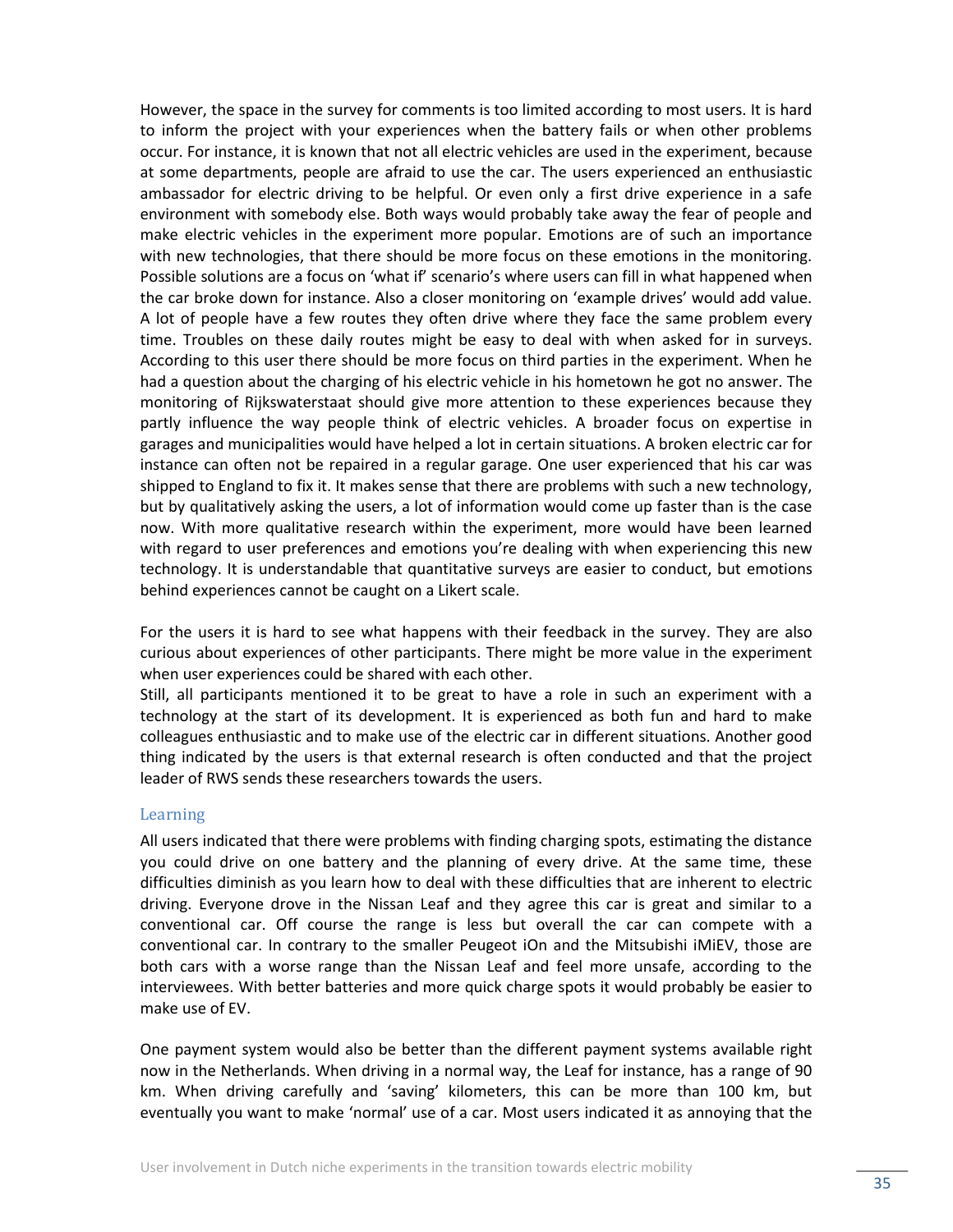extension of the range of electric cars is at the expense of the comfort. When the range will be 200 km, cars like the Nissan Leaf will be perfectly applicable in the car fleet of RWS because most people at RWS don't drive more than 200 km. Right now, the cars are usable as city cars with the limited range.

Problems with the range of the car and an unclear overview of the charging facilities in the Netherlands can be written down in the survey. Feedback on the car, the use of the charging cable and other 'hardware' is more difficult, because there are no questions about these topics. Overall, experiencing electric driving and experimenting with the range and other aspects are both fun and sometimes hard to do. It is a good thing that RWS is doing this experiment. One user summarized it as follows: "A good internal experiment of RWS, with some missed opportunities with regard to qualitative questions for users and the involvement of more external parties". The external parties refer, in this case, to garages that have no idea what to do with electric vehicles or the municipalities of other cities that do not have any policy on electric vehicles.

# <span id="page-35-0"></span>Case 4: Greenwheels

# **Description**

The experiment of Greenwheels is the only experiment in this research where a commercial party has a leading role and where basically every Dutch citizen with a driver's license can make use of electric vehicles. Greenwheels is a car sharing company where people can rent a car, minutes before they need it, and pay per kilometer and the time used. In this experiment, 25 of these Greenwheels cars, which can be found in every bigger city in the Netherlands, are replaced by electric Peugeot iOn's. These characteristics make the project a rather unique project.

The results of this case are based on the project plan for the experiment (Project plan Greenwheels, 2009), interviews with the project leader from Greenwheels Rick op den Brouw, Eric Woittiez of Essent and Robert Motshagen, who worked for both the municipality of Amsterdam and Den Haag. Both cities are involved in the experiment together with Rotterdam and Utrecht. Unfortunately, Greenwheels did not give permission to interview their customers, the users in this experiment. They did open up the results of the user survey (Greenwheels, 2012), filled in by 147 of the 320 users of the electric vehicles in the experiment. This case therefore gives less in-depth insight in the opinion of the users in comparison with the other cases, because no interviews with the users were conducted.

When looking at the project plan the main goal is to implement 25 electric vehicles, including charging spots, in the G4, which are the four biggest cities in the Netherlands: Amsterdam, Rotterdam, Den Haag and Utrecht. This main goal includes three sub goals:

- Introducing and stimulating electric driving in an easy accessible way for car users.
- Testing electric vehicles and charging spots within the car sharing concept.
- Testing electric vehicles in daily use by multiple users in an urban environment.

In order to implement the electric vehicles in a good way, there is a partnership with multiple partners. First of all, Peugeot is responsible for the delivery of the electric vehicles and the maintenance of these cars. Second, Essent is responsible for the charging spots and the sustainable energy from these charging spots. Thirdly, the four biggest cities in the Netherlands provide parking spaces and space for the charging infrastructure. Finally, Collect Car BV, better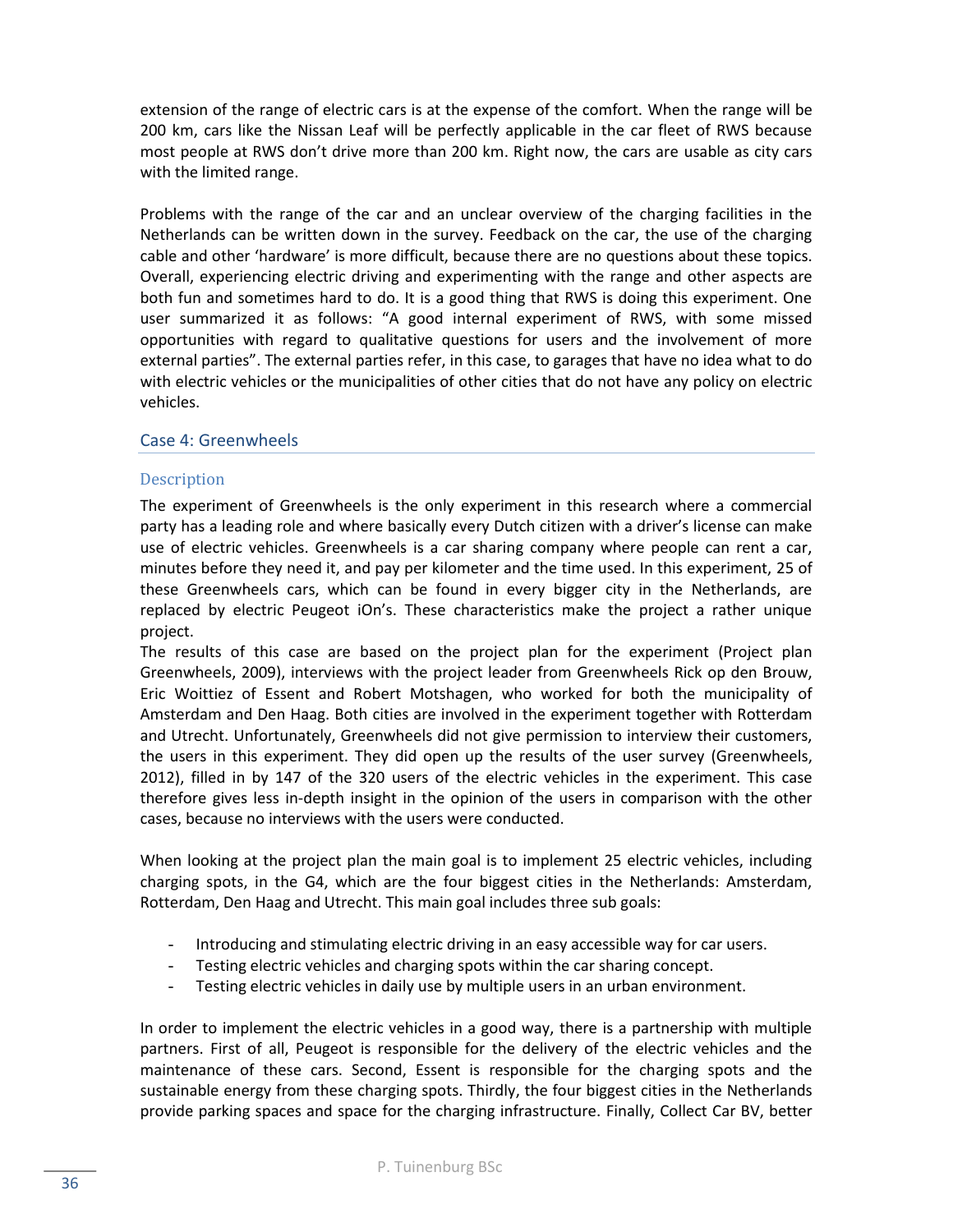known as Greenwheels, is responsible for the implementation of electric vehicles in the car sharing concept and the users. In order to reach the goals with the project partners multiple questions were framed in the categories policy development, EV in a car sharing concept, charging of EV, the technology and sustainability. Most of these questions have multiple sub questions. The main questions are respectively:

- Which developments are necessary in the area of policy and regulations for the placement process of charging spots for car sharing spaces? Related questions are about the placement process of charging spots in cities with respect to permits and objection procedures but also about the opinion of local residents.
- How suitable are electric cars in a car sharing concept, and what could be improved? Related questions are here about the experiences of users and their reasons to prefer a conventional car over an electric car.
- In what way can the comfortable charging of an electric car be ensured? Related questions here are about vandalism and user-friendliness of charging.
- What influence does intensive use have on the technical parts of the Peugeot iOn's and what are the focus points in maintenance and repairs for education and technical support from Peugeot's technical specialists? Related questions are about the knowledge level for repairs and components that should be in stock for quick repairs.
- Which contribution does the electric vehicle in practice have in the decrease of harmful emissions? Related questions are about avoided emissions in reference with a conventional car.

These main questions should give insight in the uncertainties with electrical driving for the different project partners. Information from the interviews will hereafter be described, structured by the main topics from the theoretical framework and the operationalization.

# Setup of the niche experiment

To start, electric vehicles seem to be perfect for car sharing concepts. Not only the interviewee from Greenwheels indicated this in the interview, but interviews with people from other projects also see a future for electric vehicles in a car sharing concept. Because 90% of the drives with Greenwheels cars are within the range of electric vehicles, this project seems to be a unique project in the sense that the range of the cars is not an issue. This was an important assumption for the start of this project. Most of the criteria for this experiment were dictated by the subsidy criteria according to the interviewees. There were however some demands from the participating parties. Greenwheels wanted to communicate electric vehicles as 'normal' cars and thus chose not to have some special marketing strategy for the electric vehicles according to the interviewee. Next to this the intention of Greenwheels was to have the electric charging spots and the electric cars at the same time at the parking spots of Greenwheels to prevent annoyed reaction by local residents. The interviewee from the municipalities indicated that all cities had their own demands. Den Haag for instance did not want extra parking spots for Greenwheels in the city while Amsterdam did not wanted charging spots from another energy company than Nuon. Because Essent was one of the project partners this was a problem were the municipality of Amsterdam eventually turned out to be flexible by approving the charging spots to be from Essent according to the interviewee. According to the interviewee from Essent, they now deliver 50% of the charging spots in Amsterdam, while Nuon delivers the other 50%.

According to the interview with Greenwheels the goal for them was to find a business case. Electric vehicles in a car sharing concept sounded well, but as a commercial party they wanted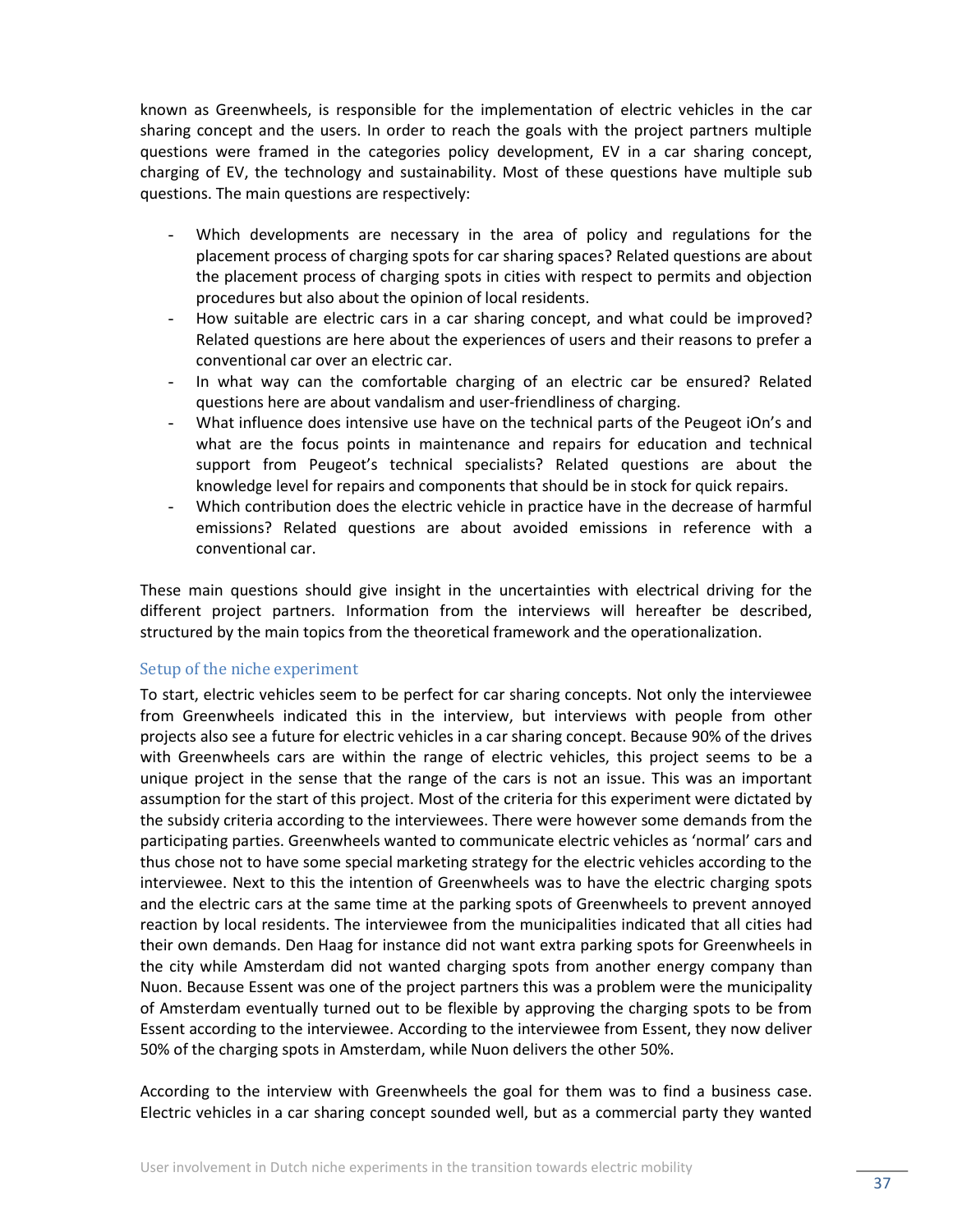to find out in what way and with what costs a viable business case could be found. The interviewee from the municipalities indicated the placement process of charging spots the most interesting goal of the experiment. Different definitions between cities about these spots led to different approaches and in the ideal situation, all cities would have the same procedure. According to the interview with Greenwheels, Amsterdam wanted the charging spots, Den Haag looked at the charging spots as 'gas stations', Rotterdam thought of the charging spots as advertisement columns and Utrecht preferred no cars at all in the city. Eventually all cities cooperated, but the different definitions and procedures were time consuming. According to the interview with Essent, the original goals for them were to learn from the realization of the charging spots and usage of the charging spots. After the evaluation of the first part, a new goal was formulated to find a business case for Essent around electric cars and charging infrastructure. All interviewees also emphasized the reaction of the public as an important goal. Not only reactions from users are important, but also the reactions of local residents near charging spots. Something all interviewees highlighted as positive was the signing of a contract with all the goals and responsibilities for all parties. This way everyone was aware of the goals of the project and committed to the project because they signed, and thus were responsible for the deployment of the experiment.

#### Selection of users

The selection of the users was not a big issue in this experiment according to the interviewees. The knowledge Greenwheels had on their customers made it possible to select a small group of users for the experiment. According to the interview with Greenwheels they made the deliberate decision to make the electric cars accessible for all Greenwheels members. At the time of the start of the project there were some negative rumors about electric driving and Greenwheels wanted to show with this experiment that electric cars are easy to use and accessible for everyone. Every electric car has a check list about driving the car, just like the other cars of Greenwheels only adapted for the electric car. This proved to be enough for customers to use the electric cars at the opening event of the first electric car. The original idea of doing an electrical driving course for all interested customers proved to be unnecessary at this event because almost all customers had no problems at all in the first test drive.

# Expectations of the experiment

Just like the goals, the expectations were also discussed in the project team which led to more or less shared expectations according to the interviewee with the municipalities. The interviewee from Essent indicated that most of these expectations were however formulated as a goal. The interview with Greenwheels showed that the expectations about the experiment were too optimistic. Regular cars have 15 users per car and because of the novelty of the electric cars; some extra users were expected for the electric cars. This did not happen; electric cars are also used by 15 users, just like the conventional cars. The delay of the delivery of the cars and the installment of the measuring hardware in the car were also not expected. Finally a lot of media attention was expected, but partly due to the start of the Arab Spring, the shoot for the RTL news was replaced by this revolution. According to the interview with Greenwheels the expected positive feedback from the public did occur. Because of the electric cars, Greenwheels is starting to really become 'green' and sustainable. The interviewee from the municipalities emphasized that changing expectations and goals are no problem and merely common in innovative projects. He also found it to be confirmed that commercial parties always underestimate the time needed for innovative projects and experiments. These projects are always more time consuming than planned in the beginning.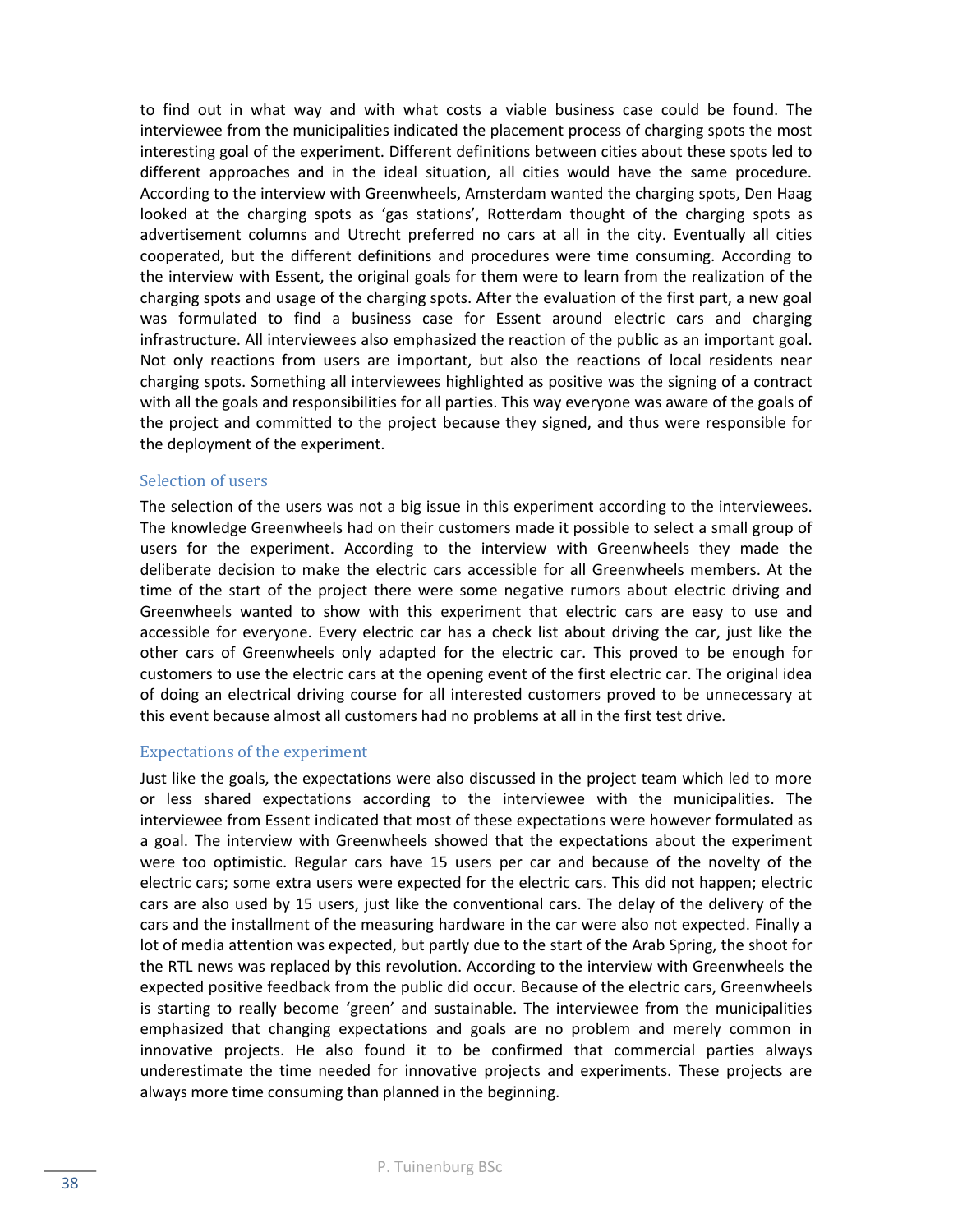#### Monitoring

The technical monitoring is done by Greenwheels because they have the information by installing the monitoring hardware in every car, just as they do for their conventional cars. Monitoring in the charging spots is done by Essent, but is not regular analyzed according to the interview with Essent. Most of the information from these monitoring is already known. In the case of specific questions, results of the monitoring instruments at the charging spots are always available. According to the interviewee from the municipalities the user monitoring is less interesting because most things are already known; people feel the range is too low, the low noise level is great and it is good for the environment. The most interesting about users is the range they dare to drive and when they use an electric car, but this is probably also known according to the interviewee. He, however, still sees this experiment as a unique project because most experiments only drive with electric vehicles within their own company and this is the only experiment where anybody can make use of an electric car. The interview with Greenwheels indicated a survey for the users is sent every six months by e-mail. Results from these surveys are discussed in the project team and first results showed that many problems of the users are perception based according to the interviewee. This challenges the project team to deal with these problems in a different way. All interviewees indicated a survey with local residents around charging spots should be done in the upcoming months to provide insight in the way they feel about charging spots in their district.

#### Learning from the experiment

All interviewees indicated that much was learned already in the experiment. The interviewee from the municipalities felt that the municipalities learned the most in the early stage of the experiment about the placement process of the charging spots. He also feels that a lot of the other knowledge was not new, but the knowledge about the placement of charging spots is really helpful and is paying off already in other projects. The same goes for Essent, where the interviewee indicated they already use the knowledge derived from the experiment for placement of other charging spots. The interviewee from Greenwheels indicated that much was learned about the business case and that there is no attractive business case right now. The extra costs for electric driving, like the price of the car and vandalism at charging spots, cannot be recouped in some way for the company, but they do get a lot of positive reactions from the public. Thereby he agreed that a lot is learned about procedures. Most interviewees feel the interviews with local residents could add value to the experiment and see that the communication about the project could have been better. The choice for dealing with the electric car as a 'normal' car was with hindsight not the best decision. Because electric driving is new there are a lot of benefits for users like free parking in some cities. In the future Greenwheels will communicate this towards their customers which might lead to more usage of the electric cars.

#### Users

Unfortunately no interviews were conducted with users in the Greenwheels experiment. Luckily, the results of the first survey amongst the users were provided by Greenwheels for this research. Consequence is that this case will not give insight in the way the users feel involved in this experiment. However, it does give an idea about the way the users react on the available information and the way they are involved in this experiment.

The regular customers of Greenwheels are according to the survey higher educated, are 43 years in average and the male/female ratio is evenly distributed. Based on a 46% response rate in the survey of Greenwheels, 80% of the electric car users in the experiment are male in the age category between 31 and 54 years old and with a high education. Most of the respondents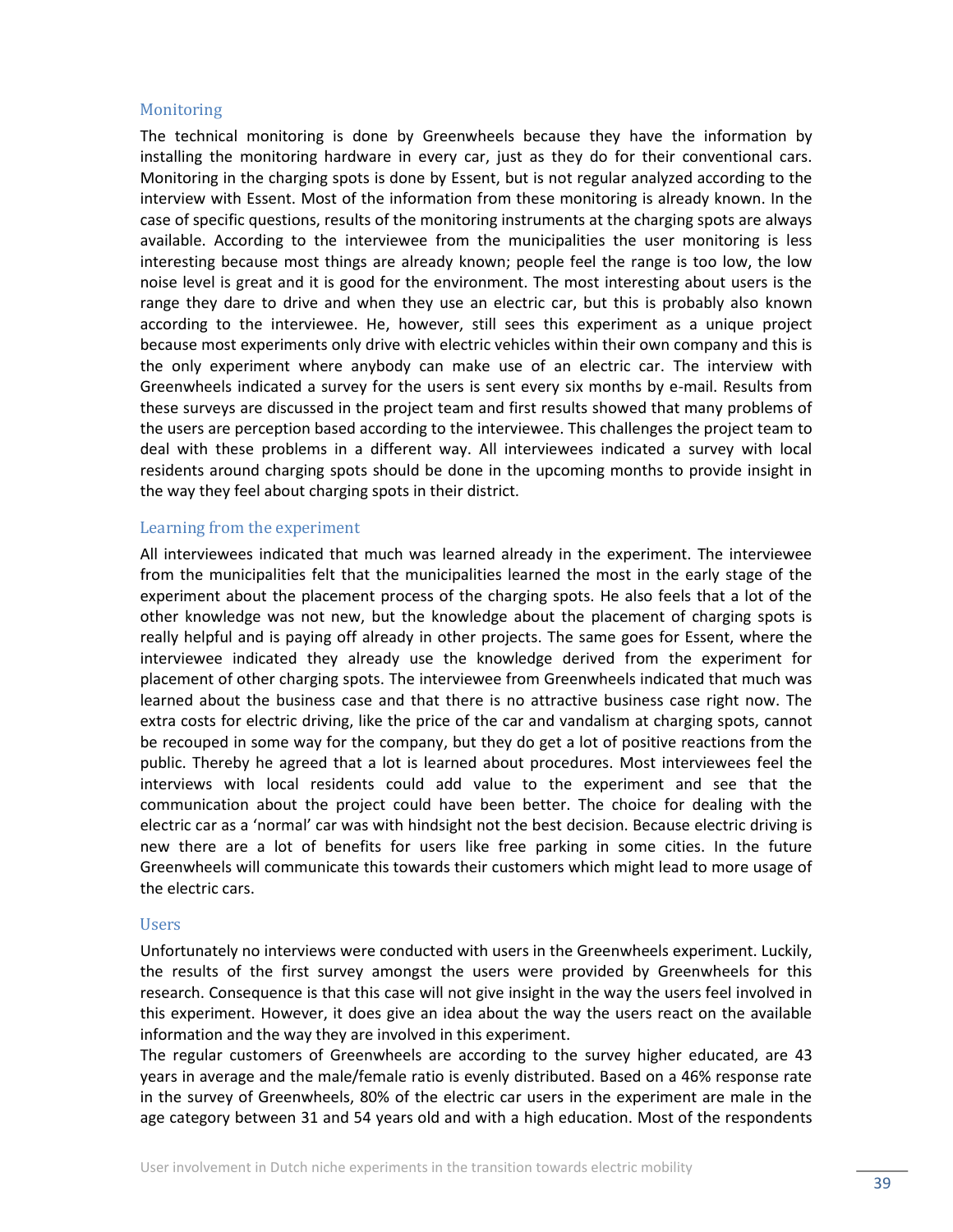(85%) had their first electric drive with the iOn in the Greenwheels experiment and 60% of them prepared this first drive by visiting the website of Greenwheels or reading the instruction book in the car. Most people had a positive expectation about electric driving and for most of the users the real experience exceeded the expectations beforehand. Despite the expectation of the project team that the range of electric cars in a car sharing concept is sufficient, 48% of the users indicated that the range is not sufficient and 51% indicated they felt the fear of suddenly having an empty battery. More charging spots would also be nice according to the respondents. The rest of the experience with driving the electric car was positive like the noise of the car, the driving experience and the safe feeling in the car. When having to choose between driving in the city, outside the city and on the highway, the electric vehicle is best rated when driving in the city. The range of the car is the variable that makes the difference between driving inside or outside the city. Charging the car takes too long according to the respondents, while a small majority of the users feel the process of charging is clear and easy. Communication about electric driving and charging could be improved since the survey did not show a clear answer whether the communication is clear and easy to find. When asked if people would recommend the electric car to others on a ten point scale the average score is a 7,5. For 65% of the users, the availability of electric cars is an extra reason to drive with Greenwheels. And if asked to rate electrical driving with Greenwheels on a ten point scale the average score is a 7,1. Recommendations from the users are for instance better information on the website and on the charging spots and more information about the charging process and the costs of charging and about the range of car when the car is booked on the website. When the car is booked, it is not known how long the car can be used and since the charging time is quite long, users experience this as annoying according to the comments. Overall, the comments hint at more communication about the small range in bad weather and information about charging spots and time.

# <span id="page-39-0"></span>**Analysis**

This chapter contains the analysis of all cases under investigation in this research. In the analyses, all cases are compared with literature according to the division made in the theoretical framework and the operationalization.

#### <span id="page-39-1"></span>The setup of the experiment

According to the literature, the setup of an experiment is important. The environment and thus the criteria of the experiment should be in line with the goals of the experiment to make sure what mechanisms of the new technology are tested (Kemp et al., 1998). In that sense, each goal should be reflected in the criteria for the experiment. Similarities between the different cases are that for all cases the subsidy criteria played an important role. This does not necessarily mean the criteria are not in line with the goals of the experiment but it does show the lesser influence of a project team on their own experiment. The project in Rotterdam for instance wanted to incorporate a smart grid experiment in the electric vehicle experiment. Because this was not allowed in the subsidy conditions it was deleted from the project. All cases acknowledged such a big influence of the subsidy criteria on the establishment of their project. An exception in this respect is the case of Rijkswaterstaat. They chose to let an external party, Ecofys, formulate the goals and criteria. The project plan of Rijkswaterstaat therefore clearly shows in what way the criteria of the experiment are based on the goals. Off course this project also had to satisfy subsidy conditions but according to the interviews these conditions were not the most important in the formulation of the criteria. The subsidy criteria are not per definition worse to follow than own criteria since there was often overlap, like the involvement of multiple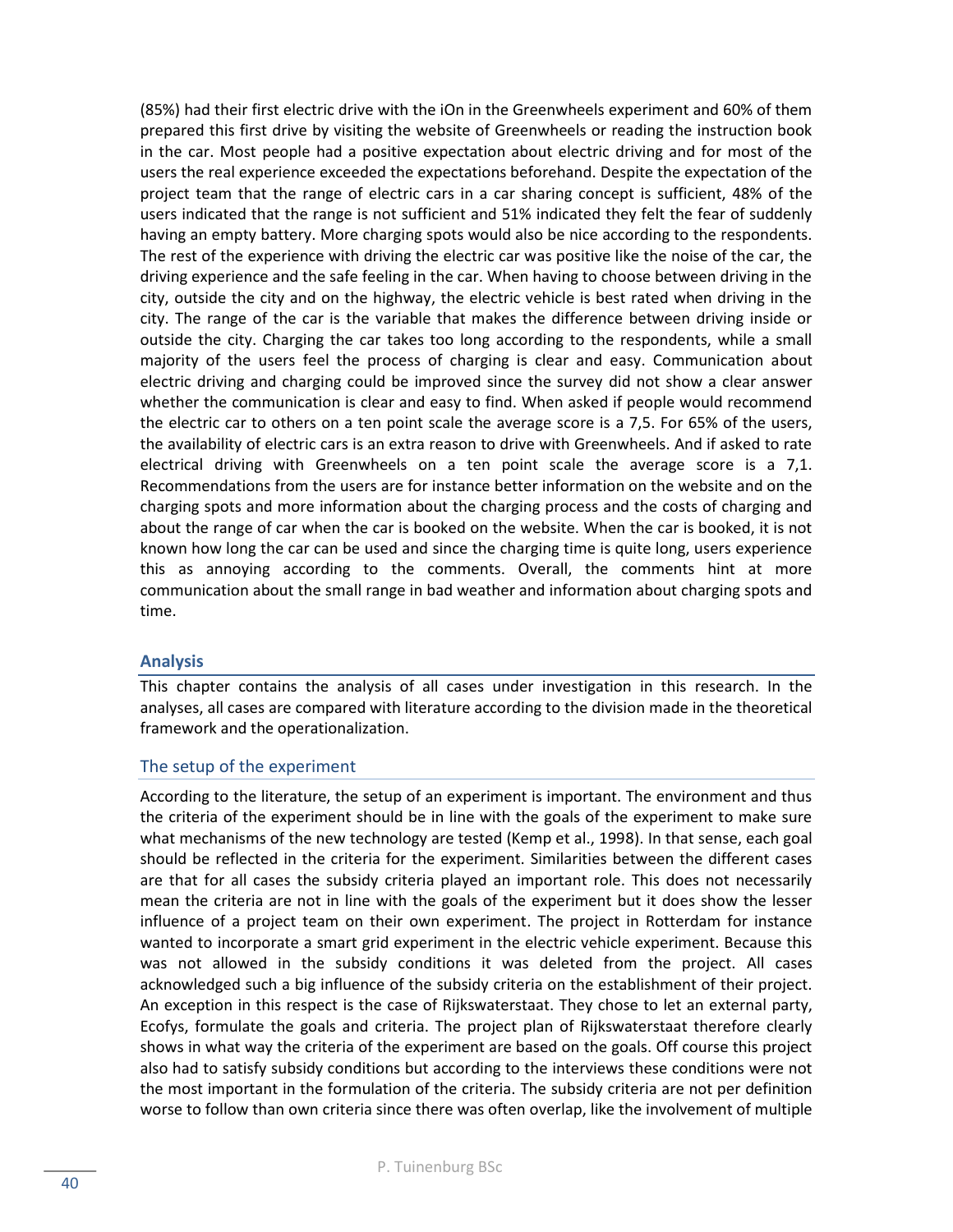partners in the experiment. The alignment between the goals and the criteria of the experiment should however at least be optimized by the project team of an experiment. In that respect, the Rijkswaterstaat project was the only case with a clear alignment between the goals and the criteria of the experiment. In the other cases, the link between the goals and criteria was less clear.

Next to the alignment between the goals and criteria of the experiment, an open and shared vision is important in the experiment (Raven, 2006). Greenwheels is the only experiment in this research that indicated to have written down the goals and responsibilities of all involved organizations and let them sign for it. The other experiments did mention some agreements amongst the parties involved but also acknowledge the freedom for own goals and the unawareness of the specific goals of other involved organizations. While freedom for every involved partner to chose their own goals is important, these differences should be made clear and accepted by all partners (Kemp and Loorbach, 2006; van der Laak et al., 2007). This is what did not happen in three of the four cases in this research. Only Greenwheels managed to made differences and goals explicit for the project partners. This does not necessarily mean that the vision in the other projects was not shared. However, because of the sometimes unawareness of the differences between project partners and implicit differences in these projects, the vision seemed to be less aligned than in the case of Greenwheels.

#### <span id="page-40-0"></span>User selection

Users encounter the problems with electric driving during the experiment and should communicate this towards the project team. Because not all users can play such a role, users should be selected for their openness towards new technologies, their enthusiasm and possible use of the technology in an extreme context (Lettl, 2007). It was striking that in almost all experiments there was no real selection of users. Expiring lease contracts, or a strategic chosen location were in the case of Rotterdam and Rijkswaterstaat important criteria for the placement of electric cars. Next to this, in both cases it was tried to select the most enthusiastic users in these groups, but this proved to be hard because of the reserved attitude of employees towards new technologies. In Den Bosch the companies roughly gave all their employees the possibility to make use of the cars which automatically led to a reaction of the most enthusiastic users. Greenwheels gives all their customers the possibility of using the electric cars because they want to communicate the car as a regular car. This shows that often the selection of the users was not the most important in the choice for providing electric vehicles. It also proved to be difficult for the project teams to select the right users for their experiment. Several interviewed providers at Rotterdam and Den Bosch indicated there were not enough users that indicated to be enthusiastic in joining the experiment.

Another important aspect is the relationship with the users in the experiment. This relationship should be stable and intense according to the literature in order to transfer specific knowledge of the users (Madhavan and Grover, 1998; Mascitelli, 2000). In practice, this proved to be difficult. In advance, none of the experiments in this research composed some kind of communication protocol for an intense relationship with the users. All of the experiments however did already try to improve the communication stream towards the users or is planning to do so. The case of Rotterdam organized a user information day, but still the interviewed providers indicated that a smaller experiment and a more intense relationship with the user would improve the experiment. Interviewees in the case of Rijkswaterstaat indicated that an ambassador at every department or the selection of departments with enthusiastic users would have improved the experiment. In the case of Den Bosch a better communication with possible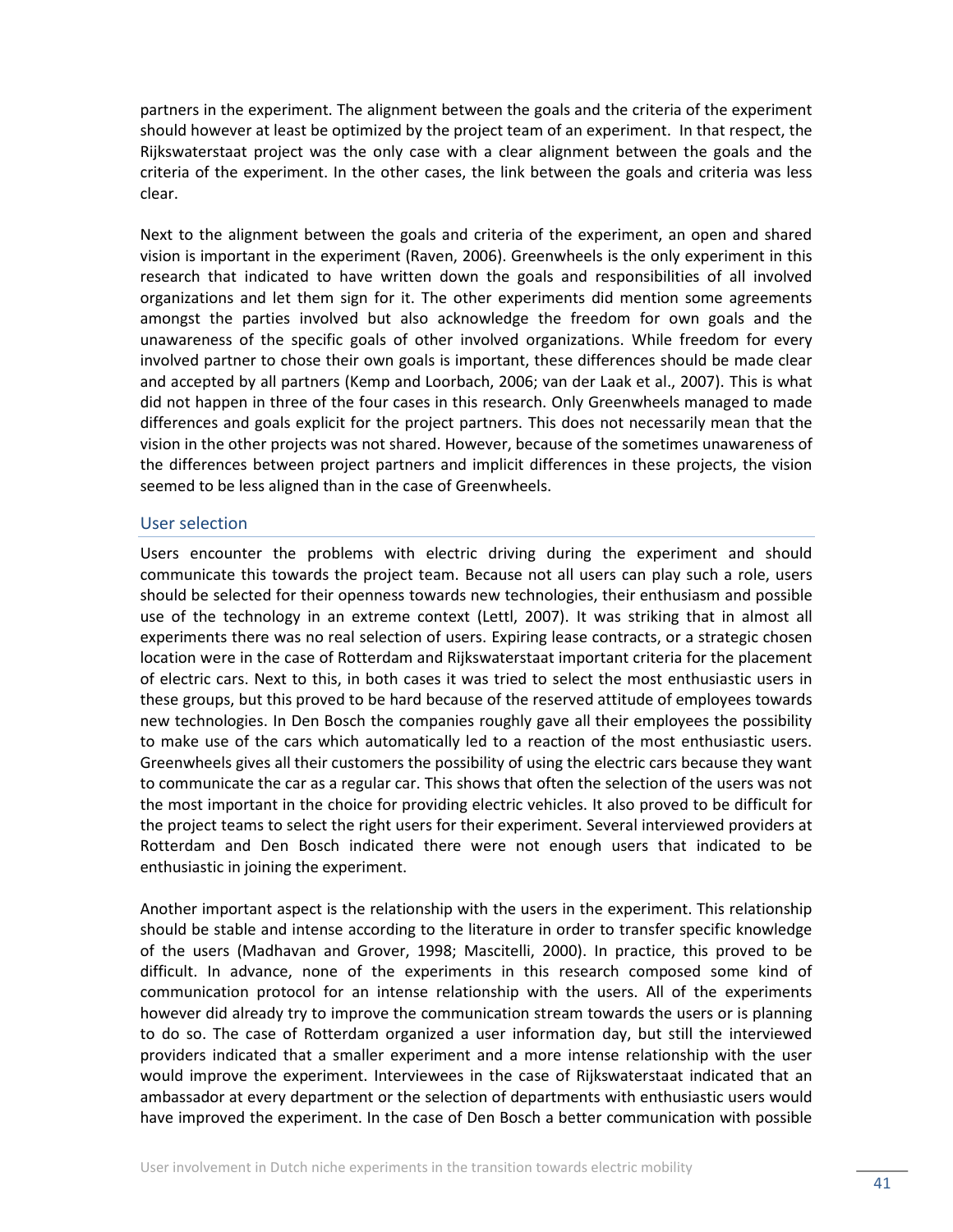users was a point of improvement and in the case of Greenwheels also a better communication was put forward in the interviews. It remains however unclear whether these improvements will take place in this experiment or is taken into account for future experiments.

# <span id="page-41-0"></span>Expectations

Literature warns for too high expectations in order to prevent disappointments (Verbong et al., 2006). The interviews showed that it proved to be hard in general to formulate clear expectations about the experiments. In all the cases, all interviewees see a future for electric vehicles, but often had no clear expectations about their own experiment, or too high expectations. Several interviewees mentioned they wanted to go blank into the experiment, to be open for all kinds of learning, but in all cases expectations were too high with regard to the range of the cars, difficulties with charging, the commitment of the users and technical problems. The range of the cars is known to be small for electric vehicles, but most of the project teams were not aware of the even smaller range in cold weather. In the Rotterdam experiment some users have troubles with charging because the charging spot does not give a signal when the car is charging. All experiments indicated the sometimes low usage of the electric vehicles by the users and technical problems occurring at charging spots and in cars. These high expectations led to several problems at the start of the experiments and to some minor disappointments in the projects.

It is also important that the expectations amongst the project partners are shared (Hoogma et al., 2002). Again, the Greenwheels project was the only project were, together with the goals, expectations about the experiment were formulated and written down for all participating parties. This did not lead to the prevention of too high expectations. Also the Greenwheels experiment suffered from too high expectations with regard to the use of the cars by the users. Next to this it is striking to see that almost all interviewees indicated the project is more time consuming than was thought of in the beginning.

# <span id="page-41-1"></span>Monitoring

Good experiments differ from bad experiments with their anticipation on unexpected problems. Such a good anticipation is necessary to prevent the experiment for having a low quality of learning in the experiment (Verbong et al., 2008). All experiments under investigation had their problems and started later than planned. Rotterdam had troubles with the bankruptcy of AVG, the party that converted conventional cars into electric cars. This led to problems with users that drove these cars. The technical monitoring is analyzed by Laborelec and discussed in every project meeting. Results will be displayed on a website for users, even as results from user surveys. Rijkswaterstaat mainly had troubles with the delivery of the electric vehicles. There is however no real feedback mechanism with the users about the project or the outcome of surveys. Den Bosch is really focused on technical learning and also had some troubles with the signal of the charging spots in the garage. These problems are now solved, but still the monitoring focuses on the technical aspects and not the users. Greenwheels also had troubles with the late delivery of the cars and no extra usage of the electric car by users. There is technical monitoring in this experiment, but also regular surveys amongst the users and upcoming interviews with local residents. This seems to be a good mix of information channels.

All experiments started with some kind of trichotomy in the monitoring. Often, there are measuring instruments in the car and in the charging spot, monitoring of the users and finally monitoring of problems with cars when they have to go to garages. The experiments do have a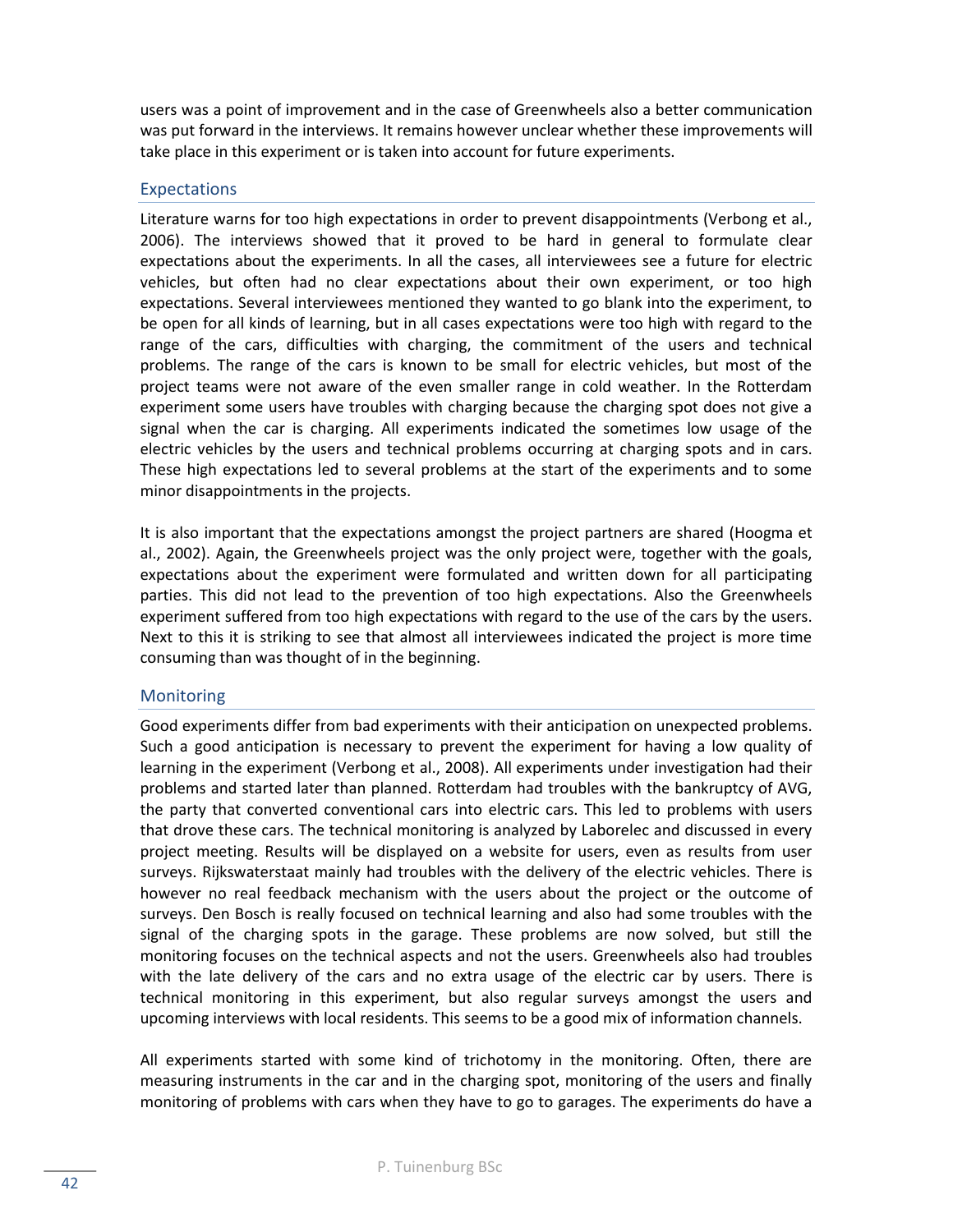different focus in the monitoring. However, most of the experiments have some kind of focus on the technical aspects of electric driving. This focus is on the energy flows, the technology in the car or the charging infrastructure. Greenwheels is the only experiment, based on the interviews that really tried to incorporate both users and local residents in the experiment although the latter are not yet involved. This is a missed opportunity for the other experiments since they focus less on the incorporation of the users in their project.

# <span id="page-42-0"></span>Learning from the experiment

All interviewees from all experiments indicated they learned a lot about electric vehicles and setting up the experiment. Most of the projects got, with their first results, some insight in a possible business case. However, they all learned in some way or another that users should be more involved in the experiment. The Rotterdam experiment wants closer interaction with their users in the future but is not quite sure in which way this should be organized. A user event, like the one organized in February 2012, is likely to be repeated in the near future. The Rijkswaterstaat experiment experiences a too low usage of the electric vehicles. According to the interviewees the back up by a conventional car is debit to this. Closer interaction with the users would probably also raise the usage of the vehicles. The Den Bosch experiment experienced that negative experiences of users after technical problems are hard to transform. Finally, in the Greenwheels case, the project team learned that the users wanted closer communication about the technology and the availability of charging spots. This shows the focus is not on the users because the information about the technology and charging spots is available, but not communicated towards the users. It shows the focus on technological learning in the experiments which literature warns for. Especially in experiments were there is a possibility of learning in multiple dimensions like the societal fit of the technology there is a danger of focusing on the technology (Hoogma et al., 2002). The focus is mainly on first-order learning processes which could by widened with second-order learning processes by for instance closer interaction with users in order to learn from user preferences as well

# <span id="page-42-1"></span>Commitment of the users

Users should feel committed to the experiment in order to let them formulate their social needs (Smits and den Hertog, 2007). All users had information beforehand about electric driving and most of the users in the different experiments rated the information as sufficient. Some felt like being thrown into the deep end, while others would have liked to have had some kind of electrical driving course. But overall, the information beforehand was not a real problem to most users.

It is easier to feel committed to something one voluntarily joined than something one was forced to do. In that sense it is not a good thing that some users were 'forced' to participate. As was described in the paragraph user selection, the expiring of lease contracts sometimes was a reason to give someone an electric car. Such a way of selecting users is often not ideal to commit users. A lot of users also voluntarily joined the experiments, but had the most divergent reasons; from sustainability, costs, curiosity and accessibility. All were arguments to participate. Whether the users feel really committed to the different projects remains ambiguous. Some of the users were enthusiastic and others accepted their role but did not show commitment to the experiment. In general, the users that voluntarily joined felt, unsurprisingly, more committed to the different projects than the ones that did not spontaneously joined a project. There seems to be a role for the providers of experiments to find the willing users and to commit them to their project.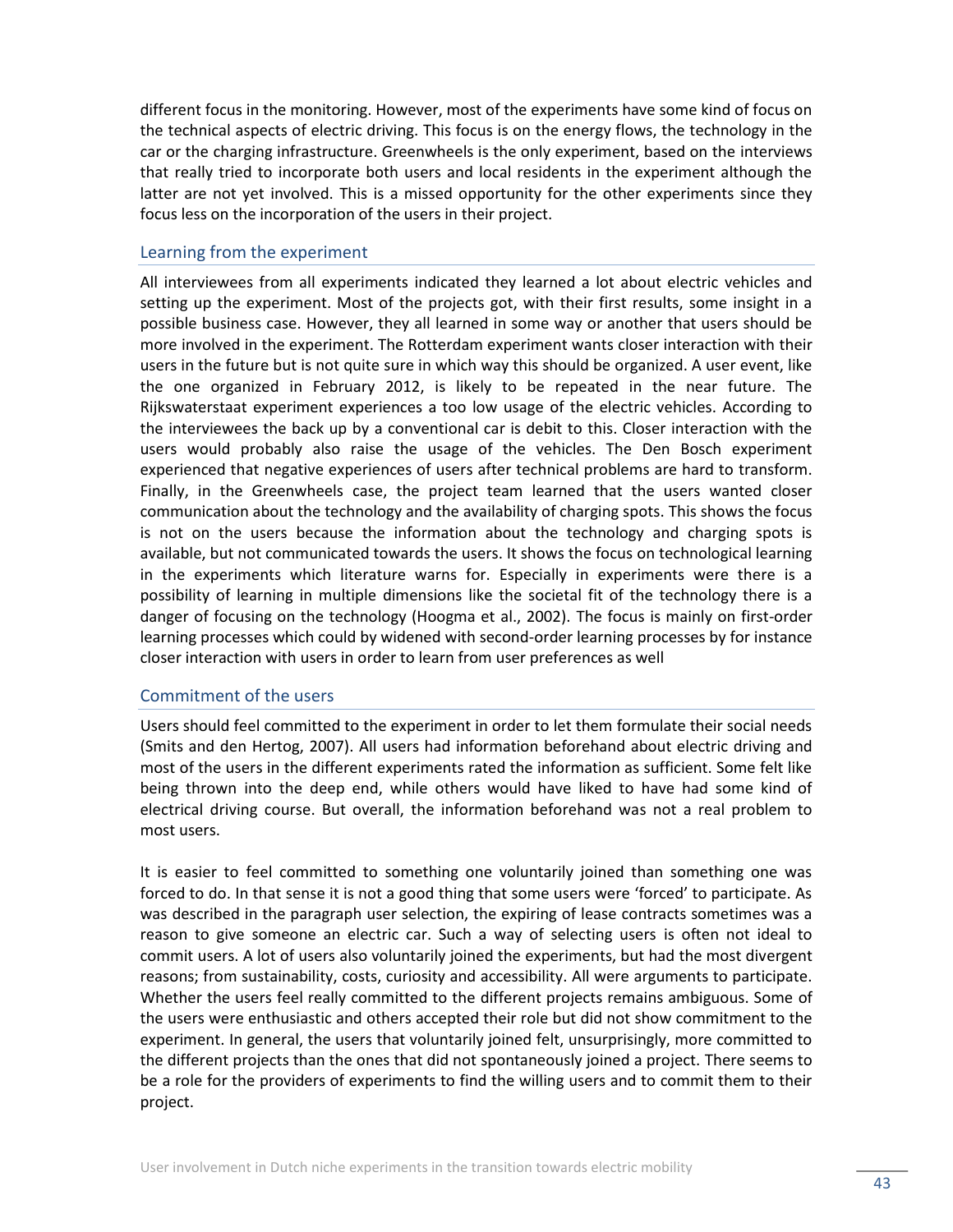# <span id="page-43-0"></span>User involvement

Close involvement with users is important for a project team in order to distract the 'sticky' knowledge of the users (von Hippel, 1994). This implies more activities should take place than just user surveys to capture users experiences, since a survey is not the best method to obtain sticky information (Lettl, 2007). Almost all users have filled in one or multiple surveys about electrical driving in their experiment. Overall, all users in the different experiments missed open questions about problems with the electric cars, most of them accepted this as a fact. But as one of the users rightly mentioned, "it is hard to rate emotions about electric driving on a Likert scale". Since all users had more or less some negative or unexpected experiences with electric driving, most of the project teams missed this information, or at least failed to obtain this kind of information in a formal way. To more or less extent, all users indicated they wanted to give more information to the project, or they wanted to share experiences with others. A user event for each experiment, maybe even with multiple experiments, was raised as an option by some users in order to have the possibility to share experiences with each other and to give each other tips. For the project teams of the experiments, there was however a clear focus on surveys in order to obtain user information instead of other possibilities. In Rotterdam there was a user event, but this event was more focused on giving information to the users than on getting information from the users according to the users interviewed.

In none of the experiments did all users get reaction on the feedback given in the surveys. Interaction with users implies information streams in two directions. The lack of reaction of project teams on feedback given by users is in that sense striking. Without reactions on given feedback it is hard for users to see what happens with their feedback which might lead to less enthusiasm by the users. At least the interviewed users indicated they would like to know what happens with their feedback and if other users experience the same problems.

#### <span id="page-43-1"></span>Learning

Problems with the range of the electric vehicles and the long charging time are problems that will probably last for a couple more years. All users however indicated that they got better in estimating the distance that can be driven with one charged battery. They got used to the silence of the car and the possible danger for pedestrians. The differences with conventional cars are clear and are mainly linked to the range of the car and the long charging time. All the users that drove a Nissan Leaf indicated this car can really compete with conventional cars besides the range. Other cars often are associated with too little power for a small hill or hillock in a parking garage and feel unsafe because they are too small. How and what they exactly learned was often difficult to communicate towards the project team of an experiment, but almost all indicated they like to drive in an electric car once they were used to the restraints of such a car.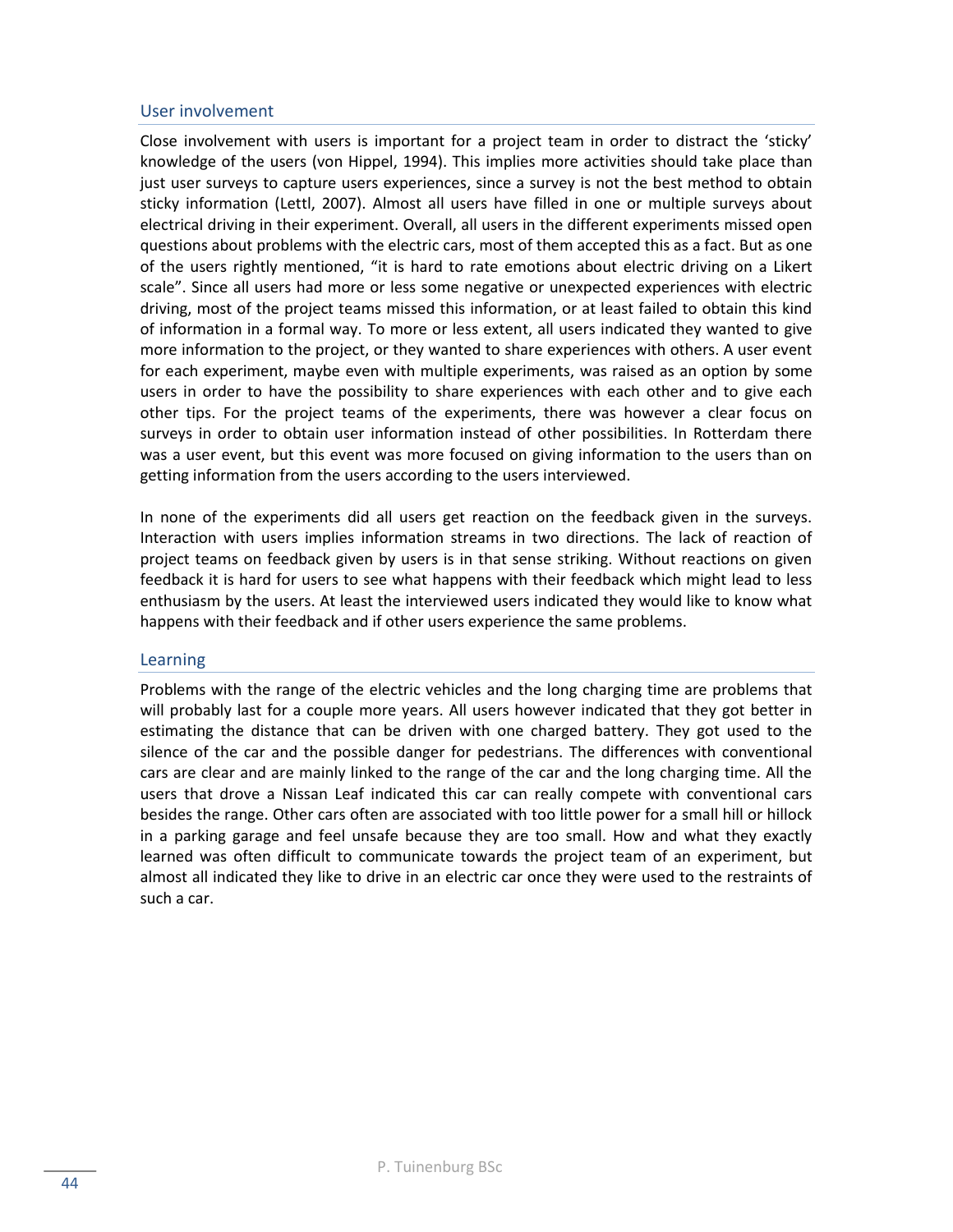# <span id="page-44-0"></span>**Conclusions**

In October 2011, there were 946 electric vehicles in the Netherlands (AgentschapNL, 2011). With an ambition of 200.000 electric vehicles in 2020 it is safe to say the electric vehicle is at the start of its transition. All the experiments analyzed in this research are therefore important in this transition towards sustainable (electric) mobility. In this stage of the transition, a close interaction with users is important to complete the transition successfully (Lundvall, 1988). The research question of this research was therefore:

"In what way is interaction with users shaped in niche experiments with electric mobility in the Netherlands?"

Two other questions were important to give a good insight in this interaction namely:

- What kinds of users are involved in the niche experiments?
- What kind of learning takes place within the experiments?

Now, an answer can be formulated to these questions. To start with the first sub question; users in experiments with electric vehicles are not specially selected for this task. The users involved are usually employees of the companies that are executing the experiment or in the case of Greenwheels, customers of the company that is executing the experiment. This is not necessarily bad, but within a group of employees there was often no strict selection of the users. The number of involved cars in the experiment and cheap solutions, like the replacement of lease cars with an expiring contract, were more important than the involvement of the right users for the experiment. In that sense, the project teams made the wrong decision by not carefully selecting the right users. This is reflected in the results from the interviews with the providers of the experiment since they almost all have some difficulties with users and the interaction with the users. A recommendation would therefore be to think about the users the project team wants to involve in an experiment, before the experiment starts. When an experiment is running, closer interaction with the users and the opportunity for the users to interact with each other and the project team would be useful for the involvement of the users and the commitment of the users.

The second sub question about the learning experience is more difficult to answer. Providers of experiments seem to have troubles in extracting the learning experiences of users because of a too distant interaction with the users. They do learn a lot about the electric vehicle and the difficulties of setting up an experiment, but the social needs of the users and their experiences with the electric car are often not a focus in the monitoring process. This shows the focus on first-order learning experiences and explains the limited amount of second-order learning processes. At the same time, the users indicate that they do learn to deal with the electric car and they have ideas about how the experiment can be improved. First-order learning is noticeable since the users learn a lot about the technology and how to deal with electric vehicles. A small part of the users got insight in their own assumptions about electric vehicles, enabling second-order learning. In the few cases of second-order learning at the users, the providers of the experiments were not able to extract these lessons. Project teams in an experiment should therefore focus more on the interaction and the monitoring of the users in the experiment in order to extract the experiences with the technology from the users.

This together answers the main research question. Despite the important role users should play in experiments in the early stage of a transition, there are difficulties in selecting and interacting with these users. The interaction is generally one way traffic, since project teams wants users to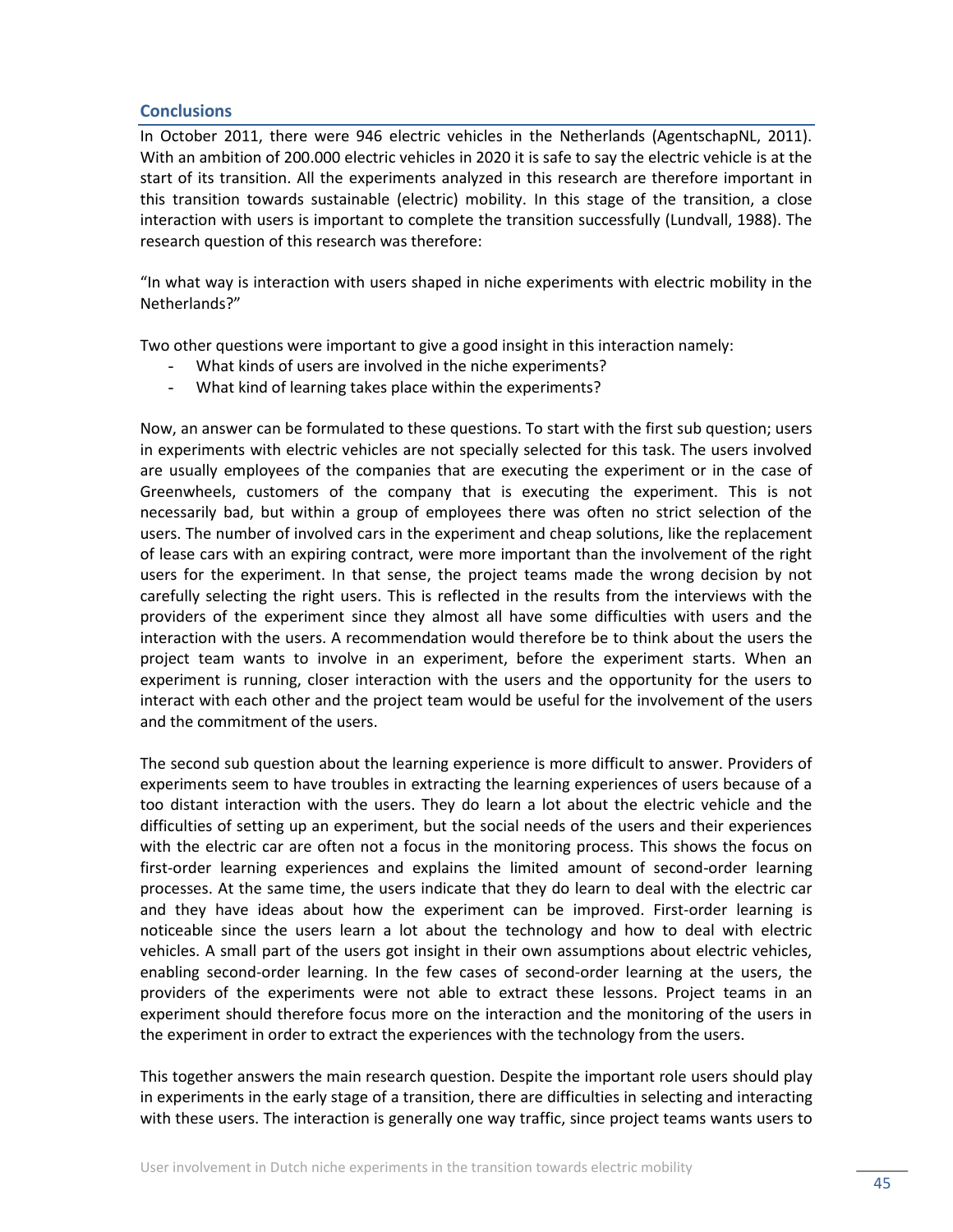fill in a survey but never communicate the outcomes of such surveys. Reactions on the feedback given by users and the opinion of other users can improve the acceptance of the technology and encourage users to reflect on the needs they have. In other words, it would improve secondorder learning processes for both the users and the providers in experiments.

These conclusions have a few implications for providers of experiments in practice. First of all, providers of an experiment should not only think about the setup of an experiment and the goals, but also about characteristics the users should have in the experiment and what the providers want from these users. Second, once the users are selected, a close interaction should be established. This can be done through regular user events, a user website and by giving reaction on the feedback given by the users to show what is done with the feedback. Such activities can commit a user to the experiment and will largely prevent users from being negative about the experiment. Since a goal of experiments should be to learn from the technology, a negative experience about the technology cannot be prevented, but extracting negative experiences from users does give more insight in the technology itself and its setting. It is important to keep the necessity in mind to think of these measures before the experiment and not only during the experiment when it is often too late.

Literature indicates that a close relationship with the users in experiments is important for the quality of learning in the experiment (Truffer et al., 2002; Geels and Schot, 2007; Nill and Kemp, 2009). However, most research does not have a focus on the way these interactions are shaped (van der Laak et al., 2007). This research showed the difficulties for providers of experiments to set up this interaction for a good learning experience. Users do have a lot of knowledge which would be useful to extract, but the project teams of the experiments in this research had difficulties extracting these experiences from the users. In that sense, this research can be seen as empirical confirmation of statements in literature about the importance of users. Providers of experiments clearly struggled with the way they could involve users actively in their experiment. Another interesting insight from this research is the difficulties providers of experiments have in formulating expectations about the experiment before it starts. While literature emphasizes the importance of clearly formulated expectations, in practice, almost no experiment really did formulate formal expectations. Finally, as mentioned before in literature (Van den Bergh et al., 2007; Kemp and Rotmans, 2004; Hekkert, 2010), experiments often have a too strong focus on the technology in the transition towards sustainable mobility. This has also proved to be the case for the experiments under investigation in this research.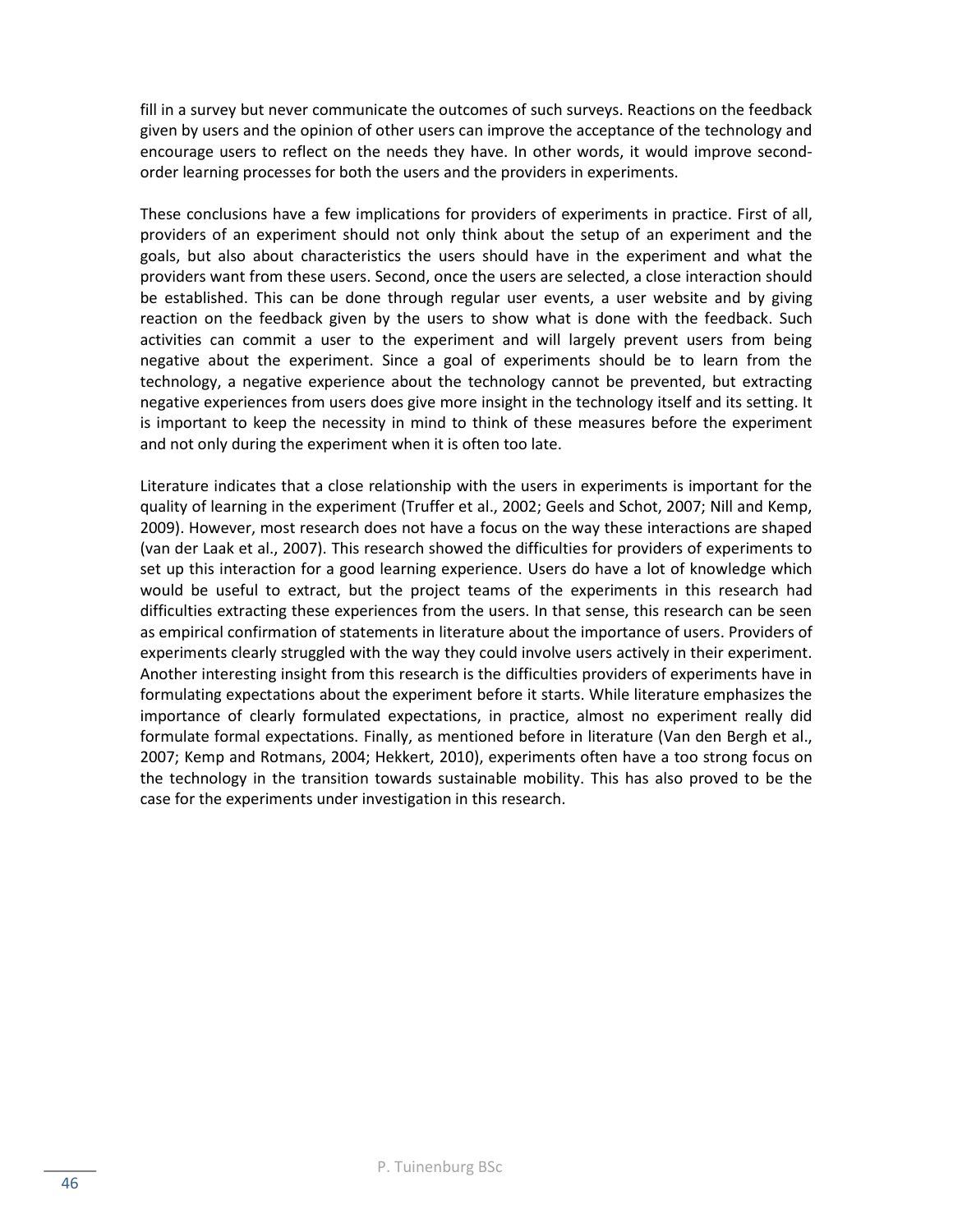## <span id="page-46-0"></span>**Discussion**

In this research 13 interviews with providers of four different experiments with electric vehicles and 8 interviews with users in these experiments were conducted. The results of this research therefore give a good insight in experiments with electric vehicles, but it is unclear whether this is generalizable towards other experiments in different sectors. Unfortunately there were no users interviewed from the experiment of Greenwheels. Instead of interviews, results from the first user survey were analyzed. Although this gave insight in the role users played in this experiment, the information is less profound and rich than the information from the interviews with users from other experiments.

Next to this, the selection of the cases was not based on a case study design but on the basis of availability of interviewees in the experiment and the size of the experiment. This has as a result that it remains unclear in what way the cases relate to each other and towards other experiments with electric vehicles in the Netherlands.

Finally, it proved to be difficult to ask interviewees about the expectations or hypotheses they had beforehand about the project. Most interviewees indicated they wanted to go 'blank' into the project in order to have an open mind and to learn more. This is however a questionable statement. Further research might shed light on the difference between literature that emphasizes the importance of clearly formulated expectations and the practice, where interviewees think they are able to learn more without these clearly formulated expectations.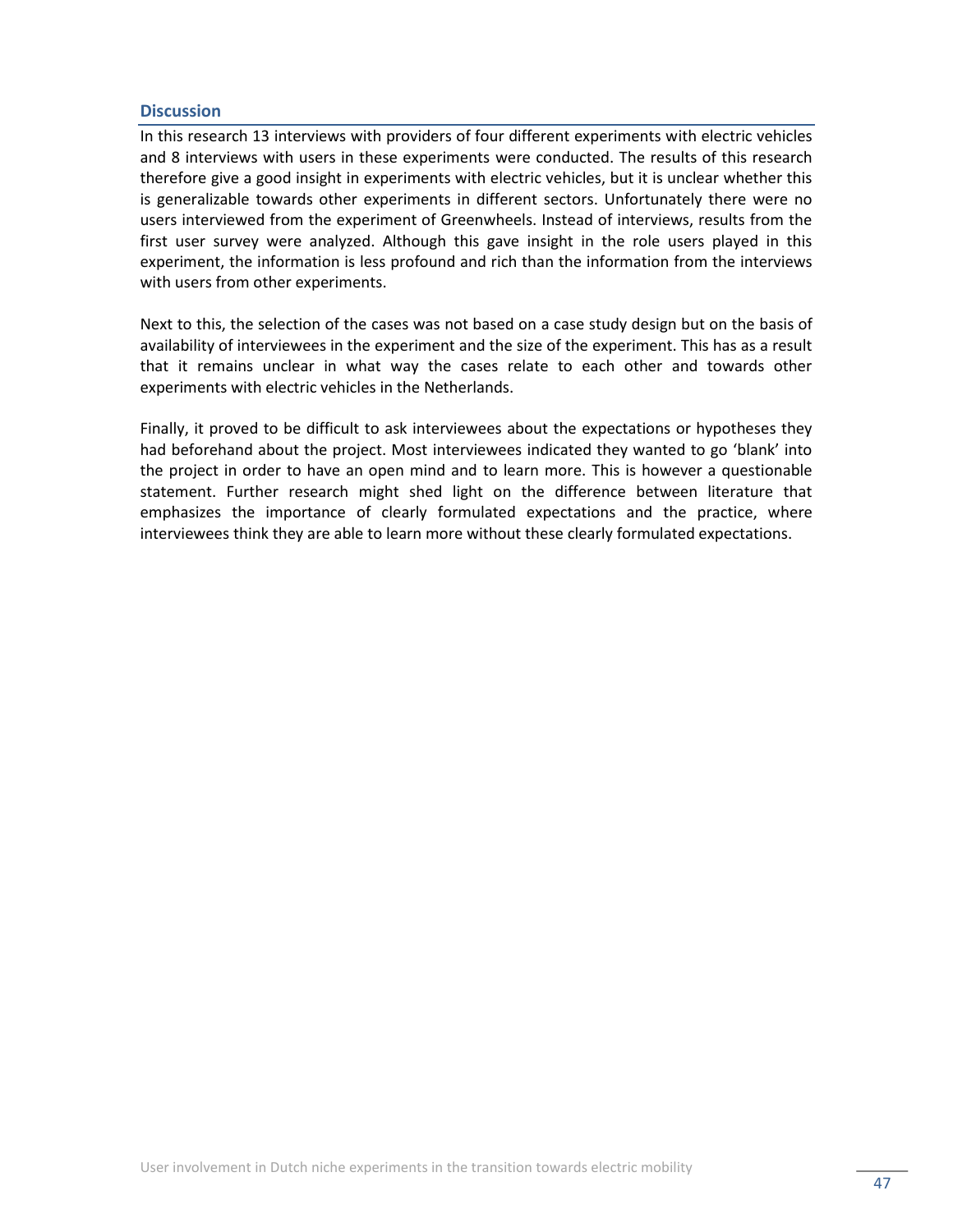#### <span id="page-47-0"></span>**References**

Agentschap NL (2011). Feitenlijstje elektriche auto. November 2011

- Alkemade, F., Hekkert, M.P., Negro, S.O. (2011). Transition policy and innovation policy: Friends or foes? *Environmental innovation and societal transitions 1*, pp. 125-129
- Banister, D. (2005). Unsustainable Transport: City transport in the new century. *Routledge*, London
- Banister, D. (2008). The sustainable mobility paradigm. *Transport Policy 15*, pp. 73-80
- Bergh, van den, J., van Leeuwen, E.S., Oosterhuis, F.H., Rietveld P. & Verhoef, E.T. (2007). Social learning by doing in sustainable transport innovations: ex-post analysis of common factors behind success and failures, *Research Policy 36*, pp. 247-259
- Blumer,H. (1954). What is wrong with social theory? American Sociological Review, vol 19, pp. 3- 10
- Bosch, van den, S.J.M., Brezet, J.C., Vergragt, Ph.J. (2005). How to kick off system innovation: a Rotterdam case study of the transition to a fuel cell transport system. *Journal of cleaner production 13*, pp. 1027-1035
- Brown, H.S., Vergragt, P., Green, K. and Berchicci, L. (2003). Learning for sustainability transition through bounded socio-technical experiments in personal mobility. *Technology Analysis & Strategic Management*, 15(3), pp. 291-315

Button, K. (2010). Transport Economics. *Edward Elgar Publishing*, Cheltenham

- Caniëls, M.C.J., Romijn, H.A. (2008). Actor networks in Strategic Niche Management: Insights from social network theory. *Futures* 40, pp. 613-629
- CBS (2011). Luchtverontreiniging, feitelijke emissies door wegverkeer. http://statline.cbs.nl/StatWeb/publication/?VW=T&DM=SLNL&PA=7063&LA=NL [retrieved at 29-11-2011]
- Coenen, L., Raven, R., Verbong, G. (2010). Local niche experimentation in energy transitions: A theoretical and empirical exploration of proximity advantages and disadvantages. *Technology in SocietyI* 32, pp. 295-302
- Cohen, M.J. (2010). Destination unknown: Pursuing sustainable mobility in the face of rival societal aspirations. *Research Policy 39*, pp. 459-470
- Corbin, J., Strauss, A., 1990. Grounded Theory Research: Procedures, Canons and Evaluative Criteria. Qualitative Sociology, Vol. 13 (1)
- Dosi, G., 1982. Technological paradigms and technological trajectories: a suggested interpretation of the determinants and directions of technical change. *Research Policy* 11, 147–162
- Elzen, B., R. Hoogma, and J. Schot. 1996. Mobiliteit met Toekomst; Naar een vraaggericht technologiebeleid. Adviesdienst Verkeer en Vervoer, Rijkswaterstaat, Rotterdam
- Flynn, P.C., 2002. Commercializing an alternate vehicle fuel: lessons from natural gas vehicles. *Energy Policy* 30, pp. 613–619
- Frechtling, J., Sharp, L. (eds.), 1997. User-friendly handbook for mixed method evaluations. Directorate for Education and Human Resources Division of Research, Evaluation and Communication NSF
- Geels, F.W. (2002). Technological transitions as evolutionary reconfiguration processes: a multilevel perspective and a case-study. *Research Policy 31* (8-9), pp. 1257-1274
- Geels, F.W., Raven, R.P.J.M., 2006. Non-linearity and expectations in niche-development trajectories: ups and downs in Dutch biogas plant development (1973–2003). *Technology Analysis & Strategic Management* 18, pp. 375–392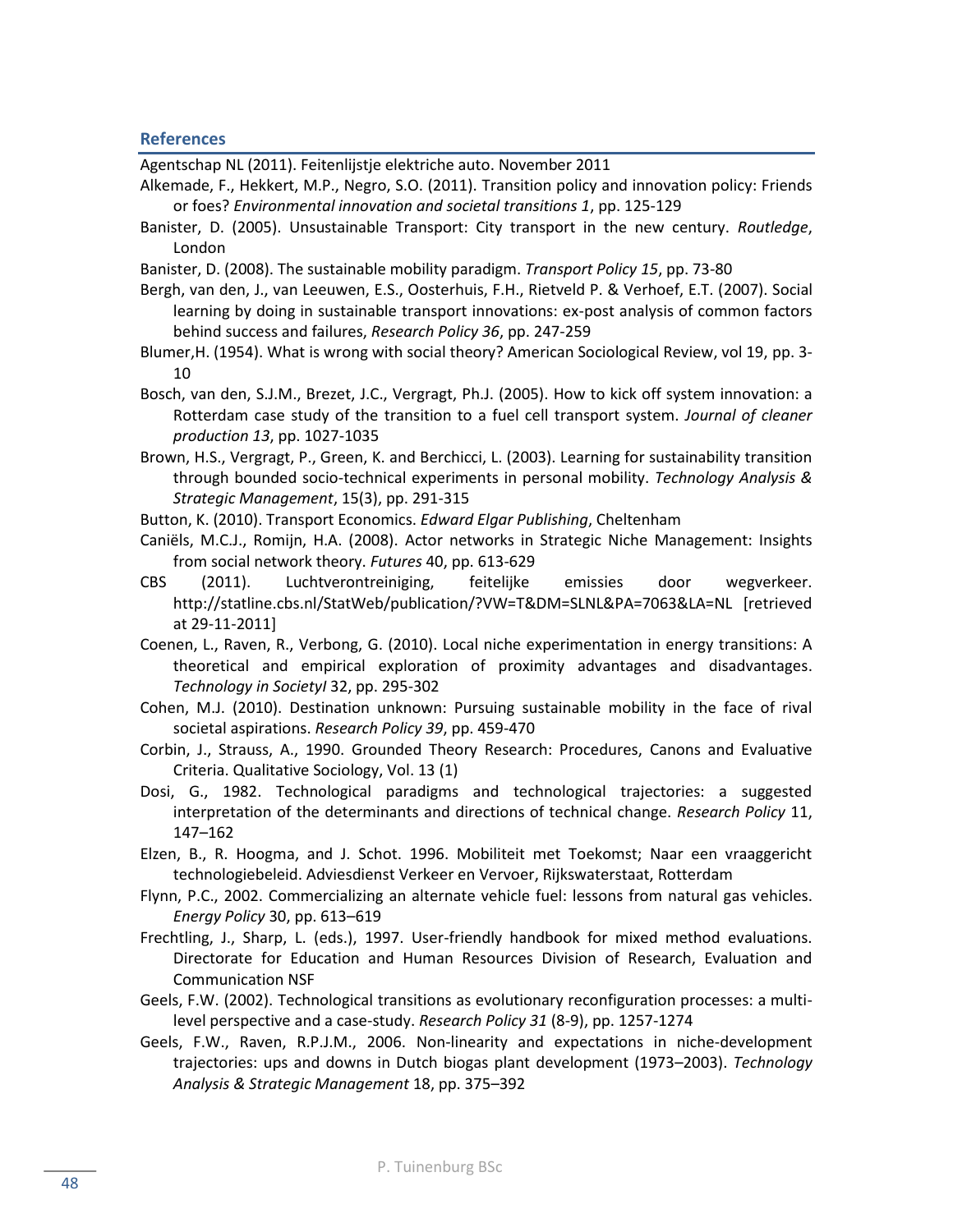- Geels, F.W., Schot, J. (2007). Comment on 'Techno therapy or nurtured niches?' by Hommels et al. [Res. Policy 36 (7) (2007)]. *Research Policy* 36, pp. 1100-1101
- Goldman, T. & Gorham, R. (2006). Sustainable urban transport: Four innovative directions. *Technology in Society 28,* pp. 261-273
- Graneheim U.H. & Lundman B. (2004) Qualitative content analysis in nursing research: concepts, procedures and measures to achieve trustworthiness. *Nurse Education Today* 24, pp. 105– 112
- Greenwheels (2012). Resultaten onderzoek elektrisch rijden. 23 februari 2012

Hegger, D.L.T., van Vliet, J. and van Vliet, B.J.M. (2007). Niche management and its contribution to regime change: The case of innovation in sanitation. *Technology Analysis & Strategic Management* 19 (6), pp. 729-746

Hekkert, M.P. (2010). The challenge of sustainable innovation policy. In *New economic ground for innovation policy*, edited by Elg, L. and Leijten, J. *Cultivalibros*, Spain, pp. 97-116

- Hoogma, R., 2000. Exploiting technological niches. Thesis, Twente University, Enschede
- Hoogma, R., Kemp, R., Schot J. and Truffer B. (2002). Experimenting for sustainable transport: the approach of strategic niche management. *Spon Press*, London

Kemp, R., and Loorbach, D. (2006). Transition management: A reflexive governance approach. In *Reflexive governance for sustainable development.*, eds. Voss, J. P., B. Bauknecht and R. Kemp. Cheltenham, UK: Edward Elgar Publishing.

Kemp, R., Avelino, F., Bressers, N. (2011). Transition management as a model for sustainable mobility. *European Transport 47*, pp. 25-46

- Kemp, R., J. Schot, and R. Hoogma. 1998. Regime shifts to sustainability through processes of niche formation: The approach of strategic niche management. *Technology Analysis & Strategic Management 10* (2): 175-198
- Kemp, R., Rip, A., Schot, J.W. (2001). Constructing transition paths through the management of niches. In: Garud, R., Karnø, P. (Eds.), Path Dependencies and Creation. *LEA, London*, pp. 269–299
- Kemp, R., Rotmans, J. (2004). Managing the transition to sustainable mobility. In: System innovation and the transition to sustainability: Theory, Evidence and Policy. Edited by: Boelie, E., Geels, F.W., Green, K. *Edward Elgar*, Cheltenham, pp. 137-167
- Kemp, R., van Lente, H. (2011). The dual challenge of sustainability transitions. *Environmental Innovation and Societal Transitions* 1, pp. 121-124
- Kerkhof, van de M. and Wieczorek, A. (2005). Learning and stakeholder participation in transition processes towards sustainability: Methodological considerations. *Technological Forecasting and Social Change* 72, pp. 733-747
- Laak, van der, W.W.M., Raven, R.P.J.M., Verbong, G.P.J. (2007). Strategic niche management for biofuels: Analysing past experiments for developing new biofuels. *Energy Policy* 35, pp. 3213-3225
- Lettl, C. (2007). User involvement competence for radical innovation. *Journal of Engineering and Technology Management* 24, pp. 53-75
- Leurent, F., Windisch, E. (2011). Triggering the development of electric mobility: A review of public policies. *European Transport Research Review* 3(4), pp. 221-235
- Liu, X., Lindquist, E., & Vedlitz, A. (2011). Explaining media and congressional attention to global climate change, 1969-2005: An empirical test of agenda-setting theory. *Political Research Quarterly, 64*(2), 405-419
- Loorbach, D. 2007. Transition management: New mode of governance for sustainable development. PhD thesis, University of Rotterdam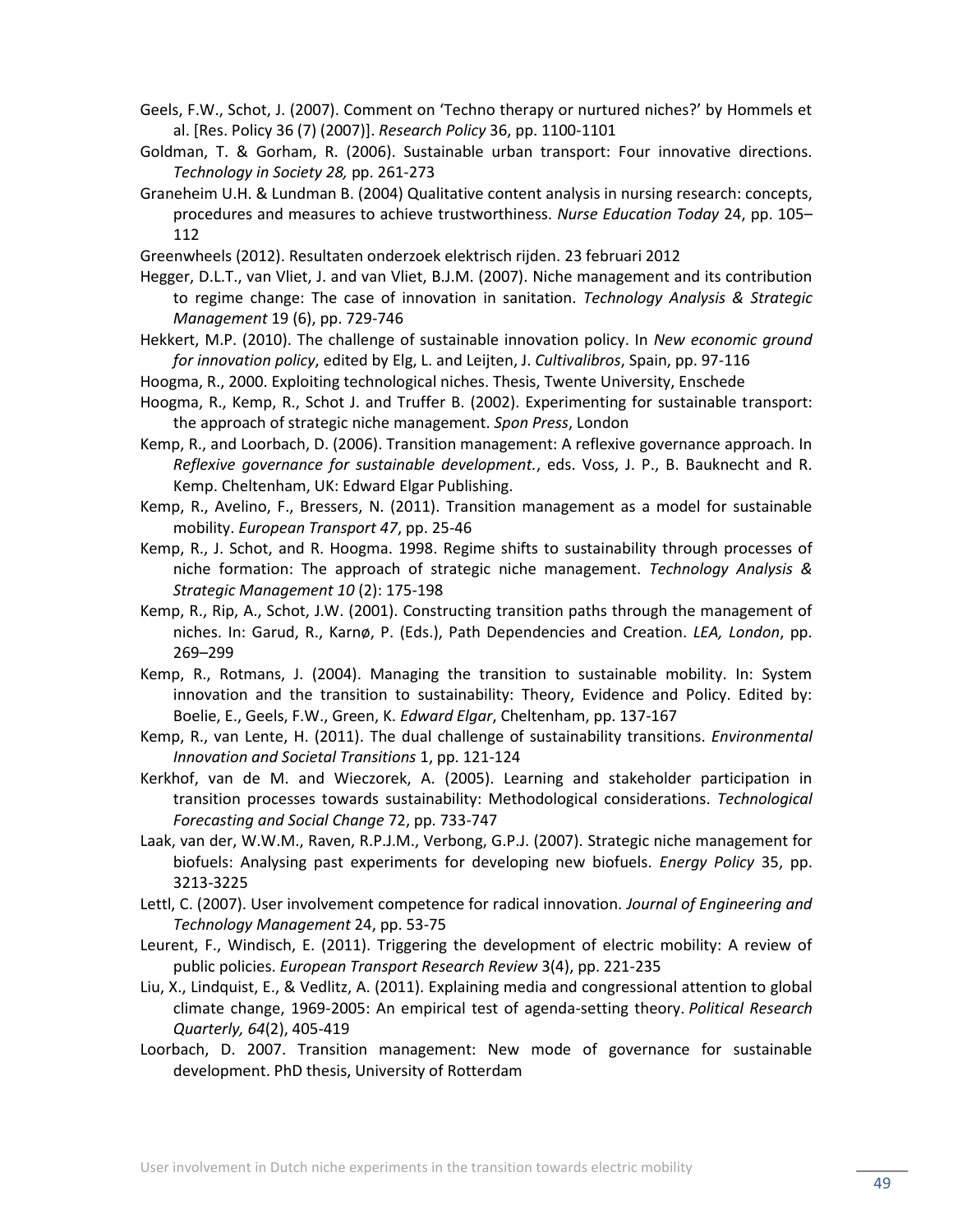- Lundvall, B.A. (1988). Innovation as an interactive process: from user-producer interaction to the national system of innovation. *In: Technical change and economic theory, Dosi et al, Pinter Publishers, London and New York*, pp. 349-369
- Madhavan, R., Grover, R., 1998. From embedded knowledge to embodied knowledge: new product development as knowledge management. *Journal of Marketing* 62 (4), pp. 1–12
- Mascitelli, R., 2000. From experience: harnessing tacit knowledge to achieve breakthrough innovation. *The Journal of Product Innovation Management* 17 (3), pp. 179–193
- Ministerie van Economie, Landbouw & Innovatie (2011). Elektrisch rijden in de versnelling; Plan van Aanpak 2011-2015
- Ministerie van Infrastructuur en Milieu (2011). Samenvatting ontwerp structuurvisie infrastructuur en ruimte; Nederland concurrerend, bereikbaar, leefbaar en veilig.
- Nelson, R. and Winter, S. (1977). In search of a useful theory of innovation, *Research Policy* 6, pp. 36-76
- Nill, J., Kemp, R. (2009). Evolutionary approaches for sustainable innovation policies: From niche to paradigm? *Research Policy* 38, pp. 668-680
- Project Plan Greenwheels (2009). Elektriche Greenwheelsauto's in de G4. Een eerste toepassingsproject. 22 december 2009
- Project Plan Paleiskwartier (2010). Deel autopark elektrisch rijden, Paleiskwartier.
- Project Plan Rotterdam (2009). Project voorstel 75-EV-RO. 15 december 2009.
- Project Plan RWS(2010). Plan van aanpak praktijkproef elektrische mobiliteit. Consequenties van elektrisch rijden. 19 april 2010.
- Raven, R., van den Bosch, S. and Weterings, R. (2010). Transitions and strategic niche management: towards a competence kit for practitioners. *International Journal of Technology Management* 51 (1), pp. 57-74
- Raven, R.P.J.M., 2005. Strategic niche management for biomass. Thesis, Eindhoven University of Technology, Eindhoven
- Raven, R.P.J.M., 2006. Towards alternative trajectories. Reconfigurations in the Dutch electricity regime. *Research Policy* 35, pp. 581–595
- Raven, R.P.J.M., Geels, F.W. (2010). Socio-cognitive evolution in niche development: Comparative analysis of biogas development in Denmark and the Netherlands (1973-2004). *Technovation* 30, pp. 87-99
- Rijksoverheid (2010). Proeftuinen hybride en elektrisch rijden bekend. [Retrieved 10-01-2012] Available at http://www.rijksoverheid.nl/nieuws/2010/05/03/proeftuine.html
- Rosenberg, N. (1982). Inside the Black Box: Technology and Economics, *MA: Cambridge University Press*, Cambridge
- Rotmans, J., Kemp, R., van Asselt, M. (2001). More evolution than revolution: transition management in public policy. *Foresight 3* (1), pp. 15-31
- Schot, J., Geels, F.W. (2008). Strategic niche management and sustainable innovation journeys: theory, findings, research agenda and policy. *Technology Analysis & Strategic Management*, 25 (5), pp. 537-554
- Smits, R.E.H.M., den Hertog, P. (2007). TA and the management of innovation in economy and society. *International Journal of Foresight and Innovation Policy* 3 (1), pp. 28-52
- Sofaer, S. (2002). Qualitative research methods. *International Journal for Quality in Health Care* 14 (4), pp. 329-336
- Straten, van der, P., Wiegmans, B. W. and Schelling, A. B. (2007). Enablers and Barriers to the Adoption of Alternatively Powered Buses. *Transport Reviews* 27, pp. 679 - 698
- Truffer, B., Metzner, A., Hoogma, R. (2002). The coupling of viewing and doing: Strategic niche management and the electrification of transport. *Greener Management International* (37,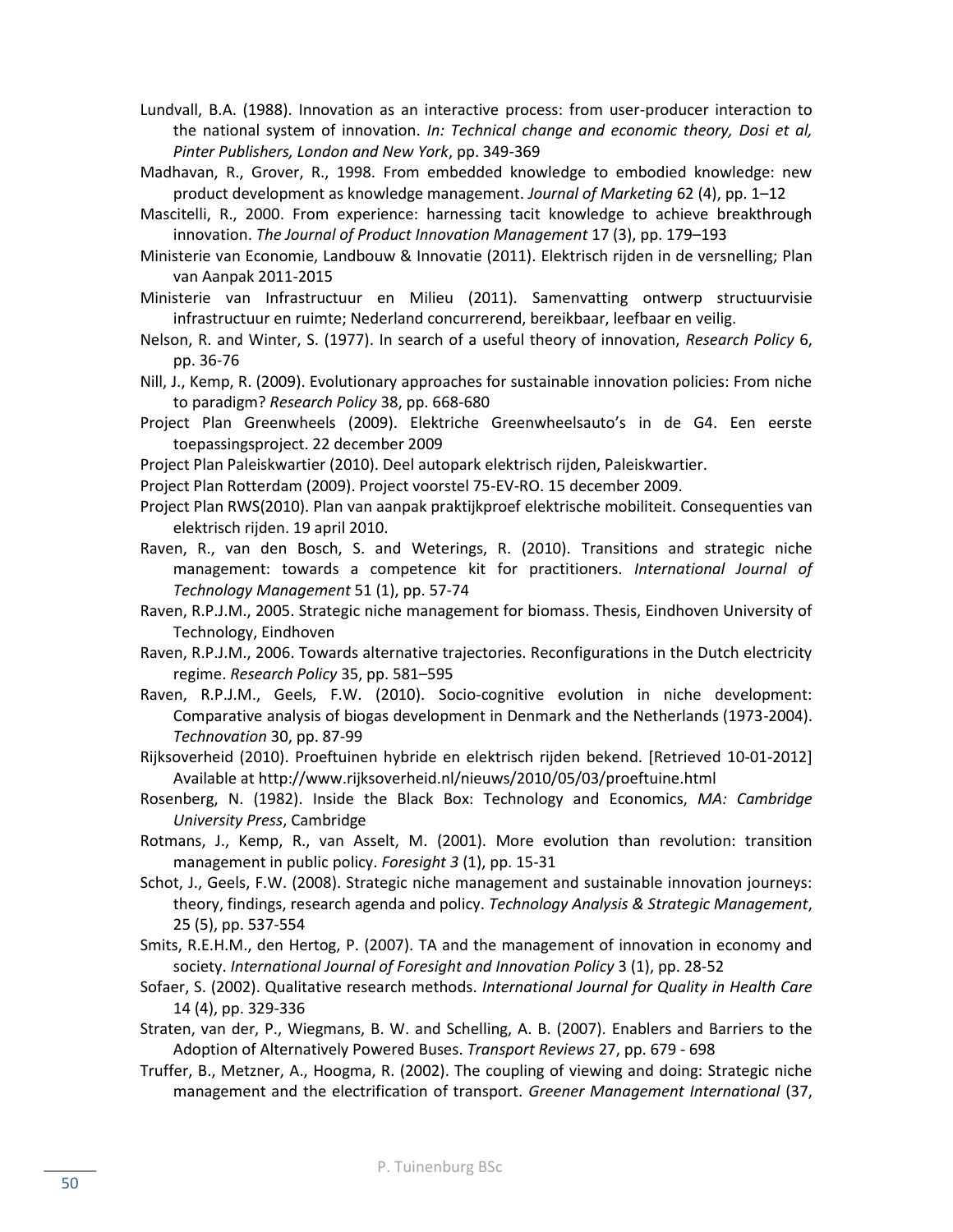special issue on Foresighting and Innovative Approaches to Sustainable Development Planning), pp. 111-124

- Tsoutsos, T.D., Stamboulis, Y.A. (2005). The sustainable diffusion of renewable energy technologies as an example of an innovation-focused policy. *Technovation* 25, pp. 753–761 Unruh, G. C. 2000. Understanding carbon lock-in. *Energy Policy* 28 (12): 817-830
- Verbong, G.P.J., Geels, F.W., 2007. The ongoing energy transition: lessons from a sociotechnical, multi-level analysis of the Dutch electricity system (1960–2004). *Energy Policy* 35, pp. 1025–1037.
- Verbong, G.P.J., Geels, F.W., Raven, R.P.J.M. (2008). Multi-niche analysis of dynamics and policies in Dutch renewable energy innovation journeys (1970-2006): hype cycles, closed networks and technology-focused learning. *Technology Analysis & Strategic Management* 20 (5), pp. 555-573
- Verbong, G.P.J., Raven, R.P.J.M., Geels, F.W., 2006. Multi-niche analysis of renewable electricity innovation-trajectories (1970–2004). Paper for International expert Workshop on 'Sustainable Innovation Journeys', 2–3 October 2006, Utrecht, the Netherlands
- Vergragt, P.H.J., Brown, H.S. (2007). Sustainable mobility: from technological innovation to societal learning. *Journal of Cleaner Production 15*, pp. 1104-1115
- Von Hippel, E. (1986). Lead Users: A Scource of Novel Product Concepts. *Management Science* 32, pp. 791–805
- Von Hippel, E., 1994. Sticky information and the locus of problem solving: implications for innovation. *Management Science* 40 (4), pp. 429–439
- Yin, R.K. (2002). Case Study Research: Design and Methods, Third Edition, Applied Social Research Methods Series Volume 5, *Sage Publications*, London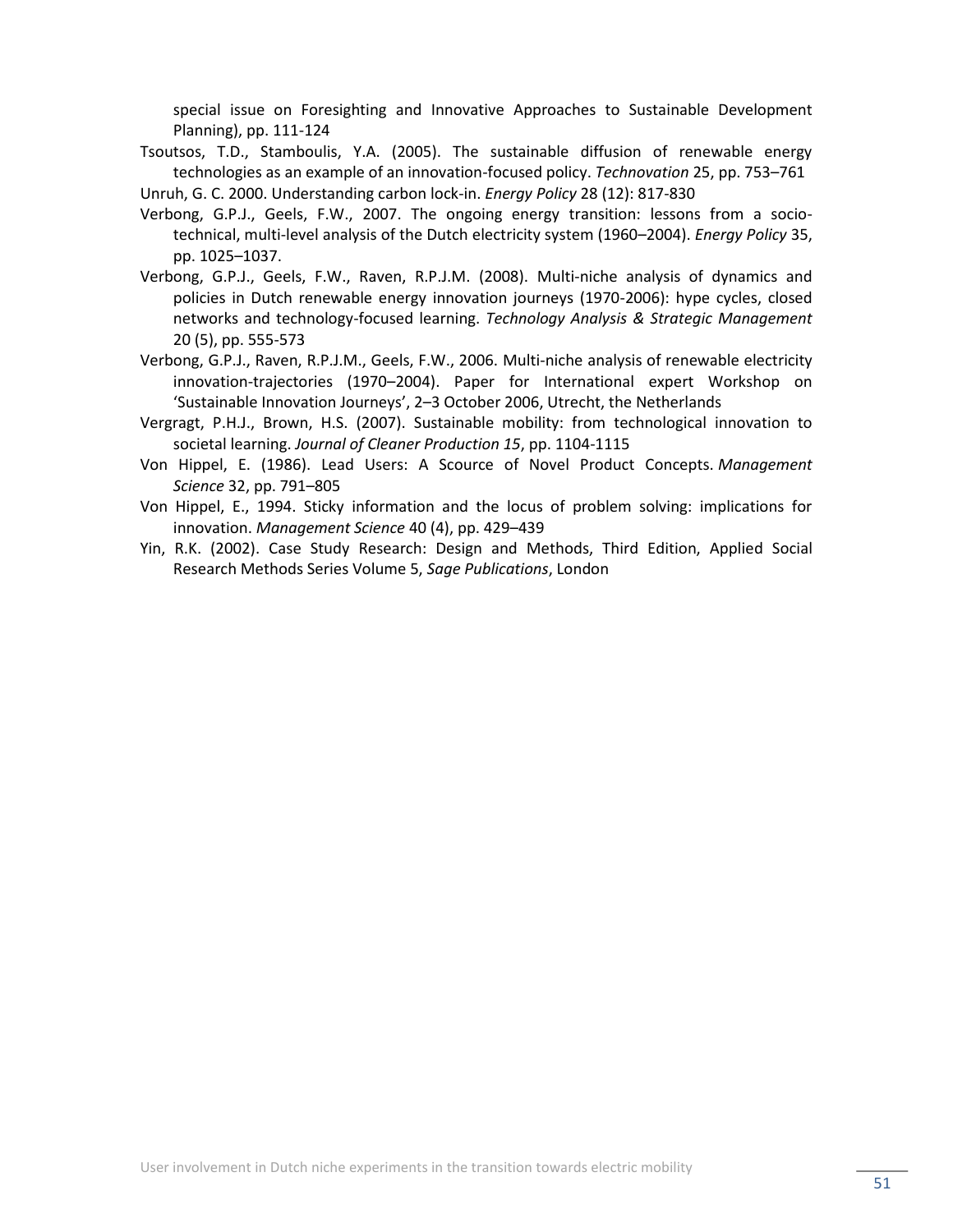# <span id="page-51-0"></span>**Appendix A: Interview questions providers**

This appendix gives a short overview of the questions asked in the interviews with the providers in experiments. All interviewees were shortly introduced about the main topic of the research and its focus on the role of users in experiments. These questions were the guidance in the interviews, but because of the open character of the interviews follow up questions differed in each interview.

# **Interview questions:**

What is your name and function in the experiment? In what way did your organization got involved in the experiment? In what way did you get involved in the experiment? Were there criteria for the setup of this experiment? What kind of criteria? Why these criteria? What are the goals of this experiment? Why these goals? Are there specific learning goals? Was there any kind of consultation with other experiments or third parties in the formulation of goals and/or criteria? In what way were the users in the experiment selected? Were there any difficulties in this selection procedure? What information do you have about the users in the experiment? Would you say the interaction with the users in the experiment is close? What kind of expectations did you have about the experiment beforehand? In what way were these expectations formulated and shared? Did the expectations change during the experiment? In what way is the experiment monitored, especially with regard to the users? Which topics are under investigation with the users? How often are users interviewed or surveyed? In what way would you say the learning goals are/will be achieved, especially with regard to the users?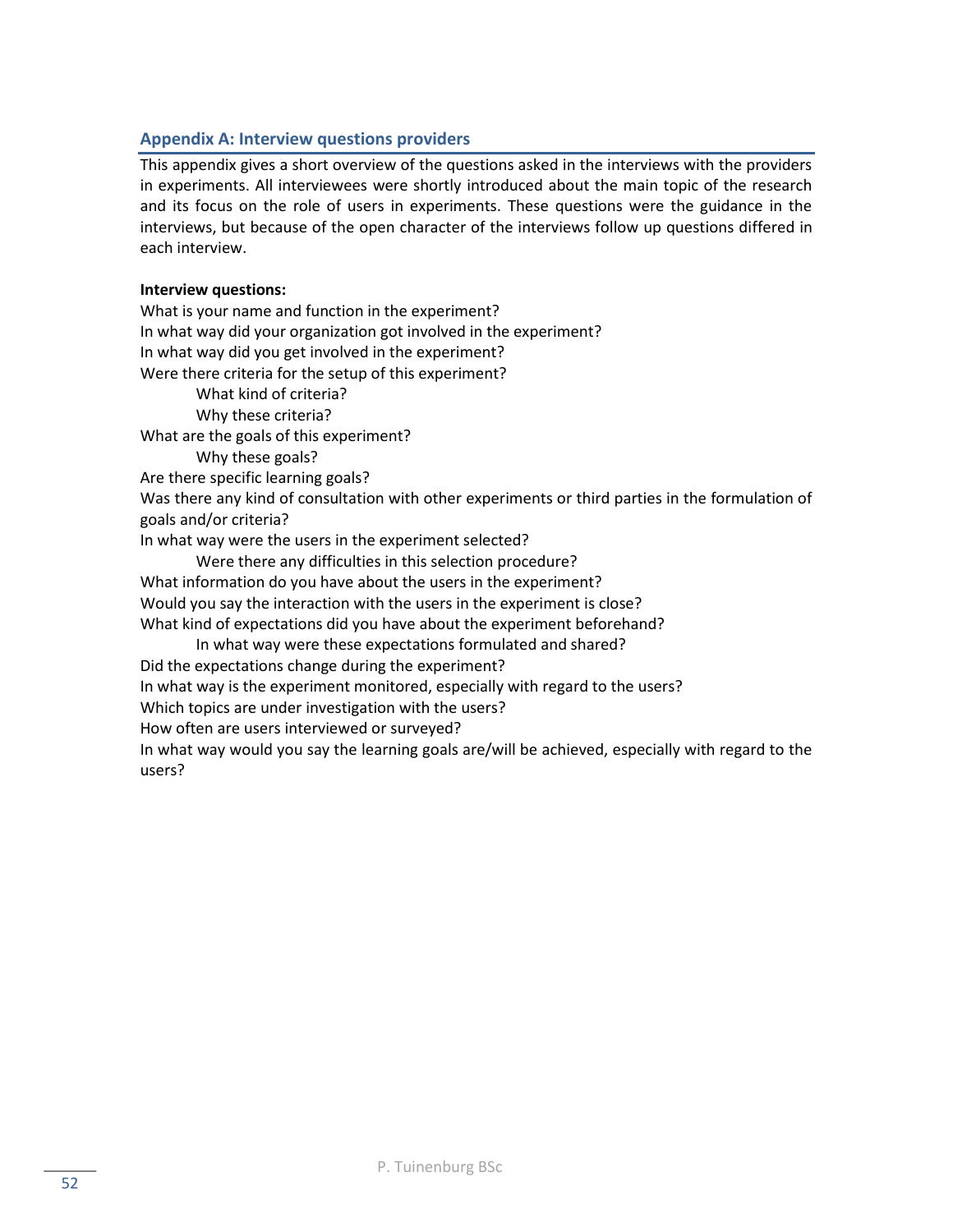# <span id="page-52-0"></span>**Appendix B: Interview questions users**

This appendix gives a short overview of the questions asked in the interviews with the users in experiments. All interviewees were shortly introduced about the main topic of the research and its focus on the role of users in experiments. These questions were the guidance in the interviews, but because of the open character of the interviews follow up questions differed in each interview.

# **Interview questions:**

What is your name and function in this company? In what way did you get involved in the experiment? Is there a specific reason you participated in the experiment? What kind of information did you received about the experiment beforehand and during the experiment? In what way are you able to give feedback? Which subjects? Is it possible to give points of improvement? How often do you give feedback? Did you often get reaction on the feedback given? Are you satisfied with your role in the experiment? Why are you (un)satisfied? In what way could this be improved?

Do you feel you could add more value to the experiment?

If positive: In what way could you add more value?

What kind of differences do you experience in comparison with a conventional car?

What are the main difficulties of driving an electric car?

Do these difficulties diminish during the experiment?

In what way did you experience a change of attitude towards electrical driving during the experiment?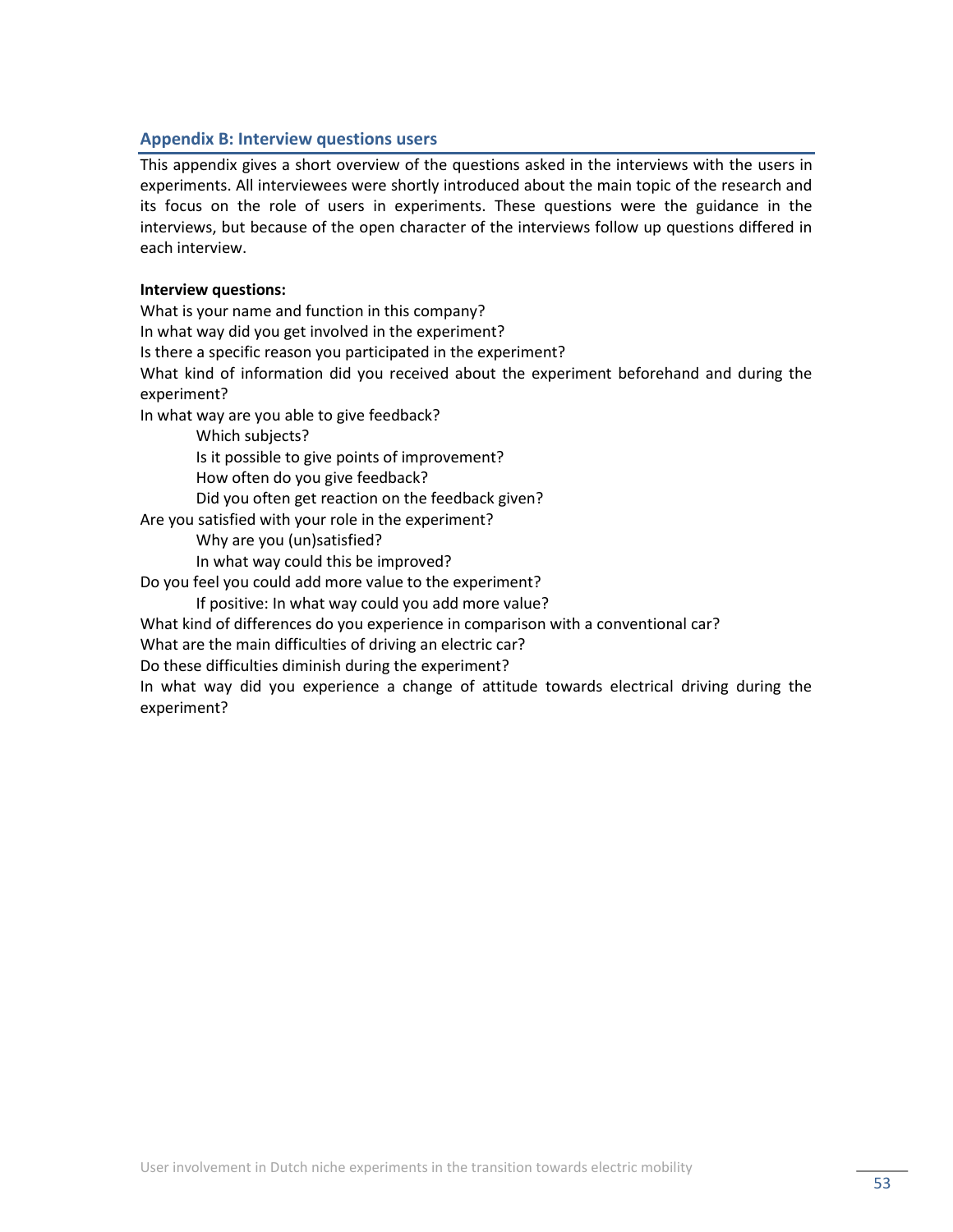#### <span id="page-53-0"></span>**Appendix C: Codes Providers**

Awareness for transportation Awareness important Beginning experiment most learned Big/diverse experiment Bigger programme Broad use Business Car choice Change of goals/expectations common in innovative projects Charging behavior Choices with hindsight Commercial parties underestimate time needed Communicating results with users Communication could be improved Companies have selection criteria Converted cars too expensive Criteria too strict Deviation from rules Different cars Different goals within project Different strategy for new users Different usages of car Difficult project EV applicable EV better for personal use Expectations about project too optimistic External party formulated goals Find good businesscase Flexible criteria Focus on technical monitoring Goals shared Good fit in businessmodel car sharing Greenwheels customers High costs Indirect selection of users Insight Insight in business case Learning about EV Learning expected Learnings are used Lease party Logbook Lot of insight Many technical problems at start Monitoring by students Monitoring energy chain

Monitoring in car Monitoring new More EV in future More usage needed More user involvement Motivation important Multiple goals No flexibility in criteria No shared expectations No special selection of users No special treatment No structured selection criteria Normal drivers Open minded Perception users Poolcar system Potential business Promotion at specific group Reaction individuals Regular project meeting Regular project meetings Regular survey Regular user survey Required participation Risk in experiment Shared expectations Shared goals Standard procedure needed for chargingspots Start transition Street interviews interesting Street interviews needed Subsidy criteria important Sustainability Technical information Technical learning Technical limitations User contact information User criteria User experiences via lease party User insights not new User motivation important User selection Users important Voluntarily better Website for user communication Wrong attitude of people Year experiment